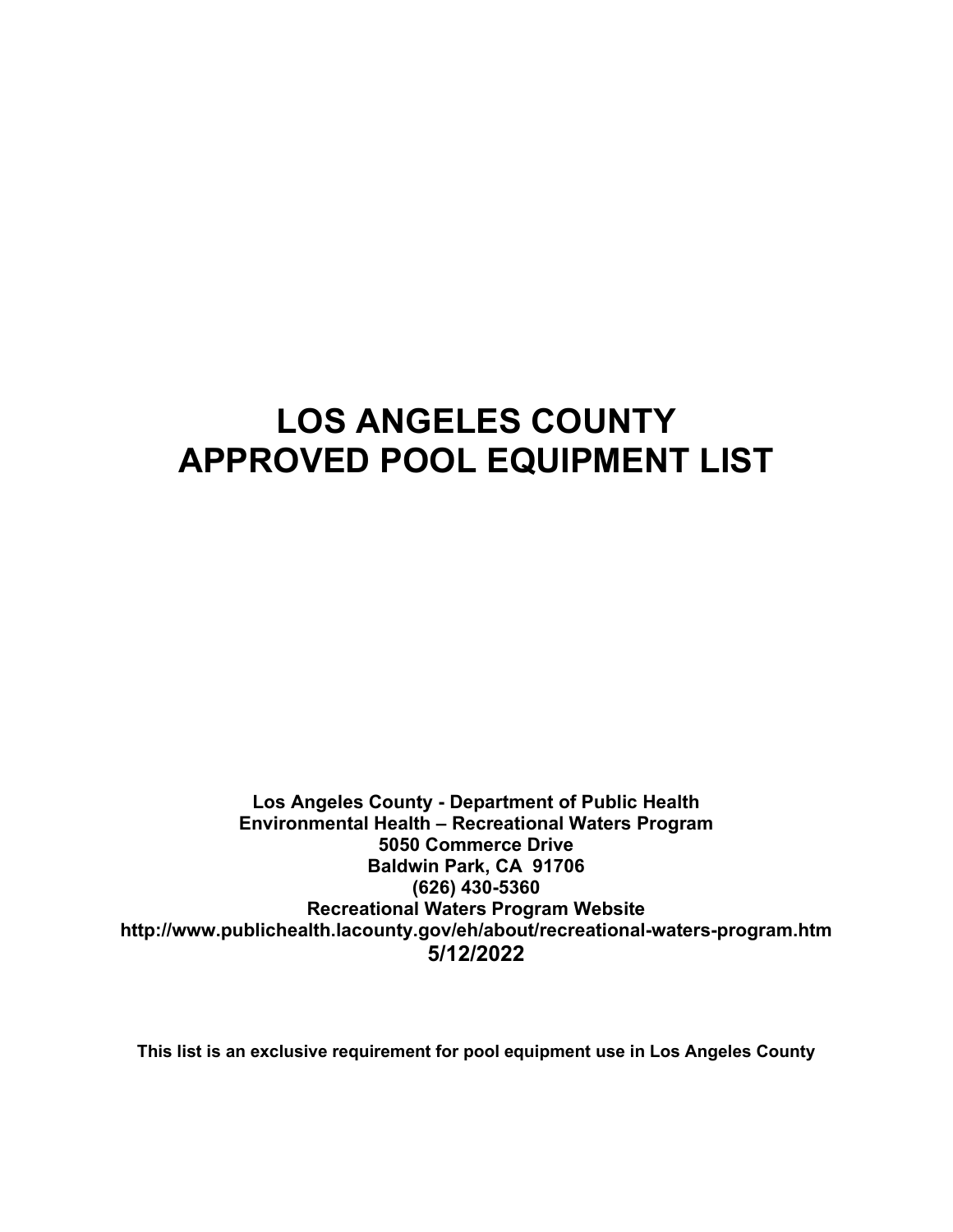## **Contents**

| <b>BROMINATORS</b> |  |
|--------------------|--|
|                    |  |
|                    |  |
|                    |  |
|                    |  |
|                    |  |
|                    |  |
|                    |  |
|                    |  |
|                    |  |
|                    |  |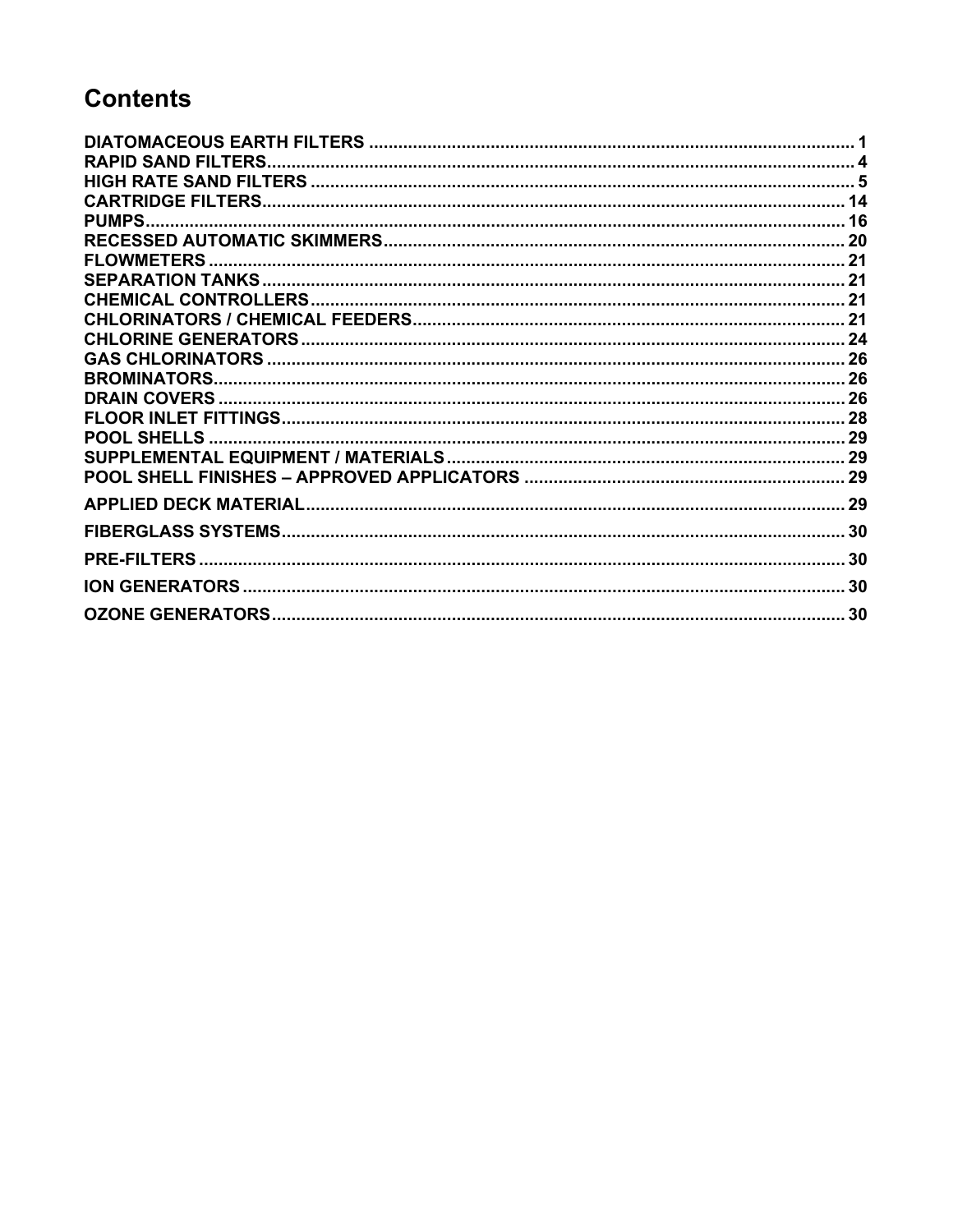<span id="page-2-0"></span>

|                                                       |        |                         | DE7220X                                | 72  | $\overline{2}$                             |
|-------------------------------------------------------|--------|-------------------------|----------------------------------------|-----|--------------------------------------------|
| <b>DIATOMACEOUS EARTH FILTERS</b>                     |        |                         |                                        |     |                                            |
|                                                       |        |                         | [DEP Series]                           |     |                                            |
| <b>Model</b>                                          | Sq.Ft. | <b>Maximum</b>          | DEP60                                  | 60  | $\overline{2}$                             |
|                                                       |        | flowrate                | DEP80                                  | 80  | 1.875                                      |
|                                                       |        | gpm/sq.ft.              | <b>DEP100</b>                          | 100 | 1.5                                        |
| AquaRevival LLC                                       |        |                         |                                        |     |                                            |
|                                                       |        |                         | <b>Leslie's Swimming Pool Supplies</b> |     |                                            |
| <b>BSG 20</b>                                         | 150    | 1.7                     | (Manufactured by Hayward for Leslie's) |     |                                            |
| <b>BSG 25</b>                                         | 256    | 1.7                     | <b>DELE42252</b>                       | 36  |                                            |
| <b>BSG 30</b>                                         | 381    | 1.7                     |                                        |     | $\overline{\mathbf{c}}$                    |
| <b>BSG 40</b>                                         | 705    | 1.7                     | <b>DELE42254</b>                       | 48  | $\sqrt{2}$                                 |
| <b>BSG 50</b>                                         | 1118   | 1.7                     | <b>DELE42256</b>                       | 60  | $\frac{2}{2}$                              |
| <b>BSG 60</b>                                         | 1667   | 1.7                     | <b>DELE42258</b>                       | 72  |                                            |
| <b>Aguify</b>                                         |        |                         | Nemato Corp.                           |     |                                            |
| PMF-30-100-(SS4 or FRP)                               | 100    |                         | NPC-024-0063                           | 63  |                                            |
|                                                       |        | 2.0                     | NPC-024-0063[1]                        | 63  | $2222$<br>$222$                            |
| PMF-30-200-(SS4 or FRP)                               | 200    | 2.0                     | NPC-024-0078[1]                        | 78  |                                            |
| PMF-30-300-(SS4 or FRP)                               | 300    | 2.0                     |                                        |     |                                            |
| PMF-36-400-(SS4 or FRP)                               | 400    | 2.0                     | NPC-024-0086[1]                        | 86  |                                            |
| PMF-36-500-(SS4 or FRP)                               | 500    | 2.0                     | NPC-024-0080[2]                        | 80  |                                            |
| PMF-42-600-(SS4 or FRP)                               | 600    | 2.0                     | NPC-024-0100[2]                        | 100 |                                            |
| PMF-42-700-(SS4 or FRP)                               | 700    | 2.0                     | NPC-024-0111[2]                        | 111 |                                            |
| PMF-48-800-(SS4 or FRP)                               | 800    | 2.0                     | NPC-030-0070[1]                        | 80  |                                            |
| PMF-48-900-(SS4 or FRP)                               | 900    | 2.0                     | NPC-030-0088[1]                        | 88  |                                            |
| PMF-54-1000-(SS4 or FRP)                              | 1000   | 2.0                     | NPC-030-0097[1]                        | 97  |                                            |
| PMF-54-1200-(SS4 or FRP)                              | 1200   | 2.0                     | NPC-030-0108[1]                        | 108 | $2222$<br>$222$                            |
| PMF-60-1400-(SS4 or FRP)                              | 1400   | 2.0                     | NPC-030-0136[1]                        | 136 | $\sqrt{2}$                                 |
| PMF-60-1600-(SS4 or FRP)                              | 1600   | 2.0                     | NPC-030-0149[1]                        | 149 |                                            |
|                                                       |        |                         | NPC-030-0138[2]                        | 138 |                                            |
| Competition Pool Accessories, Inc. (Formerly Jacuzzi) |        |                         | NPC-030-0174[2]                        | 174 |                                            |
|                                                       |        |                         | NPC-030-0191[2]                        | 191 |                                            |
|                                                       |        |                         | NPC-034-0093[1]                        | 93  | $2222$<br>$222$                            |
| <b>EW75</b>                                           | 35     | $\overline{\mathbf{c}}$ | NPC-034-0117[1]                        | 117 |                                            |
| EW100                                                 | 45     | $\boldsymbol{2}$        | NPC-034-0129[1]                        | 129 | $\frac{2}{2}$                              |
| EW125                                                 | 57.5   | $\boldsymbol{2}$        | NPC-034-0139[1]                        | 139 |                                            |
| EW150                                                 | 70     | $\overline{2}$          |                                        |     | $\begin{array}{c} 2 \\ 2 \\ 2 \end{array}$ |
|                                                       |        |                         | NPC-034-0174[1]                        | 174 |                                            |
| Filtrex Inc.                                          |        |                         | NPC-034-0191[1]                        | 191 |                                            |
|                                                       |        |                         | NPC-034-0177[2]                        | 177 | $\overline{c}$                             |
| EC-140                                                | 77.3   | 1.5                     | NPC-034-0223[2]                        | 223 | $\frac{2}{2}$                              |
| EC-145                                                | 103.0  | 1.6                     | NPC-034-0246[2]                        | 246 |                                            |
| EC-225                                                | 165.2  | 1.6                     | NPC-042-0158[1]                        | 158 | $\overline{2}$                             |
| EC-225S                                               | 208.7  | 1.6                     | NPC-042-0198[1]                        | 198 | $\boldsymbol{2}$                           |
| EC-350                                                | 277.9  | 1.6                     | NPC-042-0218[1]                        | 218 | $\overline{\mathbf{c}}$                    |
| EC-350S                                               | 410.2  | 1.4                     | NPC-042-0215[1]                        | 215 | $\overline{\mathbf{c}}$                    |
| EC-500                                                | 410.9  | 1.6                     | NPC-042-0270[1]                        | 270 | $\overline{a}$                             |
| <b>EC-500S</b>                                        | 519.4  | 1.6                     | NPC-042-0297[1]                        | 297 | 222222222                                  |
| EC-700                                                | 559.6  | 1.6                     | NPC-042-0275[2]                        | 275 |                                            |
| <b>EC-700S</b>                                        | 707.3  | 1.6                     | NPC-042-0345[2]                        | 345 |                                            |
| EC-1000                                               | 740.5  | 1.6                     | NPC-042-0380[2]                        | 380 |                                            |
| EC-1275                                               | 935.8  | 1.6                     | NPC-048-0231[1]                        | 231 |                                            |
| EC-1400                                               | 1119.2 | 1.6                     | NPC-048-0289[1]                        | 289 |                                            |
| EC-1675                                               | 1216.6 | 1.4                     | NPC-048-0318[1]                        | 318 |                                            |
| EC-1675 (short)                                       | 1216.6 | 1.4                     | NPC-048-0288[1]                        | 288 |                                            |
|                                                       |        |                         | NPC-048-0360[1]                        | 360 |                                            |
| EC-2000                                               | 1481.0 | 1.6                     | NPC-048-0397[1]                        | 93  |                                            |
| EC-2100                                               | 1538.8 | 1.6                     | NPC-048-0369[2]                        | 369 |                                            |
| EC-2550                                               | 1871.6 | 1.6                     |                                        | 462 | $2222$<br>$222$                            |
|                                                       |        |                         | NPC-048-0462[2]                        |     |                                            |
| Hayward Pool Products, Inc.                           |        |                         | NPC-048-0508[2]                        | 508 |                                            |
|                                                       |        |                         | NPC-054-0307[1]                        | 307 |                                            |
| [Pro-Grid]                                            |        |                         | NPC-054-0384[1]                        | 384 |                                            |
| DE2420X                                               | 24     | $\overline{c}$          | NPC-054-0423[1]                        | 423 | $\frac{2}{2}$                              |
| DE3620X                                               | 36     | $\overline{c}$          | NPC-054-0372[1]                        | 372 |                                            |
| <b>DE4820X</b>                                        | 48     | $\overline{c}$          | NPC-054-0466[1]                        | 466 | $\mathbf 2$                                |
| DE6020X                                               | 60     | $\overline{2}$          | NPC-054-0512[1]                        | 512 | 2                                          |
|                                                       |        |                         |                                        |     |                                            |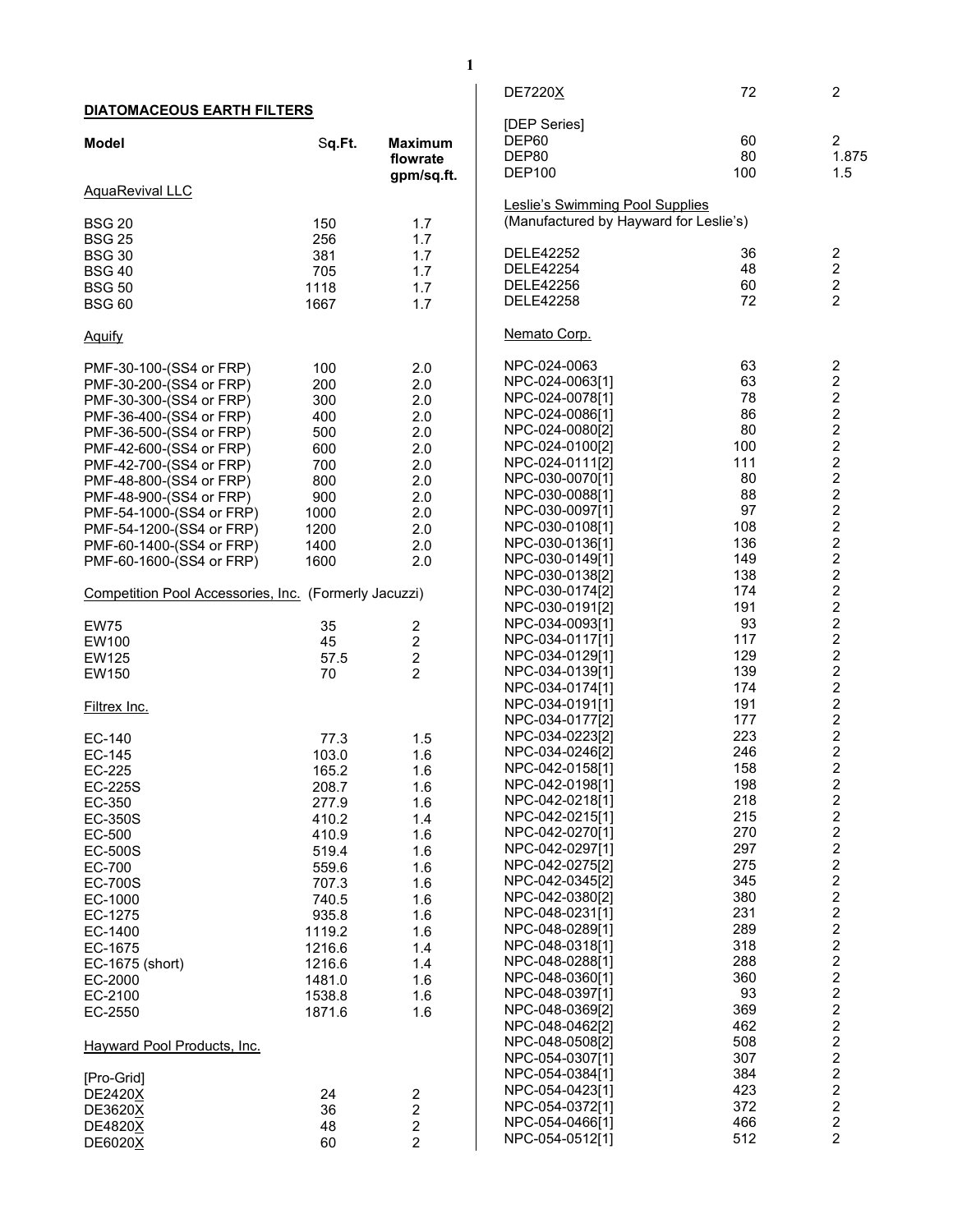| NPC-054-0476[2] | 476  | 2                       |
|-----------------|------|-------------------------|
| NPC-054-0595[2] | 595  | $\overline{\mathbf{c}}$ |
| NPC-054-0656[2] | 656  | $\overline{\mathbf{c}}$ |
| NPC-060-0380[1] | 380  | $\overline{\mathbf{c}}$ |
| NPC-060-0475[1] | 475  | $\overline{c}$          |
| NPC-060-0523[1] | 523  | $\overline{c}$          |
| NPC-060-0475[1] | 475  | $\overline{c}$          |
| NPC-060-0595[1] | 595  | $\overline{\mathbf{c}}$ |
| NPC-060-0654[1] | 654  | $\overline{c}$          |
| NPC-060-0609[2] | 609  | $\overline{c}$          |
| NPC-060-0761[2] | 761  | $\overline{c}$          |
| NPC-060-0838[2] | 838  | $\overline{c}$          |
| NPC-066-0460[1] | 460  | $\overline{c}$          |
| NPC-066-0575[1] | 575  | $\overline{c}$          |
| NPC-066-0633[1] | 633  | $\overline{c}$          |
| NPC-066-0645[1] | 645  | $\overline{c}$          |
| NPC-066-0807[1] | 807  | $\overline{c}$          |
| NPC-066-0888[1] | 888  | $\overline{c}$          |
| NPC-066-0826[2] | 826  | $\overline{c}$          |
| NPC-066-1032[2] | 1032 | $\overline{c}$          |
| NPC-066-1136[2] | 1136 | $\overline{\mathbf{c}}$ |
| NPC-072-0563[1] | 563  | $\overline{c}$          |
| NPC-072-0704[1] | 704  | $\overline{c}$          |
| NPC-072-0775[1] | 775  | $\overline{2}$          |
|                 |      |                         |

NPC -072 -0678[1] 678 2 NPC -072 -0848[1] 848 2 NPC -072 -0933[1] 933 2 NPC -072 -0867[2] 867 2 NPC -072 -1084[2] 108 2 NPC -072 -1194[2] 194 2 NPC -078 -0643[1] 643 2 NPC -078 -0805[1] 805 2 NP C -078 -0885[1] 885 2 NPC -078 -0796[1] 796 2 NPC -078 -0996[1] 996 2 NPC -078 -1096[1] 1096 2 NPC -078 -1018[2] 1018 2 NPC -078 -1275[2] 1275 2 NPC -078 -1402[2] 1402 2 NPC -084 -0758[1] 758 2 NPC -084 -0948[1] 948 2 NPC -084 -1043[1] 1043 2 NPC -084 -0930[1] 930 2 NPC -084 -1163[1] 1163 2 NPC -084 -1280[1] 1280 2 NPC -084 -1190[2] 1190 2 NPC -084 -1489[2] 1489 2 NPC -084 -1638[2] 1638 2 NPC -090 -0861[1] 861 2 NPC -090 -1077[1] 1077 2 NPC -090 -1186[1] 1186 2 NPC -090 -1082[1] 1082 2 NPC-090-1355[1] 1355 2 NPC -090 -1491[1] 1491 2 NPC-090-1386[2] 1386 2 NPC-090 -1733[2] 1733 2 NPC -090 -1909[2] 1909 2 NPC -096 -0987[1] 0987 2 NPC -096 -1235[1] 1235 2 NPC-096-1360[1] 1360 2 NPC -096 -1243[1] 1243 2 NPC -096 -1555[1] 1555 2 NPC -096 -1712[1] 1712 2 NP C -096 -1591[2] 1591 2 NPC -096 -1991[2] 1991 2 NPC -096 -2192[2] 2192 2 [1] Certification is for backwash flow rates of .85 to 2.0 GPM Per Ft² or gravity draining. Backwash flow rate is not required to match filter flow rate.

[2] Certification is for backwash flow rates of .66 to 2.0 GPM Per Ft² or gravity draining. Backwash flow rate is not required to match filter flow rate.

| Neptune-Benson, Inc               |            |                |
|-----------------------------------|------------|----------------|
| (Vacuum DE)                       |            |                |
| 10L135                            | 135        |                |
| 10LL220                           | 220        |                |
| 11L148                            | 148        |                |
| 11LL242                           | 242        |                |
| 12L162                            | 162        |                |
| 12LL264                           | 264        |                |
| 13L175                            | 175<br>286 |                |
| 13LL286                           | 189        |                |
| 14L189<br>14LL308                 | 308        |                |
| 15L202                            | 202        |                |
| 15LL330                           | 330        |                |
| 16L216                            | 216        |                |
| 16LL352                           | 352        |                |
| 17L229                            | 229        |                |
| 17LL374                           | 374        |                |
| 18L243                            | 243        |                |
| 18LL396                           | 396        |                |
| 19L256                            | 256        |                |
| 19LL418                           | 418        |                |
| 20L270                            | 270        |                |
| 20LL440                           | 440        |                |
| 21L283                            | 283        |                |
| 21LL462                           | 462        |                |
| 22L297                            | 297        |                |
| 22LL484                           | 484        |                |
| 23L310                            | 310        |                |
| 23LL506                           | 506        |                |
| 24L324                            | 324        |                |
| 24LL528                           | 528        |                |
| 25L337                            | 338        |                |
| 25LL550                           | 550        |                |
| 26L350                            | 350        |                |
| 26LL572                           | 572        |                |
| 27L363                            | 363        |                |
| 27LL594                           | 594        |                |
| 28L377                            | 377        |                |
| 28LL616                           | 616        |                |
| 29L390                            | 390        |                |
| 29LL638                           | 638        |                |
| 30L404                            | 404        |                |
| 30LL660                           | 660        |                |
| 31LL682                           | 682        | 2222           |
| 32LL704                           | 704        |                |
| 7L94                              | 94         |                |
| 8L108                             | 108        | $\overline{2}$ |
| 9L121                             | 121        |                |
| [Tube type Defender D.E. Filters] |            |                |
| SP-18-24-150                      | 59         | 1.67           |
| SP-18-30-150                      | 75         | 1.67           |
| SP-18-48-176                      | 137        | 1.67           |
| SP-18-38-150                      | 97         | 1.67           |
| SP-24-24-327                      | 129        | 1.67           |
| SP-24-30-327                      | 164        | 1.67           |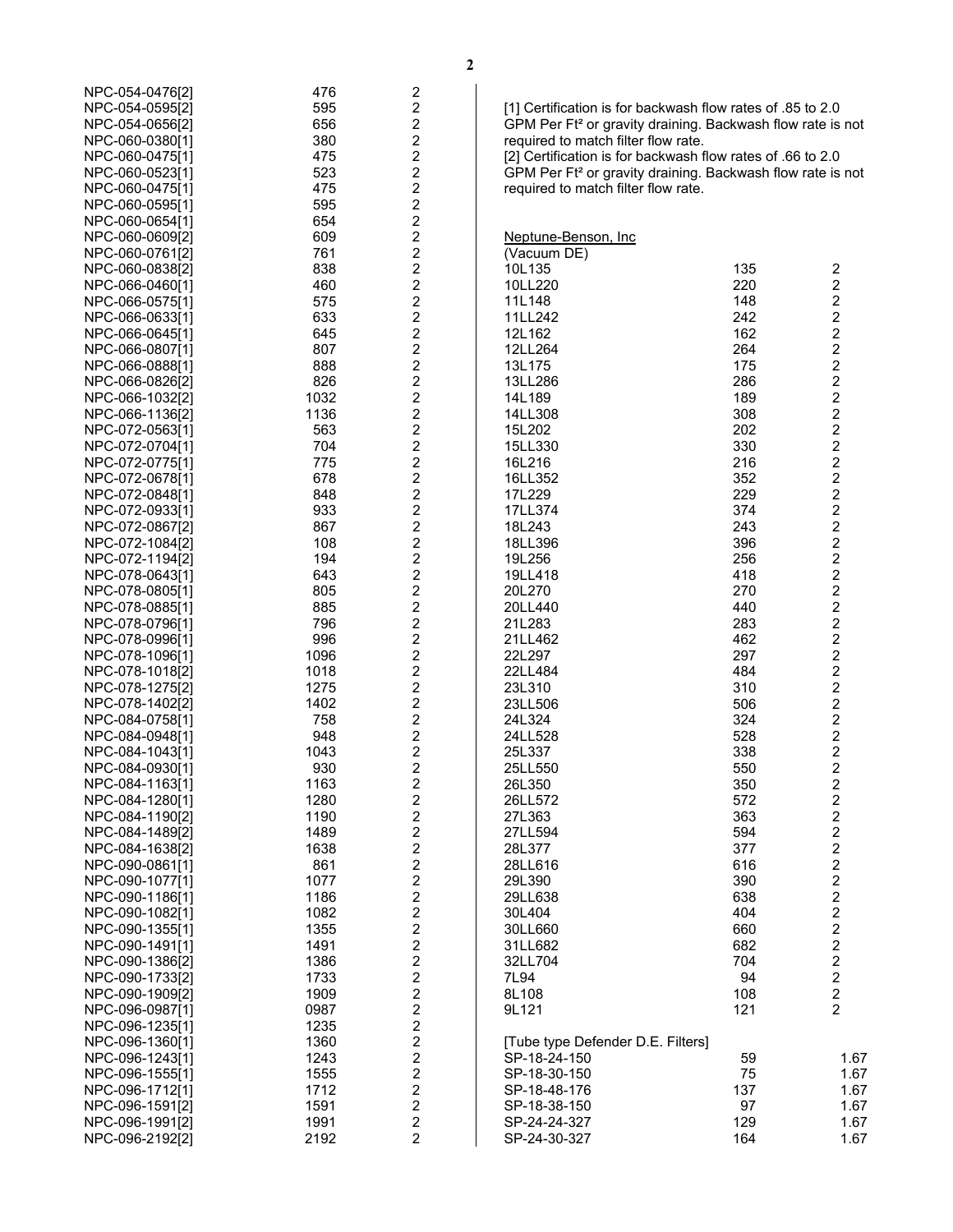| SP-24-38-327                              | 211    | 1.67           | <b>NS24</b>               | 24  | $\overline{\mathbf{c}}$                         |
|-------------------------------------------|--------|----------------|---------------------------|-----|-------------------------------------------------|
| SP-27-48-487                              | 381    | 1.67           | <b>NS36</b>               | 36  | $\boldsymbol{2}$                                |
| SP-30-24-595                              | 234    | 1.67           | <b>NS48</b>               | 48  | $\overline{c}$                                  |
| SP-30-30-595                              | 298    | 1.67           | <b>NS60</b>               | 60  | $\overline{c}$                                  |
| SP-30-38-595                              | 383    | 1.67           | <b>NS72</b>               | 72  | $\overline{2}$                                  |
| SP-30-42-595                              | 426    | 1.67           |                           |     |                                                 |
|                                           |        |                |                           |     |                                                 |
| SP-33-48-732                              | 572    | 1.67           | [Nautilus Plus]           |     |                                                 |
| SP-36-30-756                              | 379    | 1.67           | NSP36                     | 36  |                                                 |
| SP-36-38-756                              | 487    | 1.67           | NSP48                     | 48  |                                                 |
| SP-36-42-756                              | 541    | 1.67           | NSP60                     | 60  | $\begin{array}{c} 2 \\ 2 \\ 2 \end{array}$      |
|                                           | 812    | 1.67           |                           | 72  | $\overline{2}$                                  |
| SP-41-48-1038                             |        |                | NSP72                     |     |                                                 |
| SP-42-30-1080                             | 541    | 1.67           |                           |     |                                                 |
| SP-42-38-1080                             | 487    | 1.67           | [SM/SM 2000 Series]       |     |                                                 |
| SP-42-42-1080                             | 541    | 1.67           | SM-2024                   | 24  | $\overline{\mathbf{c}}$                         |
| SP-48-30-1452                             | 727    | 1.67           | SM-2036                   | 36  | $\overline{\mathbf{c}}$                         |
| SP-48-38-1452                             | 935    | 1.67           | SM-2048                   | 48  |                                                 |
|                                           |        |                |                           |     | $\begin{array}{c} 2 \\ 2 \\ 2 \\ 2 \end{array}$ |
| SP-48-42-1452                             | 1039   | 1.67           | SM-2060                   | 60  |                                                 |
| SP-49-48-1548                             | 1211   | 1.67           | SM-2072                   | 72  |                                                 |
| SP-54-30-1996                             | 1000   | 1.67           | SM-4024                   | 24  |                                                 |
| SP-54-38-1996                             | 1285   | 1.67           | SM-4036                   | 36  | $\overline{a}$                                  |
| SP-54-42-1996                             | 1428   | 1.67           | SM-4048                   | 48  | $\overline{2}$                                  |
|                                           |        |                |                           |     |                                                 |
| SP-55-48-2076                             | 1625   | 1.67           |                           |     |                                                 |
| SP-60-30-2460                             | 1232   | 1.67           | [SMBW Series]             |     |                                                 |
| SP-60-38-2460                             | 1584   | 1.67           | <b>SMBW-2024</b>          | 23  | $\overline{\mathbf{c}}$                         |
| SP-60-42-2460                             | 1760   | 1.67           | <b>SMBW-2036</b>          | 35  |                                                 |
|                                           |        |                | <b>SMBW-2048</b>          | 47  |                                                 |
|                                           |        |                |                           |     | $\begin{array}{c} 2 \\ 2 \\ 2 \end{array}$      |
| Paddock Pool Equipment Co. Inc.           |        |                | <b>SMBW-2060</b>          | 58  |                                                 |
|                                           |        |                | <b>SMBW-2072</b>          | 70  | $\overline{2}$                                  |
| <b>PPEC-140</b>                           | 77.3   | 1.5            | <b>SMBW-4024</b>          | 24  | $\boldsymbol{2}$                                |
| <b>PPEC-145</b>                           | 103.0  | 1.6            | SMBW-4036                 | 36  | $\overline{c}$                                  |
| <b>PPEC-225</b>                           | 165.2  | 1.6            | <b>SMBW-4048</b>          | 48  | $\overline{2}$                                  |
| <b>PPEC-225S</b>                          | 208.7  | 1.6            |                           |     |                                                 |
|                                           |        |                |                           |     |                                                 |
| <b>PPEC-350</b>                           | 277.9  | 1.6            | [Titian RPM series]       |     |                                                 |
| PPEC-350S                                 | 410.2  | 1.4            | 56623300                  | 30  | $\boldsymbol{2}$                                |
| <b>PPEC-500</b>                           | 410.9  | 1.6            | 56623400                  | 40  | $\overline{c}$                                  |
| <b>PPEC-500S</b>                          | 519.4  | 1.6            | 56623500                  | 50  | $\overline{2}$                                  |
| <b>PPEC-700</b>                           | 559.6  | 1.6            |                           |     |                                                 |
| PPEC-700S                                 | 707.3  | 1.6            | Sta-Rite Industries Inc.  |     |                                                 |
|                                           |        |                |                           |     |                                                 |
| <b>PPEC-1000</b>                          | 740.5  | 1.6            | (parent company Pentair)  |     |                                                 |
| <b>PPEC-1275</b>                          | 935.8  | 1.6            |                           |     |                                                 |
| <b>PPEC-1400</b>                          | 1119.2 | 1.6            | [System 2]                |     |                                                 |
| <b>PPEC-1675</b>                          | 1216.6 | 1.4            | <b>PLD50</b>              | 30  | $\overline{a}$                                  |
| PPEC-1675 (short)                         | 1216.6 | 1.4            | PLD70                     | 36  | 1.94                                            |
| <b>PPEC-2000</b>                          | 1481.0 | 1.6            |                           |     |                                                 |
|                                           |        |                |                           |     |                                                 |
| <b>PPEC-2100</b>                          | 1538.8 | 1.6            | [System 3]                |     |                                                 |
| <b>PPEC-2550</b>                          | 1871.6 | 1.6            | S7D75                     | 37  | $\overline{c}$                                  |
|                                           |        |                | S7MD60                    | 60  |                                                 |
| Pentair Pool Products Inc. (Pac Fab Inc.) |        |                | S7MD72                    | 72  |                                                 |
|                                           |        |                | S8D110                    | 53  | $\begin{array}{c} 2 \\ 2 \\ 2 \end{array}$      |
| [Nautilus FNS]                            |        |                |                           |     |                                                 |
|                                           |        |                |                           |     |                                                 |
| <b>FNS-24</b>                             | 24     | $\overline{c}$ | United Industries Inc.    |     |                                                 |
| <b>FNS-36</b>                             | 36     | $\overline{2}$ |                           |     |                                                 |
| <b>FNS-48</b>                             | 48     | $\overline{2}$ | <b>PCT 150</b>            | 128 | $\overline{\mathbf{c}}$                         |
| <b>FNS-60</b>                             | 60     | $\overline{2}$ | <b>PCT 200</b>            | 173 | $\overline{\mathbf{c}}$                         |
|                                           |        |                | <b>PCT 300</b>            | 255 |                                                 |
|                                           |        |                |                           |     |                                                 |
| [FNS Plus]                                |        |                | <b>PCT 400</b>            | 339 | $\begin{array}{c} 2 \\ 2 \\ 2 \end{array}$      |
| FNSP36                                    | 36     | $\overline{c}$ | <b>PCT 600</b>            | 510 |                                                 |
| FNSP48                                    | 48     | $\overline{c}$ |                           |     |                                                 |
| FNSP60                                    | 60     | $\overline{2}$ | Waterway (B & S Plastics) |     |                                                 |
|                                           |        |                |                           |     |                                                 |
| [Quad Series]                             |        |                | 570-0024                  | 24  | $\overline{c}$                                  |
| QUAD 60                                   | 60     | $\overline{c}$ | 570-0036                  | 36  | $\overline{\mathbf{c}}$                         |
| QUAD 80                                   | 80     | 2              | 570-0048                  | 48  |                                                 |
| QUAD 100                                  | 100    | 2              | 570-0060                  | 60  | $\frac{2}{2}$                                   |
|                                           |        |                |                           |     |                                                 |
|                                           |        |                |                           |     |                                                 |
| [Nautilus]                                |        |                | <b>Whitten Products</b>   |     |                                                 |

**3**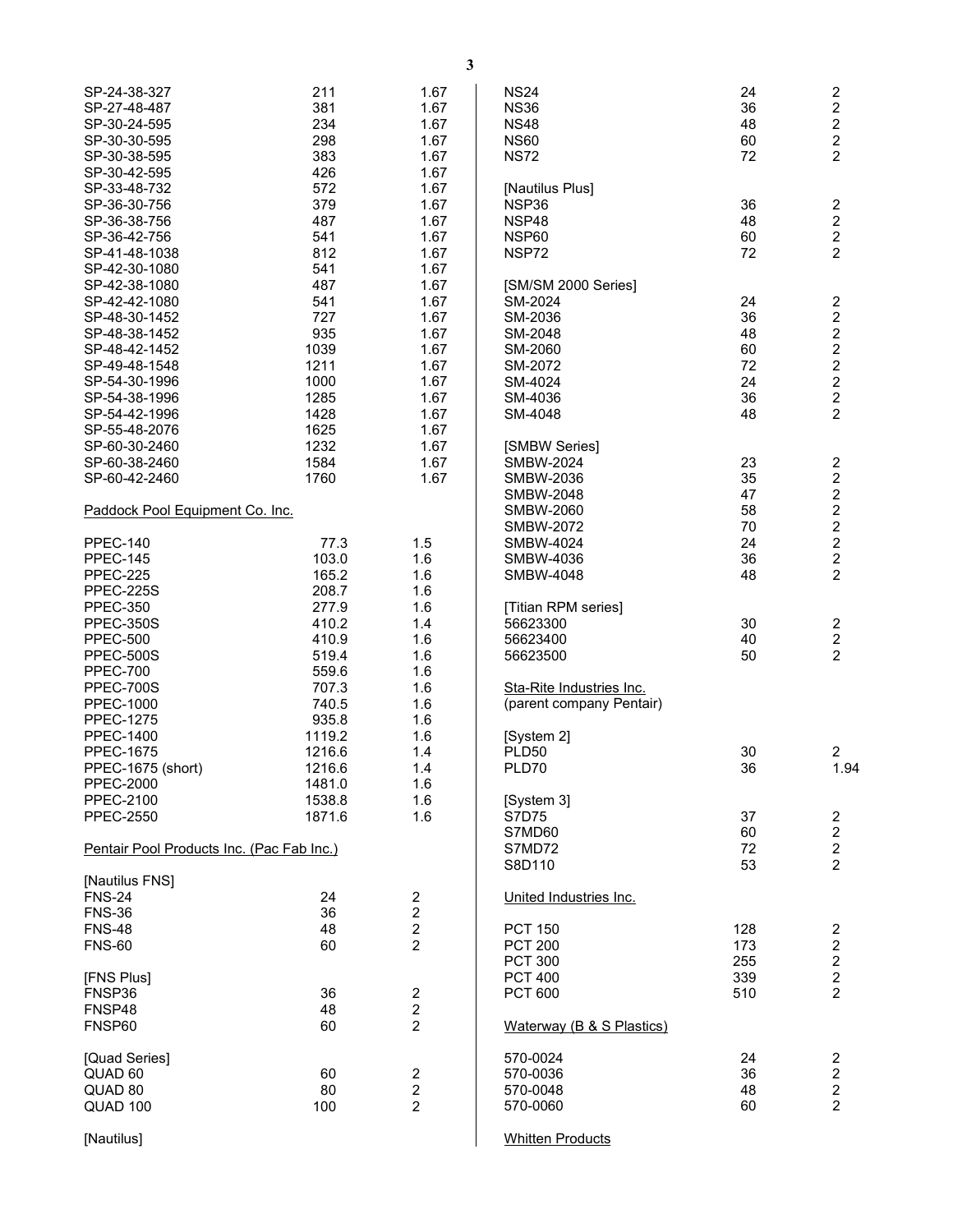<span id="page-5-0"></span>

|                                                |        |                         | 114-TRF                          | 212.7 | 3                       |
|------------------------------------------------|--------|-------------------------|----------------------------------|-------|-------------------------|
| [Vacuum DE]                                    |        |                         | 120-TRF                          | 235.5 | $\mathfrak{Z}$          |
| <b>WDE-250</b>                                 | 250    | 1                       | 36-TRF                           | 21.2  | $\mathfrak{Z}$          |
| <b>WDE-300</b>                                 | 300    | 1                       | <b>42-TRF</b>                    | 29.8  | 3                       |
|                                                |        |                         |                                  |       |                         |
| <b>WDE-350</b>                                 | 350    | 1                       | <b>48-TRF</b>                    | 37.8  | $\mathfrak{Z}$          |
| <b>WDE-400</b>                                 | 400    | 1                       | <b>54-TRF</b>                    | 47.7  | $\frac{3}{3}$           |
| <b>WDE-450</b>                                 | 450    | 1                       | 60-TRF                           | 58.8  |                         |
| <b>WDE-500</b>                                 | 500    | 1                       | 66-TRF                           | 71.4  | $\mathfrak{Z}$          |
|                                                |        |                         |                                  |       |                         |
| <b>WDE-600</b>                                 | 600    | 1                       | <b>72-TRF</b>                    | 84.9  | $\overline{\mathbf{3}}$ |
| <b>WDE-700</b>                                 | 700    | 1                       | <b>78-TRF</b>                    | 99.6  | $\overline{\mathbf{3}}$ |
| <b>WDE-800</b>                                 | 800    | 1                       | 84-TRF                           | 115.5 | $\overline{\mathbf{3}}$ |
| <b>WDE-900</b>                                 | 900    | 1.5                     | 90-TRF                           | 132.6 | $\mathfrak{Z}$          |
|                                                |        |                         |                                  |       |                         |
| <b>WDE-1000</b>                                | 1000   | 1.5                     | 96-TRF                           | 150.9 | 3                       |
|                                                |        |                         |                                  |       |                         |
| Zodiac Pool Systems, LLC (Jandy Pool Products) |        |                         | (1 Tank 2 Cells Tank)            |       |                         |
|                                                |        |                         | $42-SDC$                         | 19.2  | 3                       |
| DEL48                                          | 48     | 2                       | 48-SDC                           | 25.1  | $\mathfrak{Z}$          |
| DEV48                                          | 48     | $\boldsymbol{2}$        | 54-SDC                           | 31.8  | $\overline{3}$          |
| DEL60                                          | 60     | $\overline{c}$          | $60-SDC$                         | 39.3  | $\mathfrak{Z}$          |
|                                                | 60     | $\overline{2}$          |                                  |       |                         |
| DEV60                                          |        |                         | 66-SDC                           | 47.5  | $\overline{\mathbf{3}}$ |
|                                                |        |                         | $72-SDC$                         | 56.5  | $\overline{\mathbf{3}}$ |
|                                                |        |                         | 78-SDC                           | 66.4  | $\mathfrak{Z}$          |
| <b>RAPID SAND FILTERS</b>                      |        |                         | 84-SDC                           | 77.0  | 3                       |
|                                                |        |                         |                                  |       |                         |
| <b>Model</b>                                   | Sq.Ft. | <b>Maximum</b>          | (1 Tank 3 Cells/Tank)            |       |                         |
|                                                |        | flow rate               | 42-STC                           | 28.9  | $\mathfrak{Z}$          |
|                                                |        |                         | 48-STC                           | 37.8  | $\mathfrak{Z}$          |
|                                                |        | gpm/sq.ft.              |                                  |       |                         |
| Neptune-Benson, Inc.                           |        |                         | 54-STC                           | 47.7  | $\overline{\mathbf{3}}$ |
|                                                |        |                         | 60-STC                           | 58.8  | $\overline{\mathbf{3}}$ |
| (1 Tank Single Cell)                           |        |                         | 66-STC                           | 71.4  | $\mathfrak{Z}$          |
|                                                |        |                         | 72-STC                           | 84.9  | $\overline{\mathbf{3}}$ |
| 102-SRF                                        | 56.8   | 3                       |                                  |       | $\overline{\mathbf{3}}$ |
| 108-SRF                                        | 63.6   | 3                       | 78-STC                           | 99.6  |                         |
| 114-SRF                                        | 70.9   | $\overline{\mathbf{3}}$ | 84-STC                           | 115.5 | 3                       |
| 120-SRF                                        | 70.9   | 3                       |                                  |       |                         |
| 36-SRF                                         | 7.1    | 3                       | (2 Tanks in Series 2 Cells/Tank) |       |                         |
|                                                |        |                         | 42-DDC                           | 38.4  | $\mathfrak{Z}$          |
| 42-SRF                                         | 9.6    | 3                       |                                  |       |                         |
| 48-SRF                                         | 12.6   | $\mathfrak{Z}$          | 48-DDC                           | 50.2  | $\sqrt{3}$              |
| 54-SRF                                         | 15.9   | 3                       | 54-DDC                           | 60.6  |                         |
| 60-SRF                                         | 19.6   | 3                       | 60-DDC                           | 78.6  | $\frac{3}{3}$           |
|                                                |        |                         | 66-DDC                           | 95.0  | $\overline{\mathbf{3}}$ |
| 66-SRF                                         | 23.8   | 3                       |                                  |       |                         |
| <b>72-SRF</b>                                  | 28.3   | 3                       | 72-DDC                           | 113.0 | $\mathfrak{Z}$          |
| <b>78-SRF</b>                                  | 33.2   | 3                       | 78-DDC                           | 132.8 | 3                       |
| 84-SRF                                         | 38.5   | 3                       | 84-DDC                           | 154.0 | 3                       |
| 90-SRF                                         | 44.2   |                         |                                  |       |                         |
|                                                |        | 3                       |                                  |       |                         |
| 96-SRF                                         | 50.3   | 3                       | (2 Tanks in Series 3 Cells/Tank) |       |                         |
|                                                |        |                         | 42-DTC                           | 57.8  | $\mathfrak{Z}$          |
| (2 Tanks in Series Single Cell)                |        |                         | 48-DTC                           | 75.6  | $\overline{\mathbf{3}}$ |
| 102-DRF                                        | 113.6  | 3                       | 54-DTC                           | 95.4  | $\sqrt{3}$              |
|                                                | 127.2  | 3                       | 60-DTC                           | 117.6 | $\mathfrak{Z}$          |
| 108-DRF                                        |        |                         |                                  |       |                         |
| 114-DRF                                        | 141.8  | 3                       | 66-DTC                           | 142.8 | 3                       |
| 120-DRF                                        | 157.0  | 3                       | 72-DTC                           | 169.8 | 3                       |
| 36-DRF                                         | 14.1   | 3                       | 78-DTC                           | 199.2 | $\mathfrak{Z}$          |
| 42-DRF                                         | 19.2   | 3                       | 84-DTC                           | 231.0 | 3                       |
|                                                |        |                         |                                  |       |                         |
| 48-DRF                                         | 25.1   | 3                       |                                  |       |                         |
| 54-DRF                                         | 31.8   | $\mathfrak{Z}$          | (3 Tanks in Series 2 Cells/Tank) |       |                         |
| 60-DRF                                         | 39.3   | 3                       | 42-TDC                           | 57.6  | 3                       |
| 66-DRF                                         | 47.5   | 3                       | 48-TDC                           | 75.3  | $\mathfrak{Z}$          |
|                                                | 56.5   | 3                       | 54-TDC                           | 95.4  | $\sqrt{3}$              |
| <b>72-DRF</b>                                  |        |                         |                                  |       |                         |
| <b>78-DRF</b>                                  | 66.4   | $\mathfrak{Z}$          | 60-TDC                           | 117.9 | $\mathfrak{Z}$          |
| 84-DRF                                         | 77.0   | 3                       | 66-TDC                           | 142.5 | $\mathfrak{Z}$          |
| 90-DRF                                         | 88.4   | 3                       | 72-TDC                           | 169.5 | $\overline{\mathbf{3}}$ |
| 96-DRF3                                        | 100.5  | 3                       | 78-TDC                           | 199.2 | $\mathfrak{Z}$          |
|                                                |        |                         | 84-TDC                           | 231.0 | 3                       |
|                                                |        |                         |                                  |       |                         |
| (3 Tanks in Series Single Cell)                |        |                         |                                  |       |                         |
| 102-TRF                                        | 170.4  | 3                       | (3 Tanks in Series 3 Cells/Tank) |       |                         |
| 108-TRF                                        | 190.8  | $\overline{3}$          | 42-TTC                           | 86.7  | 3                       |
|                                                |        |                         |                                  |       |                         |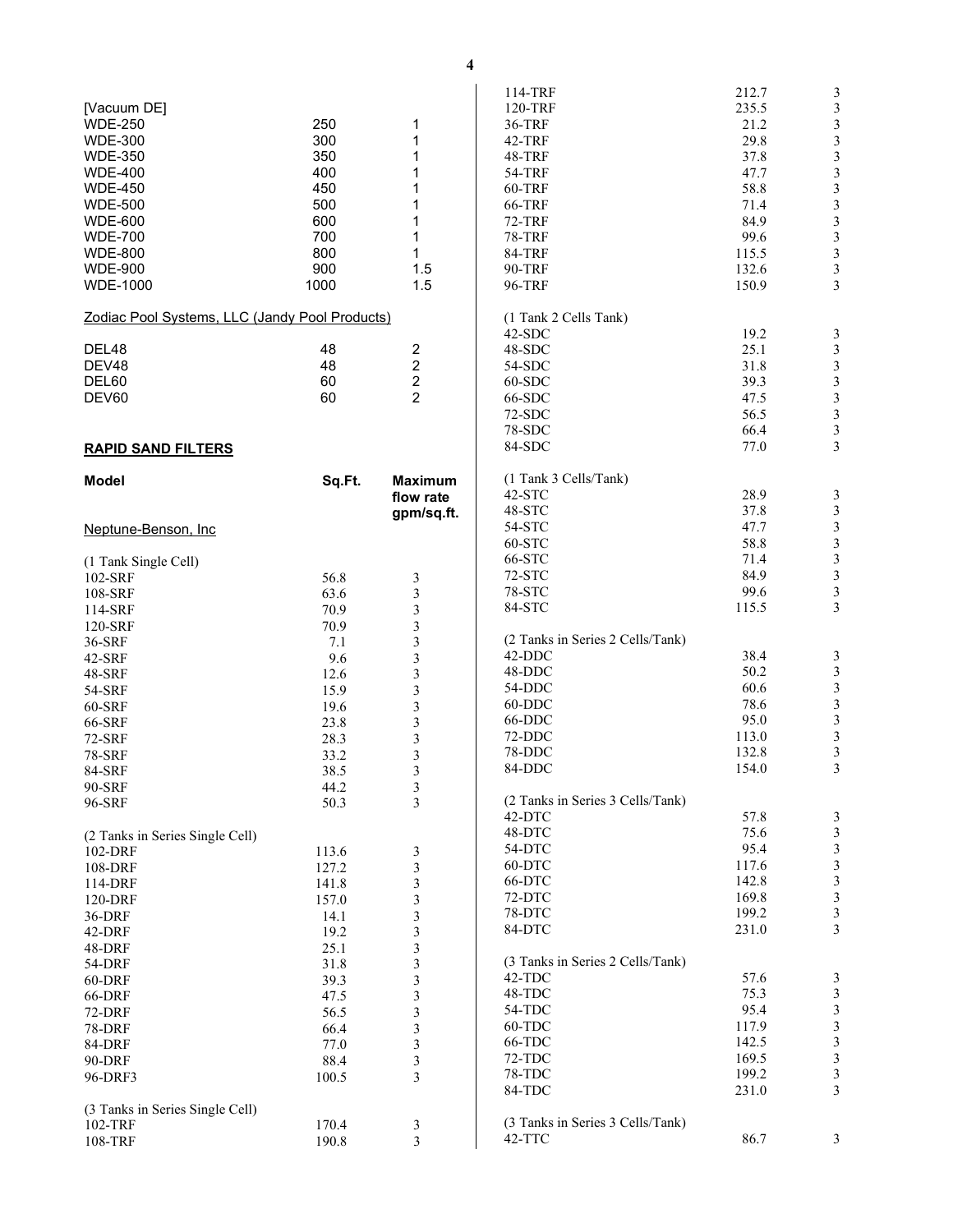|   | ÷ |        |         |  |
|---|---|--------|---------|--|
|   |   | ٥      |         |  |
| × |   | ۱<br>٧ | ł<br>۰, |  |

<span id="page-6-0"></span>

| 48-TTC                          | 113.4                     | 3                       | <b>Baker Hydro</b>                                    |        |    |
|---------------------------------|---------------------------|-------------------------|-------------------------------------------------------|--------|----|
| 54-TTC                          | 143.1                     | 3                       |                                                       |        |    |
| 60-TTC                          | 176.4                     | 3                       | F3-24-63                                              | 3.1    | 20 |
| 66-TTC                          | 214.2                     | $\mathfrak{Z}$          | <b>HRV-24</b>                                         | 3.1    | 20 |
| 72-TTC                          | 254.7                     | $\overline{\mathbf{3}}$ | <b>HRV-30</b>                                         | 4.9    | 20 |
| 78-TTC                          | 298.8                     | 3                       | <b>HRV-36</b>                                         | 7.0    | 20 |
| 84-TTC                          | 346.5                     | 3                       |                                                       |        |    |
| Paddock Pool Equipment Co. Inc. |                           |                         | Competition Pool Accessories, Inc. (formerly Jacuzzi) |        |    |
|                                 |                           |                         | ST-24                                                 | 3.0    | 20 |
| 6701                            |                           |                         | ST-27                                                 | 4.0    | 20 |
| 60 <u>XX</u>                    |                           | Varies with model       | ST-33                                                 | 6.0    | 20 |
| 61XX                            |                           | number. See NSF         | <b>TM26</b>                                           | 3.75   | 20 |
| 67 <u>XX</u>                    |                           | listing. Max flow       | <b>TM31</b>                                           | 4.8    | 20 |
|                                 | 3 gpm/sq. ft.             |                         |                                                       |        |    |
|                                 |                           |                         | <b>EPD USA Inc. (See NSF Listing)</b>                 |        |    |
| <b>Whitten Products</b>         |                           |                         | 34-13.5 FRP Series                                    |        |    |
| [Vacuum Filters]                |                           |                         | EPD XFXX (Multiples of 13.5 ft <sup>2</sup> )         | 13.5   | 20 |
| 1U-1C-X                         | Varies with model number. |                         |                                                       |        |    |
| 1U-2C-X                         | See NSF listing. Maximum  |                         | 34-17 FRP Series                                      |        |    |
|                                 |                           |                         |                                                       |        |    |
| 1U-3C-X                         | flowrate3 gpm/sq/ft       |                         | EPD XFXX (Multiples of 17 ft <sup>2</sup> )           | 17.0   | 20 |
|                                 |                           |                         | 42-20 FRP Series                                      |        |    |
| <b>HIGH RATE SAND FILTERS</b>   |                           |                         | EPD XFXX (Multiples of 20 ft <sup>2</sup> )           | 20.0   | 20 |
| <b>Model</b>                    | Sq.Ft.                    | <b>Maximum</b>          | <b>Steel Series</b>                                   |        |    |
|                                 |                           | flowrate                | EPD X-XX                                              | Varies | 20 |
|                                 |                           | gpm/sq.ft.              | Eureka Manufacturing Co. Inc.                         |        |    |
| <u> Astral Products Inc.</u>    |                           |                         |                                                       |        |    |
| 06632                           | 21.64                     | 15                      | <b>HRG 48</b>                                         | 12.6   | 15 |
| 06633                           | 27.34                     | 20                      | <b>HRL 48</b>                                         | 12.6   | 20 |
| 06634                           | 33.80                     | 20                      | <b>HRL 54</b>                                         | 15.9   | 20 |
| 06635                           | 9.26                      | 15                      | <b>HRL 60</b>                                         | 19.6   | 20 |
| 06676                           | 12.16                     | 10                      | <b>HRL 66</b>                                         | 23.7   | 20 |
| 06677                           | 16.58                     | 10                      | <b>HRL 72</b>                                         | 28.3   | 20 |
| 06678                           | 27.34                     | 10                      | <b>HRL 78</b>                                         | 33.2   | 20 |
|                                 |                           |                         | <b>HRL 84</b>                                         | 38.5   | 20 |
| 06679                           | 33.80                     | 10                      | <b>HRL 90</b>                                         | 44.2   | 20 |
| 06680                           | 12.16                     | 15                      | <b>HRL 248</b>                                        | 25.2   | 20 |
| 06681                           | 16.58                     | 20                      |                                                       |        |    |
| 06682                           | 9.26                      | 20                      | <b>HRL 254</b>                                        | 31.8   | 20 |
| 06683                           | 12.16                     | 20                      | <b>HRL 260</b>                                        | 39.2   | 20 |
| 06684                           | 21.64                     | 20                      | <b>HRL 266</b>                                        | 47.4   | 20 |
| 06804                           | 9.26                      | 20                      | <b>HRL 272</b>                                        | 56.6   | 20 |
| 06805                           | 12.16                     | 20                      | <b>HRL 278</b>                                        | 66.4   | 20 |
| 27802                           | 4.75                      | 20                      | <b>HRL 284</b>                                        | 77.0   | 20 |
| 27803                           | 6.84                      | 20                      | <b>HRL 290</b>                                        | 88.4   | 20 |
| 27857                           | 6.84                      | 20                      | <b>HRL 296</b>                                        | 110.6  | 20 |
|                                 |                           |                         | <b>HRL 2102</b>                                       | 113.4  | 20 |
| [Horizontal]                    |                           |                         | <b>HRL 2108</b>                                       | 127.2  | 20 |
| 07129                           | 53                        | 20                      | <b>HRL 2120</b>                                       | 157    | 20 |
| 05110                           | 75                        | 20                      | (NSF listed units begin with serial number N1250)     |        |    |
| 11319                           | 21                        | 20                      |                                                       |        |    |
| 11325                           | 26                        | 20                      | Fluidra USA                                           |        |    |
| 11330                           | 30                        | 20                      |                                                       |        |    |
|                                 |                           |                         | [Aster Series Vertical]                               |        |    |
| 20895                           | 34                        | 20                      | 16451-X                                               | 6.77   | 20 |
| 20896                           | 24                        | 20                      |                                                       |        |    |
| 20897                           | 29                        | 20                      | 27802-X                                               | 4.75   | 20 |
| 20898                           | 34                        | 20                      | 27803-X                                               | 6.77   | 20 |
| 20899                           | 38                        | 20                      | 27857-X                                               | 6.77   | 20 |
| 20900                           | 32                        | 20                      | 28342-X                                               | 3.14   | 20 |
| 20901                           | 37                        | 20                      | 28342-S3                                              | 3.22   | 20 |
| 20902                           | 46                        | 20                      | 61384U-0100                                           | 4.75   | 20 |
| 20903                           | 51                        | 20                      | 61385U-0100                                           | 7.10   | 20 |
|                                 |                           |                         | 66709-S3                                              | 7.69   | 20 |
|                                 |                           |                         |                                                       |        |    |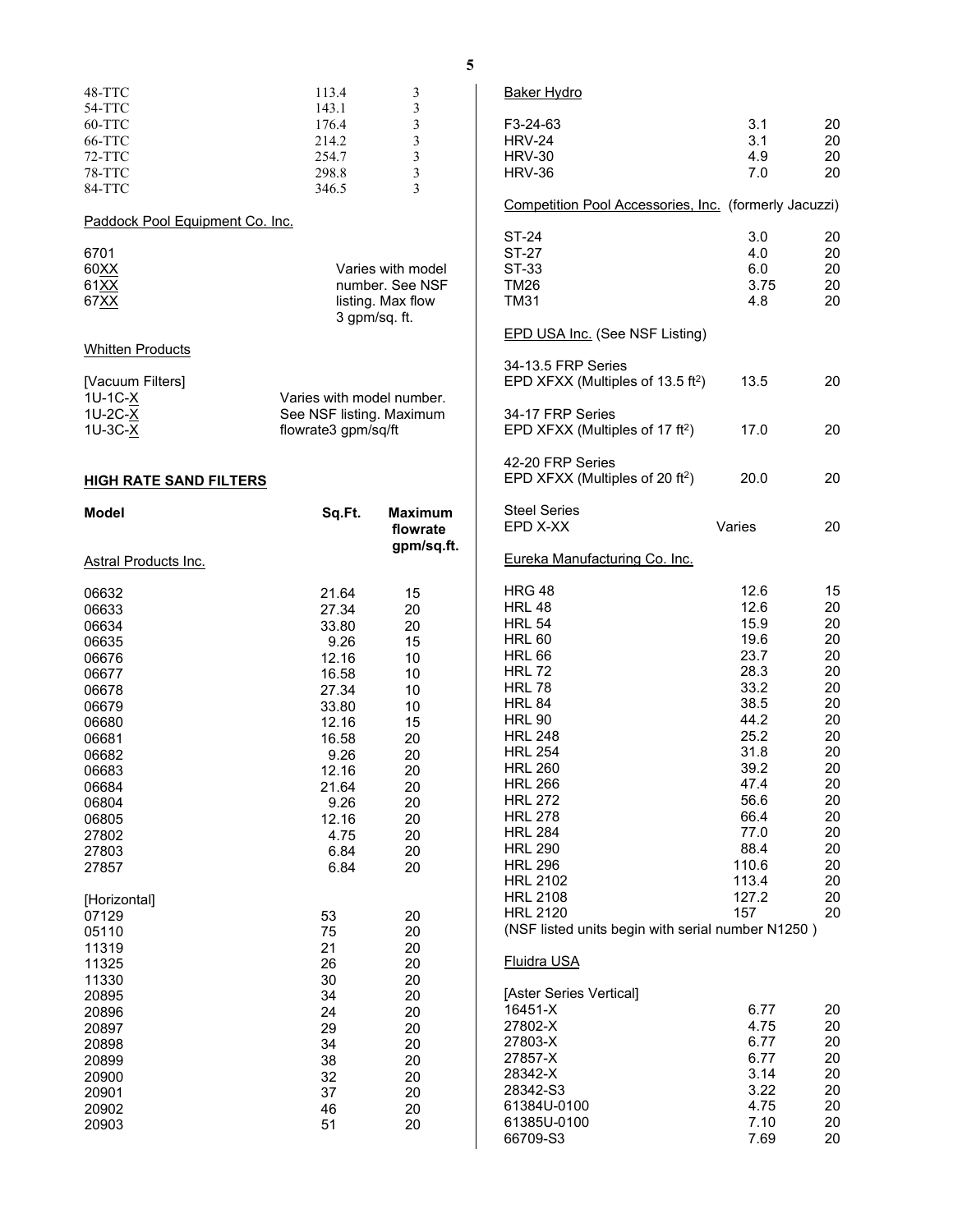| 66710-S3<br>66711-S3               | 7.69<br>7.69  | 20<br>20 | S-244SX<br>S-244T<br>S-310SX              | 3.1<br>3.1<br>4.9 | 20<br>20<br>20 |
|------------------------------------|---------------|----------|-------------------------------------------|-------------------|----------------|
| [Eko3 Series Horizontal]           |               |          | S-310T                                    | 4.9               | 20             |
| EK034135-XXX-T                     | 13.5          | 20       | S-311SX                                   | 4.9               | 20             |
| EKO34153-XXX-T                     | 15.3          | 20       | S-360SX                                   | 6.7               | 20             |
| EKO42157-XXX-T                     | 15.7          | 20       |                                           |                   |                |
| EKO34175-XXX-T<br>EK042175-XXX-T   | 17.5<br>17.5  | 20<br>20 | Hydrokleen Systems Inc.<br>90-S-8146-2 20 | 5.6               | 20             |
| EKO34193-XXX-T                     | 19.3          | 20       | S2-8146-3 20                              | 11.2              | 20             |
| EKO42210-XXX-T                     | 21            | 20       | S3-8146-4 20                              | 16.82             | $\mathbf 0$    |
| EKO42230-XXX-T                     | 23            | 20       | S4-8146-6 20                              | 22.4              | 20             |
| EKO34237-XXX-T                     | 23.7          | 20       | S5-8146-6 20                              | 28                | 20             |
| EK048240-XXX-T                     | 24            | 20       | S6-8146-6 20                              | 33.6              | 20             |
| EK042260-XXX-T                     | 26            | 20       | 90-S-8161-3 20                            | 7.1               | 20             |
| EKO42300-XXX-T                     | 30            | 20       | S2-8161-3 20                              | 14.2              | 20             |
| EK063320-XXX-T                     | 32            | 20       | S3-8161-4 20                              | 21.3              | 20             |
| EKO42340-XXX-T                     | 34            | 20       | S4-8161-6 20                              | 28.4              | 20             |
| EKO48340-XXX-T                     | 34            | 20       | S5-8161-6 20                              | 35.5              | 20             |
| EKO63370-XXX-T                     | 37            | 20       | S6-8161-6 20                              | 42.6              | 20             |
| EKO42380-XXX-T<br>EKO48380-XXX-T   | 38<br>38      | 20<br>20 | 90-S-9746-3 20<br>S2-9746-4 20            | 7.4<br>14.8       | 20<br>20       |
| EKO63410-XXX-T                     | 41            | 20       | S3-9746-6 20                              | 22.2              | 20             |
| EKO42420-XXX-T                     | 42            | 20       | S4-9746-6 20                              | 29.6              | 20             |
| EKO48440-XXX-T                     | 44            | 20       | S5-9746-8 20                              | 37                | 20             |
| EKO42450-XXX-T                     | 45            | 20       | S6-9746-8 20                              | 44.4              | 20             |
| EKO63460-XXX-T                     | 46            | 20       | 90-S-8191-3 20                            | 9.8               | 20             |
| EKO42480-XXX-T                     | 48            | 20       | S2-8191-4 20                              | 19.6              | 20             |
| EK048480-XXX-T                     | 48            | 20       | S3-8191-6 20                              | 29.4              | 20             |
| EK063510-XXX-T                     | 51            | 20       | S4-8191-6 20                              | 39.2              | 20             |
|                                    |               |          | S5-8191-8 20                              | 49                | 20             |
| [Poltank Series Vertical]          |               |          | S6-8191-8 20                              | 58.8              | 20             |
| 340608-XXX-XX-X                    | 6.08          | 20       | 90-S-9791-4 20                            | 12.2              | 20             |
| 420926-XXX-XX-X<br>471216-XXX-XX-X | 9.26<br>12.16 | 20<br>20 | S2-9791-4 20<br>S3-9791-6 20              | 24.4<br>36.6      | 20<br>20       |
| 551658-XXX-XX-X                    | 16.58         | 20       | S4-9791-6 20                              | 48.8              | 20             |
| 632164-XXX-XX-X                    | 21.64         | 20       | S5-9791-8 20                              | 61                | 20             |
| 712734-XXX-XX-X                    | 27.34         | 20       | S6-9791-8 20                              | 73.2              | 20             |
| 793380-XXX-XX-X                    | 33.80         | 20       | 90-S-81122-4 20                           | 12.4              | 20             |
| 864030-XXX-XX-X                    | 40.30         | 20       | S2-81122-6 20                             | 24.8              | 20             |
| 934672-XXX-XX-X                    | 46.72         | 20       | S3-81122-6 20                             | 37.2              | 20             |
|                                    |               |          | S4-81122-8 20                             | 49.6              | 20             |
| Hayward Pool Products, Inc.        |               |          | S5-81122-8 20                             | 62                | 20             |
|                                    |               |          | S6-81122-10 20                            | 74.4              | 20             |
| <b>HCF230</b><br><b>HCF234</b>     | 5.01<br>5.86  | 20<br>20 | 90-S-97122-4 20<br>S2-97122-6 20          | 15.3<br>30.6      | 20<br>20       |
| <b>HCF236</b>                      | 7.14          | 20       | S3-97122-6 20                             | 45.9              | 20             |
| <b>HCF302</b>                      | 4.75          | 20       | S4-97112-8 20                             | 61.2              | 20             |
| <b>HCF362</b>                      | 6.77          | 20       | S5-97122-10 20                            | 76.5              | 20             |
| <b>HCF363</b>                      | 6.77          | 20       | S6-97122-10 20                            | 91.8              | 20             |
| HCF302T                            | 4.9           | 20       | 90-S-81152-4 20                           | 15.2              | 20             |
| HCF342T                            | 6.3           | 20       | S2-81152-6 20                             | 30.4              | 20             |
| HCF343F                            | 6.3           | 20       | S3-81152-6 20                             | 45.6              | 20             |
| HCF343T                            | 6.3           | 20       | S4-81152-8 20                             | 60.8              | 20             |
| HCF362T                            | 7.2           | 20       | S5-81152-1020                             | 76                | 20             |
| HCF363F                            | 7.2<br>7.2    | 20       | S6-81152-10 20                            | 91.2<br>18.4      | 20             |
| HCF363T<br>S-160T                  | 1.4           | 20<br>20 | 90-S-97152-4 20<br>S2-97152-6 20          | 36.8              | 20<br>20       |
| S-180T                             | 1.7           | 20       | S3-97152-8 20                             | 55.2              | 20             |
| S-200                              | 2.2           | 20       | S4-97152-10 20                            | 73.6              | 20             |
| S-210-S                            | 2.2           | 20       | S5-97152-12 20                            | 92                | 20             |
| S-210T                             | 2.2           | 20       | S6-97152-12 20                            | 110.4             | 20             |
| S-220S                             | 2.6           | 20       |                                           |                   |                |
| S-220T                             | 2.6           | 20       | Leslie's Swimming Pool Supplies           |                   |                |
| S-230TPL                           | 2.6           | 20       | (Manufactured by Hayward for Leslie's)    |                   |                |
| S-240                              | 3.1           | 20       |                                           |                   |                |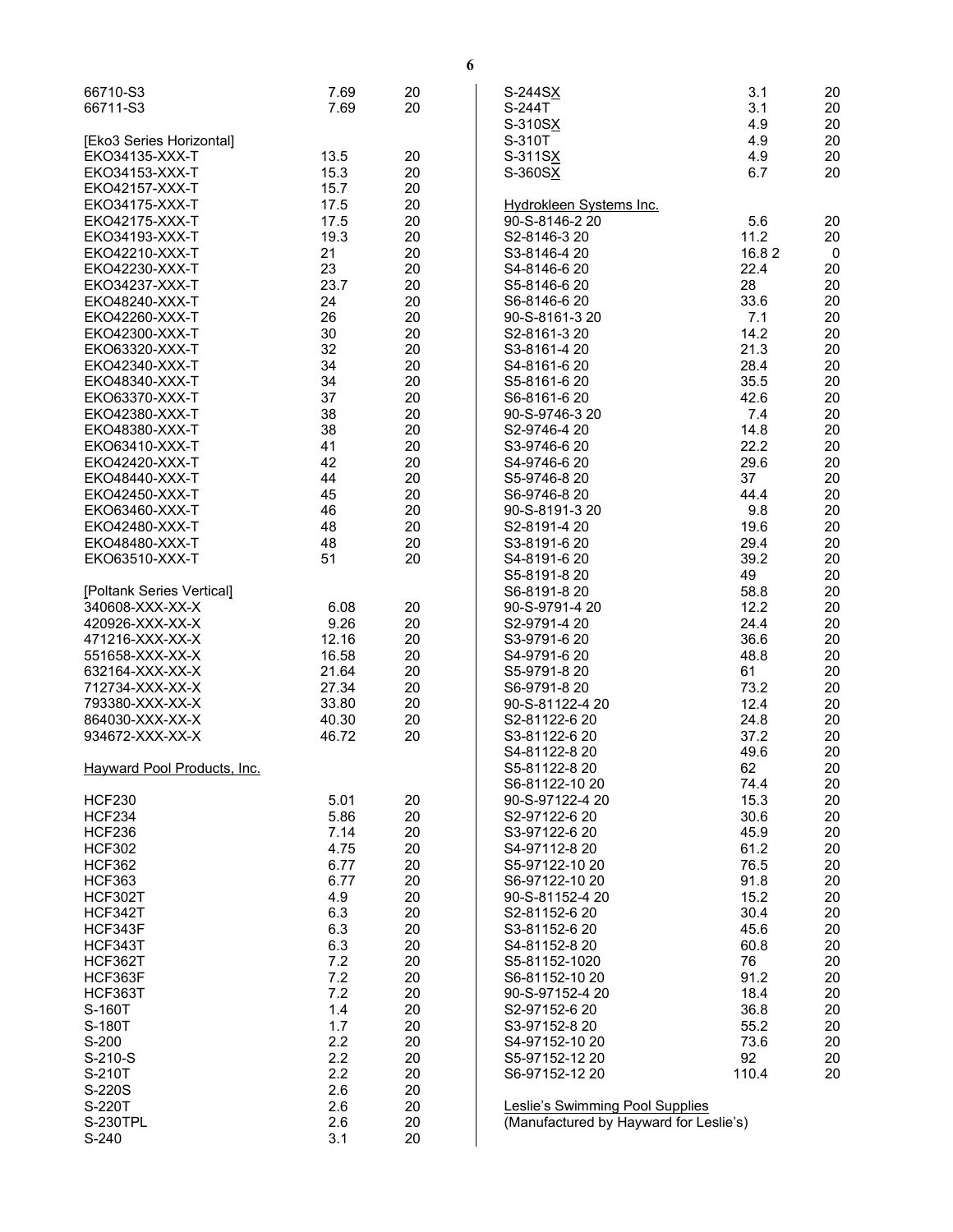| <b>SELE42082</b><br><b>SELE42804</b><br><b>SELE42086</b> | 2.2.<br>3.1<br>4.9 | 20<br>20<br>20 | EKO-42-310-X<br>EKO-42-360-X<br>EKO-42-410-X<br>EKO-42-460-X | 31<br>36<br>41<br>46 | 20<br>20<br>20<br>20 |
|----------------------------------------------------------|--------------------|----------------|--------------------------------------------------------------|----------------------|----------------------|
| Miami Tank Mfg. Company                                  |                    |                | EKO-60-350-X<br>EKO-60-400-X                                 | 35<br>40             | 20<br>20             |
| [Horizontal]<br>HH361-4<br>HH362-4                       | 13.5<br>27.0       | 20<br>20       | EKO-60-450-X<br>EKO-60-500-X<br>EKO-60-550-X                 | 45<br>50<br>55       | 20<br>20<br>20       |
| HH363-6                                                  | 40.5               | 20             | EKO-60-600-X<br>EKO-60-650-X                                 | 60<br>65             | 20<br>20             |
| HH363-8                                                  | 40.5               | 20             | EKO-60-700-X                                                 | 70                   | 20                   |
| HH364-6<br>HH364-8                                       | 54.0<br>54.0       | 20<br>20       | EKO-60-750-X                                                 | 75                   | 20                   |
| HH365-6                                                  | 67.5               | 20             | EKO-60-800-X                                                 | 80                   | 20                   |
| HH365-8                                                  | 67.5               | 20             | [NFS series]                                                 |                      |                      |
| HH366-6                                                  | 81.0<br>81.0       | 20<br>20       | NFS-102-050-567V-D-X                                         | 56.7                 | 20                   |
| HH366-8<br>HH366-10                                      | 81.0               | 20             | NFS-108-050-635V-D-X                                         | 63.5                 | 20                   |
| HH367-8                                                  | 94.5               | 20             | NFS-114-050-708V-D-X                                         | 70.8                 | 20                   |
| HH367-10                                                 | 94.5               | 20             | NFS-120-050-785V-D-X<br>NFS-30-050-049V-D-X                  | 78.5<br>4.9          | 20<br>20             |
| HH368-10                                                 | 108.0<br>27.0      | 20             | NFS-30-050-049V-S-X                                          | 4.9                  | 20                   |
| HH421-4<br>HH422-8                                       | 54.0               | 20<br>20       | NFS-34-050-063V-D-X                                          | 6.3                  | 20                   |
|                                                          |                    |                | NFS-34-050-063V-S-X                                          | 6.3                  | 20                   |
| [Vertical Side Mount]                                    |                    |                | NFS-42-050-096V-D-X<br>NFS-42-050-096V-S-X                   | 9.6<br>9.6           | 20<br>20             |
| SFV36<br>SFV42                                           | 7.1<br>9.6         | 20<br>20       | NFS-48-050-126V-D-X                                          | 12.6                 | 20                   |
| SFV48                                                    | 12.6               | 20             | NFS-48-050-126V-S-X                                          | 12.6                 | 20                   |
| SFV54                                                    | 15.9               | 20             | NFS-54-050-159V-D-X                                          | 15.9                 | 20                   |
| SFV60                                                    | 19.6               | 20             | NFS-54-050-159V-S-X<br>NFS-60-050-196V-D-X                   | 15.9<br>19.6         | 20<br>20             |
| SFV66                                                    | 23.7               | 20             | NFS-66-050-237V-D-X                                          | 23.7                 | 20                   |
| SFV72<br>SFV78                                           | 28.1<br>33.2       | 20<br>20       | NFS-72-050-282V-D-X                                          | 28.2                 | 20                   |
| SFV84                                                    | 38.5               | 20             | NFS-78-050-332V-D-X                                          | 33.2                 | 20                   |
| SFV90                                                    | 44.2               | 20             | NFS-84-050-385V-D-X                                          | 38.5                 | 20                   |
| SFV96                                                    | 50.3               | 20             | NFS-90-050-442V-D-X<br>NFS-96-050-502V-D-X                   | 44.2<br>50.2         | 20<br>20             |
| <b>SFV102</b>                                            | 56.7<br>63.6       | 20             | NFS-30-2-049-T                                               | 4.9                  | 20                   |
| <b>SFV108</b><br><b>SFV114</b>                           | 76.9               | 20<br>20       | NFS-34-2-063-T                                               | 6.3                  | 20                   |
| <b>SFV120</b>                                            | 78.5               | 20             | NFS-34-3-063-F                                               | 6.3                  | 20                   |
| <b>SFV248</b>                                            | 25.2               | 20             | NFS-34-3-063-T                                               | 6.3                  | 20                   |
| <b>SFV254</b>                                            | 31.8               | 20             | NFS-36-2-072-T<br>NFS-36-3-072-F                             | 7.2<br>7.2           | 20<br>20             |
| <b>SFV260</b><br>SFV266                                  | 39.2<br>47.4       | 20<br>20       | NFS-36-3-072-T                                               | 7.2                  | 20                   |
| <b>SFV272</b>                                            | 56.6               | 20             |                                                              |                      |                      |
| <b>SFV278</b>                                            | 66.4               | 20             | Neptune-Benson, Inc.                                         |                      |                      |
| <b>SFV284</b>                                            | 77.0               | 20             | (1 Tank Single Cell)                                         |                      |                      |
| <b>SFV290</b><br><b>SFV296</b>                           | 88.4               | 20             | 114-SRF                                                      | 70.9                 | 20                   |
| <b>SFV2102</b>                                           | 100.6<br>113.14    | 20<br>20       | 120-SRF                                                      | 78.5                 | 20                   |
| <b>SFV2108</b>                                           | 127.2              | 20             | 36-SRF                                                       | 7.1                  | 17                   |
| <b>SFV2114</b>                                           | 141.8              | 20             | 36-SRF-EB                                                    | 7.1                  | 15                   |
| <b>SFV2120</b>                                           | 157.0              | 20             | 42-SRF<br>42-SRF-EB                                          | 9.6<br>9.6           | 20<br>15             |
| Nemato Corp.                                             |                    |                | <b>48-SRF</b>                                                | 12.6                 | 20                   |
|                                                          |                    |                | 48-SRF-EB                                                    | 12.6                 | 15                   |
| [EK03 series]                                            |                    |                | 54-SRF                                                       | 15.9                 | 20                   |
| EKO-34-100-X                                             | 10                 | 20             | 54-SRF-EB<br>60-SRF                                          | 15.9<br>19.6         | 15<br>20             |
| EKO-34-126-X                                             | 12.6               | 20             | 60-SRF-EB                                                    | 19.6                 | 15                   |
| EKO-34-153-X<br>EKO-34-193-X                             | 15.3<br>19.3       | 20<br>20       | 66-SRF                                                       | 23.8                 | 20                   |
| EKO-34-237-X                                             | 23.7               | 20             | 66-SRF-EB                                                    | 23.8                 | 15                   |
| EKO-42-200-X                                             | 20                 | 20             | 72-SRF                                                       | 28.3                 | 20                   |
| EKO-42-225-X                                             | 22.5               | 20             | 72-SRF-EB<br><b>78-SRF</b>                                   | 28.3<br>33.2         | 15<br>20             |
| EKO-42-250-X<br>EKO-42-275-X                             | 25<br>27.5         | 20<br>20       | 78-SRF-EB                                                    | 33.2                 | 15                   |
|                                                          |                    |                |                                                              |                      |                      |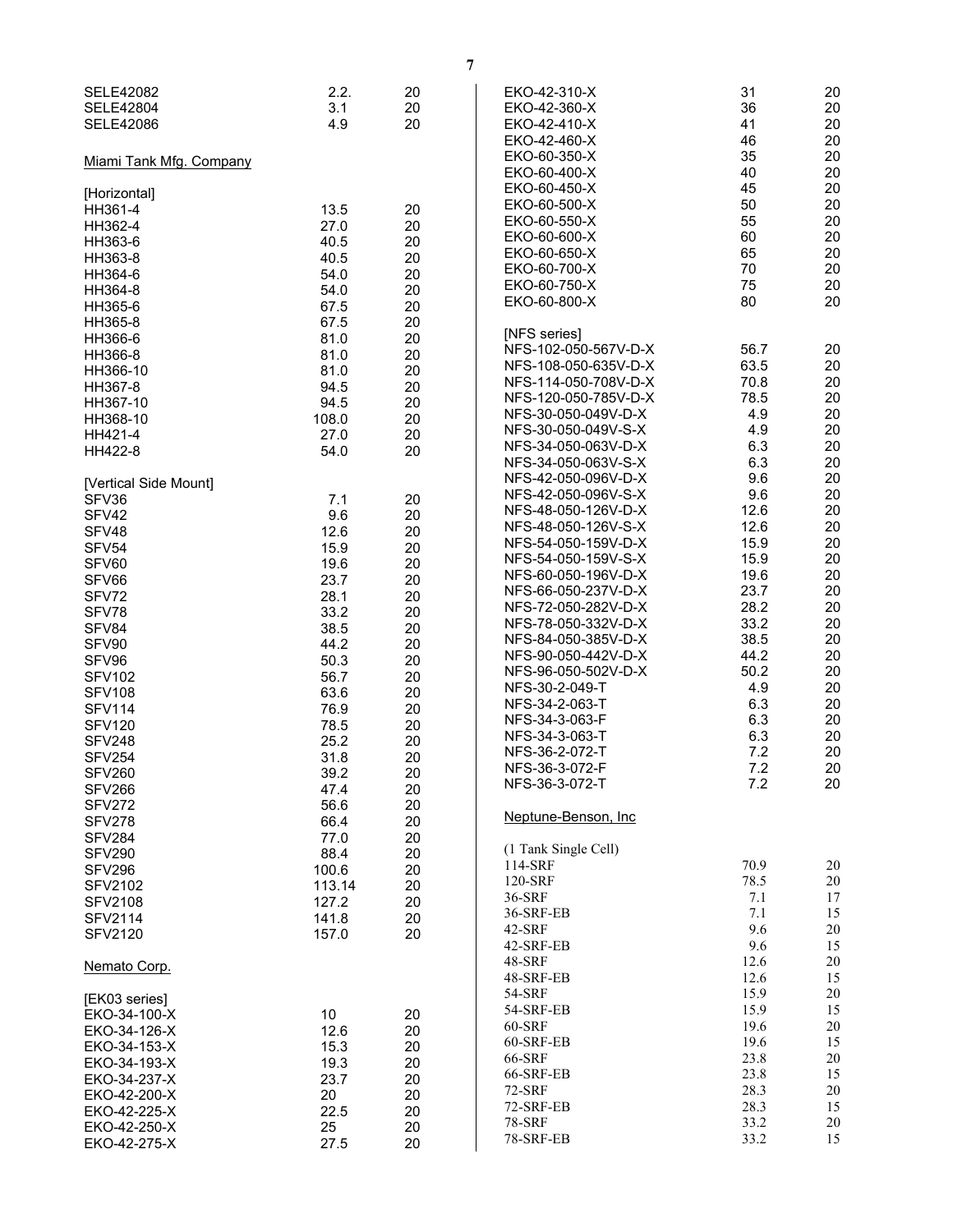| 84-SRF                          | 38.5  | 20     | 114-SDC                          | 141.8 | 14 |
|---------------------------------|-------|--------|----------------------------------|-------|----|
|                                 | 38.5  | 15     | 120-SDC                          | 157.0 | 13 |
| 84-SRF-EB                       |       |        |                                  |       |    |
| 90-SRF                          | 44.2  | 20     | 36-SDC                           | 14.1  | 20 |
| 90-SRF-EB                       | 44.2  | 15     | 42-SDC                           | 19.2  | 20 |
| 96-SRF                          | 50.3  | 20     | 48-SDC                           | 25.1  | 20 |
| 96-SRF-EB                       | 50.3  | 15     | 54-SDC                           | 31.8  | 20 |
|                                 |       |        | $60-SDC$                         | 39.3  | 20 |
|                                 |       |        |                                  |       |    |
| (2 Tanks in Series Single Cell) |       |        | 66-SDC                           | 47.5  | 20 |
| 102-DRF                         | 113.6 | 20     | 72-SDC                           | 56.5  | 20 |
| 102-DRF-EB                      | 113.6 | 15     | 78-SDC                           | 66.4  | 20 |
| 108-DRF                         | 127.2 | 20     | 84-SDC                           | 77.0  | 20 |
| 114-DRF                         | 141.8 | 20     | 90-SDC                           | 88.4  | 20 |
| 120-DRF                         | 157.0 | 20     | 96-SDC                           | 100.5 | 20 |
|                                 |       |        |                                  |       |    |
| 36-DRF                          | 14.1  | 17     |                                  |       |    |
| 36-DRF-EB                       | 14.1  | 15     | (1 Tank 3 Cells/Tank)            |       |    |
| 42-DRF                          | 19.2  | 20     | 102-STC                          | 170.4 | 20 |
| 42-DRF-EB                       | 19.2  | 15     | 108-STC                          | 190.8 | 20 |
| 48-DRF                          | 25.1  | 20     | 114-STC                          | 212.7 | 14 |
|                                 |       |        |                                  |       |    |
| 48-DRF-EB                       | 25.1  | 15     | 120-STC                          | 235.6 | 13 |
| 54-DRF                          | 31.8  | $20\,$ | 36-STC                           | 21.2  | 20 |
| 54-DRF-EB                       | 31.8  | 15     | 42-STC                           | 28.9  | 20 |
| 60-DRF                          | 39.3  | $20\,$ | 48-STC                           | 37.8  | 20 |
| 60-DRF-EB                       | 39.3  | 15     | 54-STC                           | 47.7  | 20 |
| 66-DRF                          | 47.5  | $20\,$ | 60-STC                           | 58.8  | 20 |
|                                 |       |        |                                  |       |    |
| 66-DRF-EB                       | 47.5  | 15     | 66-STC                           | 71.4  | 20 |
| 72-DRF                          | 56.5  | $20\,$ | 72-STC                           | 84.9  | 20 |
| 72-DRF-EB                       | 56.5  | 15     | 78-STC                           | 99.6  | 20 |
| <b>78-DRF</b>                   | 66.4  | 20     | 84-STC                           | 115.5 | 20 |
| 78-DRF-EB                       | 66.4  | 15     | 90-STC                           | 132.6 | 20 |
| 84-DRF                          | 77.0  | 20     | 96-STC                           | 150.9 | 20 |
| 84-DRF-EB                       | 77.0  | 15     |                                  |       |    |
|                                 |       |        |                                  |       |    |
| 84-DRF-EB                       | 77.0  | 15     | (2 Tanks in Series 2 Cells/Tank) |       |    |
| 96-DRF-EB                       | 100.5 | 15     | 102-DDC                          | 227.2 | 20 |
|                                 |       |        | 108-DDC                          | 254.4 | 20 |
| (3 Tanks in Single Series Cell) |       |        | 114-DDC                          | 283.6 | 14 |
| 102-TRF                         | 170.4 | 20     | 120-DDC                          | 314.0 | 13 |
| 102-TRF-EB                      | 170.4 | 15     | 36-DDC                           | 28.2  | 20 |
|                                 |       |        |                                  |       |    |
| 108-TRF                         | 190.8 | 20     | 42-DDC                           | 38.4  | 20 |
| 114-TRF                         | 212.7 | $20\,$ | 48-DDC                           | 50.2  | 20 |
| 120-TRF                         | 235.5 | 20     | 54-DDC                           | 63.6  | 20 |
| 36-TRF                          | 21.2  | 17     | 60-DDC                           | 78.6  | 20 |
| 36-TRF-EB                       | 21.2  | 15     | 66-DDC                           | 95.0  | 20 |
| 42-TRF                          | 29.8  | 20     | 72-DDC                           | 113.0 | 20 |
| 42-TRF-EB                       | 29.8  | 15     | 78-DDC                           | 132.8 | 20 |
|                                 |       |        |                                  |       |    |
| 48-TRF                          | 37.8  | 20     | 84-DDC                           | 154.0 | 20 |
| 48-TRF-EB                       | 37.8  | 15     | 90-DDC                           | 176.8 | 20 |
| 54-TRF                          | 47.7  | 20     | 96-DDC                           | 201.0 | 20 |
| 54-TRF-EB                       | 47.7  | 15     |                                  |       |    |
| 60-TRF                          | 58.8  | 20     | (2 Tanks in Series 3 Cells/Tank) |       |    |
| 60-TRF-EB                       | 58.8  | 15     | 102-DTC                          | 340.8 | 20 |
| 66-TRF                          | 71.4  | 20     | 108-DTC                          | 381.6 | 20 |
|                                 |       |        |                                  |       |    |
| 66-TRF-EB                       | 71.4  | 15     | 114-DTC                          | 425.4 | 14 |
| <b>72-TRF</b>                   | 84.9  | 20     | 120-DTC                          | 471.0 | 13 |
| 72-TRF-EB                       | 84.9  | 15     | 36-DTC                           | 42.4  | 20 |
| <b>78-TRF</b>                   | 99.6  | 20     | 42-DTC                           | 57.6  | 20 |
| 78-TRF-EB                       | 99.6  | 15     | 48-DTC                           | 75.6  | 20 |
| <b>84-TRF</b>                   | 115.5 | $20\,$ | 54-DTC                           | 95.4  | 20 |
|                                 | 115.5 |        | 60-DTC                           | 117.6 | 20 |
| 84-TRF-EB                       |       | 15     |                                  |       |    |
| <b>90-TRF</b>                   | 132.6 | 20     | 66-DTC                           | 142.8 | 20 |
| 90-TRF-EB                       | 132.6 | 15     | 72-DTC                           | 169.8 | 20 |
| 96-TRF                          | 150.9 | 20     | 78-DTC                           | 199.2 | 20 |
| 96-TRF-EB                       | 150.9 | 15     | 84-DTC                           | 231.0 | 20 |
|                                 |       |        | 90-DTC                           | 265.2 | 20 |
| (1 Tank 2 Cells/Tank)           |       |        | 96-DTC                           | 301.8 | 20 |
|                                 |       |        |                                  |       |    |
| 102-SDC                         | 113.6 | 20     |                                  |       |    |
| 108-SDC                         | 127.2 | 20     | (3 Tanks in Series 2/Cells Tank) |       |    |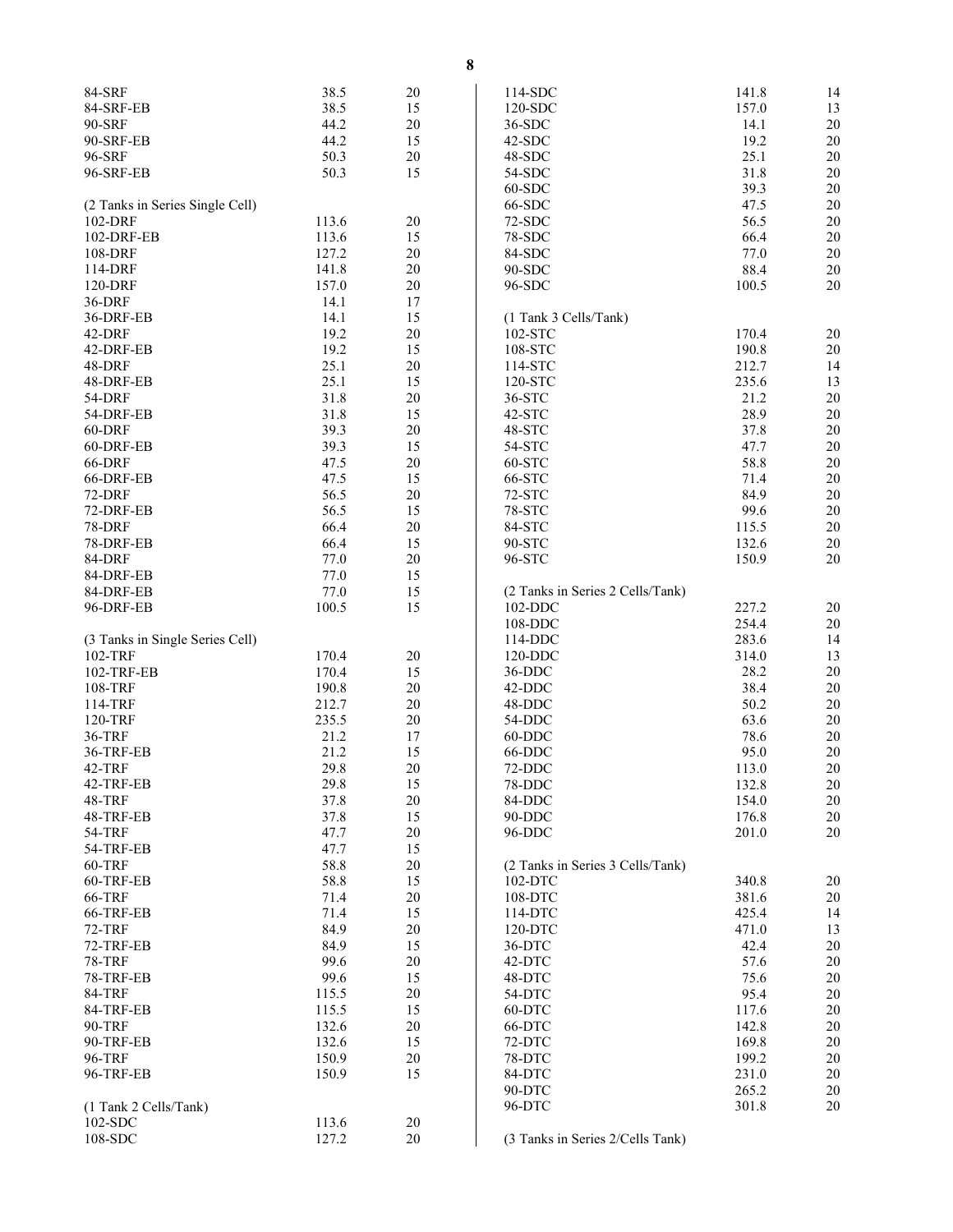| 102-TDC                          | 340.8 | 20 |
|----------------------------------|-------|----|
| 108-TDC                          | 381.6 | 20 |
| 114-TDC                          | 425.4 | 14 |
|                                  |       |    |
| 120-TDC                          | 471.0 | 13 |
| 36-TDC                           | 42.3  | 20 |
| 42-TDC                           | 57.6  | 20 |
| 48-TDC                           | 75.6  | 20 |
|                                  |       |    |
| 54-TDC                           | 95.4  | 20 |
| 60-TDC                           | 117.6 | 20 |
| 66-TDC                           | 142.8 | 20 |
|                                  |       |    |
| 72-TDC                           | 169.8 | 20 |
| 78-TDC                           | 199.2 | 20 |
| 84-TDC                           | 231.0 | 20 |
| 90-TDC                           | 265.2 | 20 |
|                                  |       |    |
| 96-TDC                           | 301.8 | 20 |
|                                  |       |    |
| (3 Tanks in Series 3/Cells Tank) |       |    |
|                                  |       |    |
| 102-TTC                          | 511.2 | 20 |
| 108-TTC                          | 572.4 | 20 |
| 114-TTC                          | 638.1 | 14 |
| 120-TTC                          | 706.5 | 13 |
|                                  |       |    |
| 36-TTC                           | 63.9  | 20 |
| 42-TTC                           | 86.4  | 20 |
| 48-TTC                           | 113.4 | 20 |
|                                  |       |    |
| 54-TTC                           | 143.1 | 20 |
| 60-TTC                           | 176.4 | 20 |
| 66-TTC                           | 214.2 | 20 |
| 72-TTC                           | 254.7 | 20 |
|                                  |       |    |
| 78-TTC                           | 298.8 | 20 |
| 84-TTC                           | 346.5 | 20 |
| 90-TTC                           | 397.8 | 20 |
|                                  |       |    |
| 96-TTC                           | 452.7 | 20 |
|                                  |       |    |
| (Horizontal)                     |       |    |
| 3448-SHF                         | 12.6  | 20 |
|                                  |       |    |
| 3454-SHF                         | 14    | 20 |
| 3460-SHF                         | 15.4  | 20 |
| 3466-SHF                         | 16.8  | 20 |
|                                  |       |    |
| 3472-SHF                         | 18.2  | 20 |
| 3478-SHF                         | 19.6  | 20 |
| 3484-SHF                         | 21    | 20 |
| 3490-SHF                         | 22.4  | 20 |
|                                  |       |    |
| 3496-SHF                         | 23.8  | 20 |
| 34102-SHF                        | 25.2  | 20 |
| 34108-SHF                        | 26.6  | 20 |
|                                  |       |    |
| 34114-SHF                        | 28    | 20 |
| 34120-SHF                        | 29.4  | 20 |
| 36108-SHF                        | 29.3  | 20 |
| 36120-SHF                        | 32.3  | 20 |
|                                  |       |    |
| 36132-SHF                        | 35.3  | 20 |
| 36144-SHF                        | 38.3  | 20 |
| 36156-SHF                        | 41.3  | 20 |
|                                  |       |    |
| 36168-SHF                        | 44.3  | 20 |
| 36180-SHF                        | 47.3  | 20 |
| 3648-SHF                         | 14.3  | 20 |
| 3660-SHF                         | 17.3  | 20 |
|                                  |       |    |
| 3672-SHF                         | 20.3  | 20 |
| 3684-SHF                         | 23.3  | 20 |
| 3696-SHF                         | 26.3  | 20 |
|                                  |       |    |
| 42108-SHF                        | 34.6  | 20 |
| 42120-SHF                        | 38.1  | 20 |
| 42132-SHF                        | 41.6  | 20 |
| 42144-SHF                        |       | 20 |
|                                  |       |    |
|                                  | 45.1  |    |
| 4248-SHF                         | 17.1  | 20 |
| 4260-SHF                         | 20.4  | 20 |
| 4272-SHF                         | 23.9  | 20 |

| 4284-SHF             | 27.4  | 20 |
|----------------------|-------|----|
| 4296-SHF             | 30.9  | 20 |
| 42156-SHF            | 48.6  | 20 |
| 42168-SHF            | 52.1  | 20 |
| 42180-SHF            | 55.6  | 20 |
| 42192-SHF            | 59.1  | 20 |
| 42204-SHF            | 62.6  | 20 |
| 42116-SHF            | 66.1  | 20 |
| 4848-SHF             | 19.7  | 20 |
| 4860-SHF             | 23.7  | 20 |
| 4872-SHF             | 27.7  | 20 |
| 4884-SHF             | 31.7  | 20 |
| 4896-SHF             | 35.7  | 20 |
| 48108-SHF            | 39.7  | 20 |
| 48120-SHF            | 43.7  | 20 |
| 48132-SHF            | 47.7  | 20 |
| 48144-SHF            | 51.7  | 20 |
| 48156-SHF            | 55.7  | 20 |
| 48168-SHF            | 59.7  | 20 |
| 48180-SHF            | 63.7  | 20 |
| 48192-SHF            | 67.7  | 20 |
| 48204-SHF            | 71.7  | 20 |
| 48216-SHF            | 75.7  | 20 |
| 6048-SHF             | 30.82 | 20 |
| 6060-SHF             | 35.85 | 20 |
| 6072-SHF             | 40.82 | 20 |
| 6084-SHF             | 45.82 | 20 |
| 6096-SHF             | 50.82 | 20 |
| 60108-SHF            | 55.82 | 20 |
| 60120-SHF            | 60.82 | 20 |
| 60132-SHF            | 65.82 | 20 |
| 6044-SHF             | 70.82 | 20 |
| 60156-SHF            | 75.82 | 20 |
| 60168-SHF            | 80.82 | 20 |
| Compact Style Filter |       |    |
| 30CC                 | 4.8   | 20 |
| 36CC                 | 6.6   | 20 |
| 42CC                 | 9.0   | 20 |
| 48CC                 | 11.8  | 20 |
|                      |       |    |

Number may precede model number and indicates the number of tanks in series

Paddock Pool Equipment Co. Inc.

| [Pressure] |      |    |
|------------|------|----|
| 6701       | 3.1  | 15 |
| 6702       | 4.9  | 15 |
| 6703       | 7.1  | 15 |
| 6704       | 9.6  | 15 |
| 6722       | 9.8  | 15 |
| 6705       | 12.5 | 15 |
| 6723       | 14.1 | 15 |
| 6706       | 15.9 | 20 |
| 6724       | 19.2 | 20 |
| 6707       | 19.6 | 20 |
| 6708       | 23.8 | 20 |
| 6725       | 25.1 | 20 |
| 6709       | 28.2 | 20 |
| 6727       | 39.2 | 20 |
| 6726       | 31.8 | 20 |
| 6710       | 33.2 | 20 |
| 6711       | 38.4 | 20 |
| 6727       | 39.2 | 20 |
| 6712       | 44.1 | 20 |
|            |      |    |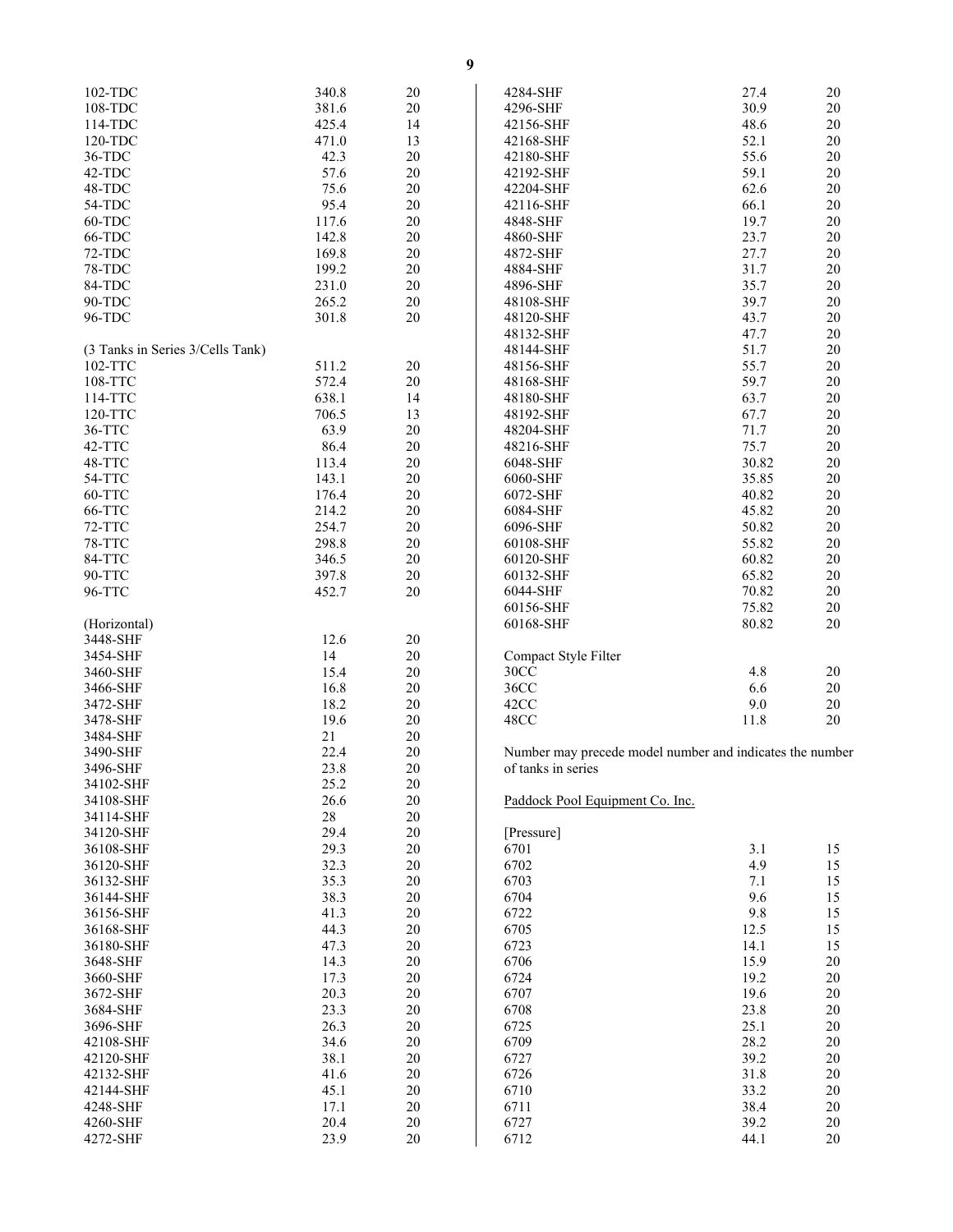| 6728                          | 47.6            | 20     | 6726-H-6-2C  | 29     | 20     |
|-------------------------------|-----------------|--------|--------------|--------|--------|
| 6713                          | 50.2            | $20\,$ | 6727-H-6-2C  | 33     | $20\,$ |
|                               |                 |        |              |        |        |
| 6729                          | 56.5            | $20\,$ | 6728-H-6-2C  | 37     | $20\,$ |
| 6714                          | 56.7            | $20\,$ | 6729-H-6-2C  | 41     | 20     |
| 6715                          | 63.6            | $20\,$ | 6730-H-6-2C  | 45     | 20     |
| 6720                          | 66.4            | 20     | 6731-H-6-2C  | 49     | $20\,$ |
|                               |                 |        |              |        |        |
| 6716                          | 70.8            | 20     | 6732-H-6-2C  | 53     | 20     |
| 6731                          | 76.9            | 20     | 6733-H-6-2C  | 57     | 20     |
| 6717                          | 78.5            | $20\,$ | 6723-H-4-1C  | 14     | $20\,$ |
| 6732                          | 88.3            | $20\,$ | 6724-H-4-1C  | 16.5   | $20\,$ |
|                               |                 |        |              |        |        |
| 6733                          | 100.5           | $20\,$ | 6725-H-4-1C  | 19.15  | 20     |
| 6734                          | 113.4           | $20\,$ | 6723-H-6-1C  | $20\,$ | 20     |
| 6735                          | 127.2           | $20\,$ | 6724-H-6-1C  | 23.5   | 20     |
|                               |                 |        |              |        |        |
| 6736                          | 141.7           | 20     | 6725-H-6-1C  | 27.15  | $20\,$ |
| 6737                          | 157             | 20     | 6726-H-6-1C  | 31     | 20     |
|                               |                 |        | 6727-H-6-1C  | 34.87  | 20     |
| [Pressure Vertical Filters]   |                 |        | 6728-H-6-1C  | 38.83  | $20\,$ |
|                               |                 |        |              |        |        |
| 6720-V                        | 3.1             | $20\,$ | 6729-H-6-1C  | 43     | 20     |
| 6722-V                        | 4.9             | $20\,$ | 6730-H-6-1C  | 47.19  | 20     |
| 6723-V                        | $7\overline{ }$ | $20\,$ | 6723-H-8-1C  | 26     | 20     |
| 6724-V                        | 9.6             | 20     | 6724-H-8-1C  | 30.5   | $20\,$ |
|                               |                 |        |              |        |        |
| 6725-V                        | 12.5            | 20     | 6725-H-8-1C  | 35.15  | 20     |
| 6726-V                        | 15.9            | 20     | 6726-H-8-1C  | 40     | 20     |
| 6727-V                        | 19.6            | 20     | 6727-H-8-1C  | 44.87  | $20\,$ |
|                               |                 |        |              |        |        |
| 6728-V                        | 23.8            | $20\,$ | 6728-H-8-1C  | 49.83  | $20\,$ |
| 6729-V                        | 28.2            | 20     | 6729-H-8-1C  | 55     | 20     |
| 6730-V                        | 33.2            | 20     | 6730-H-8-1C  | 60.19  | 20     |
| 6731-V                        | 38.4            | 20     | 6731-H-8-1C  | 65.42  | $20\,$ |
|                               |                 |        |              |        |        |
| 6732-V                        | 44.1            | $20\,$ | 6732-H-8-1C  | 70.8   | 20     |
| 6733-V                        | 50.2            | 20     | 6733-H-8-1C  | 76.25  | 20     |
| 6734-V                        | 56.7            | $20\,$ | 6723-H-10-1C | 32     | $20\,$ |
| 6735-V                        | 63.6            | $20\,$ | 6724-H-10-1C | 37.5   | $20\,$ |
|                               |                 |        |              |        |        |
| 6736-V                        | 70.8            | $20\,$ | 6725-H-10-1C | 43.15  | 20     |
| 6737-V                        | 78.5            | $20\,$ | 6726-H-10-1C | 49     | 20     |
|                               |                 |        | 6727-H-10-1C | 54.87  | $20\,$ |
|                               |                 |        |              | 60.83  | $20\,$ |
| [Horizontal Pressure Filters] |                 |        | 6728-H-10-1C |        |        |
| 6723-H-8-2C                   | 26.5            | 20     | 6729-H-10-1C | 67     | 20     |
| 6724-H-8-2C                   | 29              | $20\,$ | 6730-H-10-1C | 73.19  | 20     |
| 6725-H-8-2C                   | 33              | 20     | 6731-H-10-1C | 79.42  | $20\,$ |
|                               |                 |        |              |        |        |
| 6726-H-8-2C                   | 38              | $20\,$ | 6732-H-10-1C | 85.8   | 20     |
| 6727-H-8-2C                   | 43              | 20     | 6733-H-10-1C | 92.25  | 20     |
| 6728-H-8-2C                   | 48              | 20     | 6723-H-5-1C  | 17     | $20\,$ |
| 6729-H-8-2C                   | 53              | 20     | 6724-H-5-1C  | $20\,$ | 20     |
|                               |                 |        |              |        |        |
| 6730-H-8-2C                   | 59              | 20     | 6725-H-5-1C  | 23.15  | 20     |
| 6731-H-8-2C                   | 65              | $20\,$ | 6726-H-5-1C  | 26.5   | 20     |
| 6732-H-8-2C                   | 70              | $20\,$ | 6727-H-5-1C  | 29.87  | 20     |
| 6733-H-8-2C                   | 76              | 20     | 6723-H-12-1C | 38     | 15     |
|                               |                 |        |              |        |        |
| 6734-H-8-2C                   | 82              | 20     | 6724-H-12-1C | 44.5   | 15     |
| 6735-H-8-2C                   | 88              | 20     | 6725-H-12-1C | 51.15  | 15     |
| 6737-H-8-2C                   | 99              | 20     | 6726-H-12-1C | 58     | 15     |
| 6723-H-10-2C                  | 31              | 20     | 6727-H-12-1C | 64.87  | 15     |
|                               |                 |        |              |        |        |
| 6724-H-10-2C                  | 36              | $20\,$ | 6728-H-12-1C | 71.83  | 15     |
| 6725-H-10-2C                  | 43              | 20     | 6729-H-12-1C | 79     | 15     |
| 6726-H-10-2C                  | 49              | 20     | 6730-H-12-1C | 86.19  | 15     |
|                               |                 |        |              |        |        |
| 6727-H-10-2C                  | 55              | 20     | 6731-H-12-1C | 93.42  | 15     |
| 6728-H-10-2C                  | 61              | $20\,$ | 6732-H-12-1C | 100.8  | 15     |
| 6729-H-10-2C                  | 67              | 20     | 6733-H-12-1C | 108.25 | 15     |
| 6730-H-10-2C                  | 73              | $20\,$ | 6723-H-7-1C  | 23.0   | 15     |
|                               |                 |        |              |        |        |
| 6731-H-10-2C                  | 79              | 20     | 6724-H-7-1C  | 27.0   | 15     |
| 6732-H-10-2C                  | 86              | 20     | 6725-H-7-1C  | 31.15  | 15     |
| 6733-H-10-2C                  | 93              | 20     | 6726-H-7-1C  | 35.5   | 15     |
|                               |                 |        |              |        |        |
| 6734-H-10-2C                  | 99              | 20     | 6727-H-7-1C  | 39.87  | 15     |
| 6735-H-10-2C                  | 106             | 20     | 6728-H-7-1C  | 44.33  | 15     |
| 6723-H-6-2C                   | $20\,$          | 20     | 6729-H-7-1C  | 49.0   | 15     |
| 6724-H-6-2C                   | $22\,$          | 20     | 6730-H-7-1C  | 53.69  | 15     |
|                               |                 | 20     |              |        |        |
| 6725-H-6-2C                   | 25              |        | 6731-H-7-1C  | 58.42  | 15     |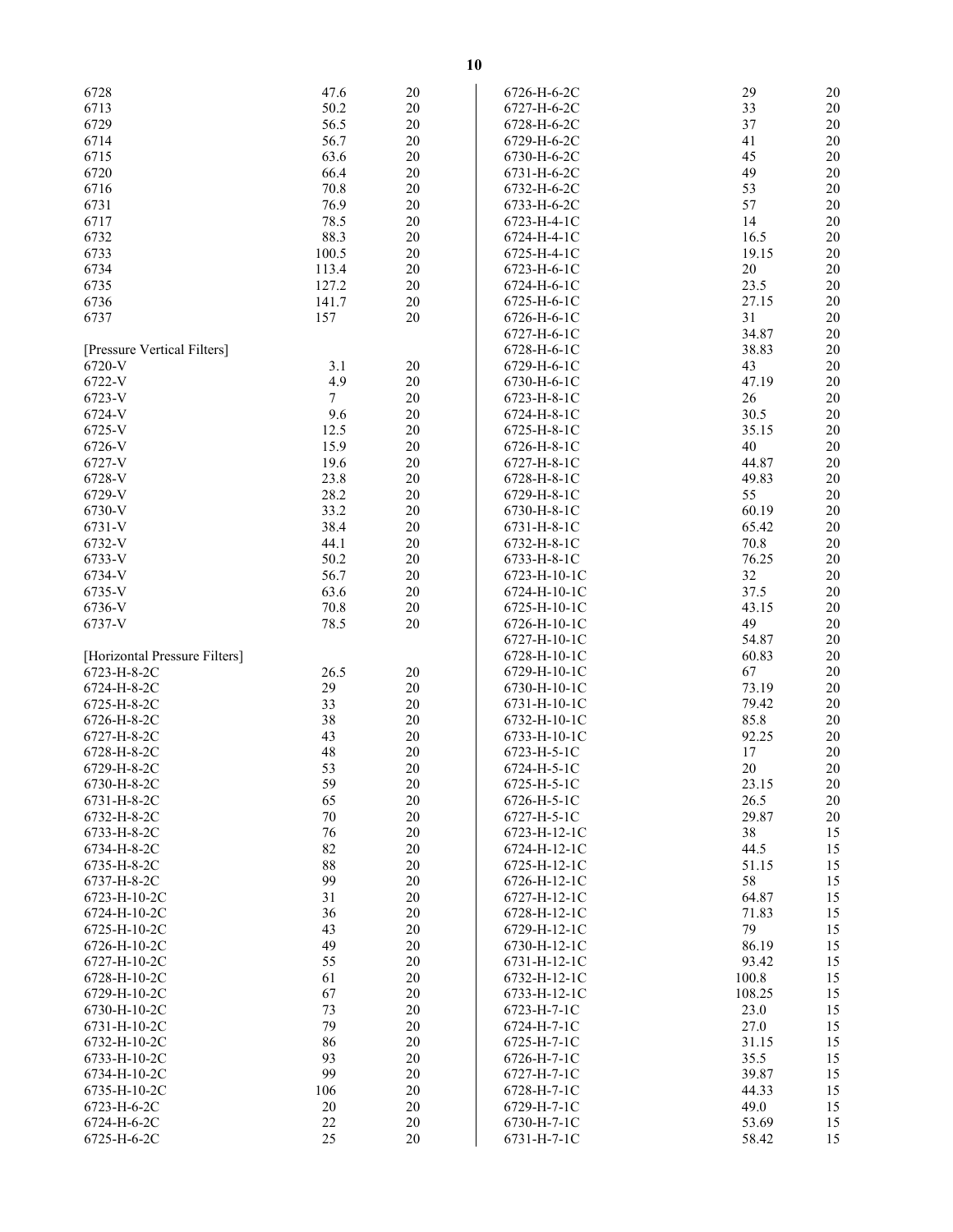| 6723-H-9-1C                      | 29.0   | 15 | HZF-6035                                                      | 35  | 15     |
|----------------------------------|--------|----|---------------------------------------------------------------|-----|--------|
| 6724-H-9-1C                      | 34.0   | 15 | <b>HZF-6040</b>                                               | 40  | 15     |
| 6725-H-9-1C                      | 39.15  | 15 | HZF-6046                                                      | 46  | 15     |
| 6726-H-9-1C                      | 44.5   | 15 | HZF-6052                                                      | 52  | 15     |
| 6727-H-9-1C                      | 49.87  | 15 | <b>HZF-6060</b>                                               | 60  | 15     |
| 6728-H-9-1C                      | 55.33  | 15 | <b>HZF-6067</b>                                               | 67  | 15     |
|                                  |        |    |                                                               |     |        |
| 6729-H-9-1C                      | 61.0   | 15 | HZF-6070[9]                                                   | 70  | 15     |
| 6730-H-9-1C                      | 66.69  | 15 | <b>HZF-6080</b>                                               | 80  | 15     |
| 6731-H-9-1C                      | 72.42  | 15 | HZF-6092                                                      | 92  | 15     |
| 6732-H-9-1C                      | 78.3   | 15 | HZF-60104[9]                                                  | 104 | 15     |
| 6733-H-9-1C                      | 84.25  | 15 | HZF-60120                                                     | 120 | 15     |
| 6723-H-11-1C                     | 35.0   | 15 | HZF-60134[9]                                                  | 134 | 15     |
| 6724-H-11-1C                     | 41.0   | 15 |                                                               |     |        |
| 6725-H-11-1C                     | 47.15  | 15 | [8] Certified for freshwater/saltwater applications with Type |     |        |
| 6726-H-11-1C                     | 53.5   | 15 | (<1500 ppm sodium chloride), Type 2 (1500-6000 ppm sodi       |     |        |
| 6727-H-11-1C                     | 59.87  | 15 | chloride), and Type 3 (>6000 ppm sodium chloride) Water       |     |        |
| 6728-H-11-1C                     | 66.33  | 15 | Applications.                                                 |     |        |
| 6729-H-11-1C                     | 73.0   | 15 | [9] Stacked tank unit.                                        |     |        |
| 6730-H-11-1C                     | 79.69  | 15 |                                                               |     |        |
| 6731-H-11-1C                     | 86.42  | 15 | [Vacuum Filter]                                               |     |        |
|                                  | 93.3   | 15 | 6740-1520                                                     | 20  | 15     |
| 6732-H-11-1C                     |        |    |                                                               | 20  |        |
| 6733-H-11-1C                     | 100.25 | 15 | 6740-2020                                                     |     | 20     |
|                                  |        |    | 6740-1525                                                     | 25  | 15     |
| [Horizontal Fiberglass Pressure] |        |    | 6740-2025                                                     | 25  | 20     |
| HZF-3415                         | 15     | 15 | 6745-1530                                                     | 30  | 15     |
| HZF-3430[9]                      | $30\,$ | 15 | 6745-2030                                                     | 30  | 20     |
| HZF-4225                         | 25     | 15 | 6745-1535                                                     | 35  | $-15$  |
| HZF-4250[9]                      | 50     | 15 | 6745-2035                                                     | 35  | 20     |
| HZF-4828.5                       | 28.5   | 15 | 6750-1540                                                     | 40  | 15     |
| HZF-4857[9]                      | 57     | 15 | 6750-2040                                                     | 40  | 20     |
| HZF-6035                         | 35     | 15 | 6750-1542                                                     | 42  | 15     |
| <b>HZF-6040</b>                  | 40     | 15 | 6750-2042                                                     | 42  | 20     |
| HZF-3216.5                       | 16.5   | 15 | 6750-1550                                                     | 50  | 15     |
| HZF-3233                         | 33     | 15 | 6750-2050                                                     | 50  | 20     |
| HZF-3416.5                       | 16.5   | 15 | 6750-1560                                                     | 60  | 15     |
| HZF-3433[9]                      | 33     | 15 | 6750-2060                                                     | 60  | 20     |
|                                  |        |    |                                                               |     |        |
| HZF-3620                         | $20\,$ | 15 | 6755-1565                                                     | 65  | 15     |
| HZF-3623                         | 23     | 15 | 6755-2065                                                     | 65  | 20     |
| HZF-3625                         | 25     | 15 | 6755-1575                                                     | 75  | 15     |
| HZF-3640[9]                      | 40     | 15 | 6755-2075                                                     | 75  | 20     |
| HZF-3646                         | 46     | 15 | 6755-1585                                                     | 85  | 15     |
| HZF-3650                         | 50     | 15 | 6755-2085                                                     | 85  | 20     |
| HZF-4224                         | 24     | 15 | 6760-1590                                                     | 90  | 15     |
| <b>HZF-4227</b>                  | $27\,$ | 15 | 6760-2090                                                     | 90  | 20     |
| HZF-4230                         | 28     | 15 | 6760-15100                                                    | 100 | 15     |
| HZF-4233                         | 33     | 15 | 6760-20100                                                    | 100 | 20     |
| HZF-4235                         | 35     | 15 | 6760-15110                                                    | 110 | 15     |
| <b>HZF-4248</b>                  | 48     | 15 | 6760-20110                                                    | 110 | 20     |
| HZF-4254[9]                      | 54     | 15 | 6765-15115                                                    | 115 | 15     |
| HZF-4260[9]                      | 56     | 15 | 6765-20115                                                    | 115 | 20     |
| HZF-4266[9]                      | 66     | 15 | 6765-15125                                                    | 125 | 15     |
| HZF-4270[9]                      | 70     | 15 | 6765-20125                                                    | 125 | 20     |
|                                  | 23     | 15 |                                                               | 135 |        |
| HZF-4823                         |        |    | 6765-15135                                                    |     | 15     |
| HZF-4825                         | 25     | 15 | 6765-20135                                                    | 135 | 20     |
| <b>HZF-4830</b>                  | 30     | 15 | 6770-15140                                                    | 140 | 15     |
| HZF-4834                         | 34     | 15 | 6770-20140                                                    | 140 | 20     |
| <b>HZF-4837</b>                  | 37     | 15 | 6770-15150                                                    | 150 | 15     |
| <b>HZF-4842</b>                  | 42     | 15 | 6770-20150                                                    | 150 | 20     |
| HZF-4846[9]                      | 46     | 15 | 6770-15160                                                    | 160 | 15     |
| HZF-4850[9]                      | 50     | 15 | 6770-20160                                                    | 160 | 20     |
| <b>HZF-4860</b>                  | 60     | 15 | 6770-15170                                                    | 170 | 15     |
| HZF-4868[9]                      | 68     | 15 | 6770-20170                                                    | 170 | 20     |
| HZF-4874[9]                      | 74     | 15 | 6770-15180                                                    | 180 | 15     |
| HZF-4884[9]                      | 84     | 15 | 6770-20180                                                    | 180 | 20     |
| <b>HZF-4892</b>                  | 92     | 15 | 6780-15190                                                    | 190 | 15     |
| HZF-48100[9]                     | 100    | 15 | 6780-20190                                                    | 190 | $20\,$ |
|                                  |        |    |                                                               |     |        |

| HZF-6035     | 35  | 15 |
|--------------|-----|----|
| HZF-6040     | 40  | 15 |
| HZF-6046     | 46  | 15 |
| HZF-6052     | 52  | 15 |
| HZF-6060     | 60  | 15 |
| HZF-6067     | 67  | 15 |
| HZF-6070[9]  | 70  | 15 |
| HZF-6080     | 80  | 15 |
| HZF-6092     | 92  | 15 |
| HZF-60104[9] | 104 | 15 |
| HZF-60120    | 120 | 15 |
| HZF-60134[9] | 134 | 15 |
|              |     |    |

| [Vacuum Filter] |     |       |
|-----------------|-----|-------|
| 6740-1520       | 20  | 15    |
| 6740-2020       | 20  | 20    |
| 6740-1525       | 25  | 15    |
| 6740-2025       | 25  | 20    |
| 6745-1530       | 30  | 15    |
| 6745-2030       | 30  | 20    |
| 6745-1535       | 35  | $-15$ |
| 6745-2035       | 35  | 20    |
| 6750-1540       | 40  | 15    |
| 6750-2040       | 40  | 20    |
| 6750-1542       | 42  | 15    |
| 6750-2042       | 42  | 20    |
| 6750-1550       | 50  | 15    |
| 6750-2050       | 50  | 20    |
| 6750-1560       | 60  | 15    |
| 6750-2060       | 60  | 20    |
| 6755-1565       | 65  | 15    |
| 6755-2065       | 65  | 20    |
| 6755-1575       | 75  | 15    |
| 6755-2075       | 75  | 20    |
| 6755-1585       | 85  | 15    |
| 6755-2085       | 85  | 20    |
| 6760-1590       | 90  | 15    |
| 6760-2090       | 90  | 20    |
| 6760-15100      | 100 | 15    |
| 6760-20100      | 100 | 20    |
| 6760-15110      | 110 | 15    |
| 6760-20110      | 110 | 20    |
| 6765-15115      | 115 | 15    |
| 6765-20115      | 115 | 20    |
| 6765-15125      | 125 | 15    |
| 6765-20125      | 125 | 20    |
| 6765-15135      | 135 | 15    |
| 6765-20135      | 135 | 20    |
| 6770-15140      | 140 | 15    |
| 6770-20140      | 140 | 20    |
| 6770-15150      | 150 | 15    |
| 6770-20150      | 150 | 20    |
| 6770-15160      | 160 | 15    |
| 6770-20160      | 160 | 20    |
| 6770-15170      | 170 | 15    |
| 6770-20170      | 170 | 20    |
| 6770-15180      | 180 | 15    |
| 6770-20180      | 180 | 20    |
| 6780-15190      | 190 | 15    |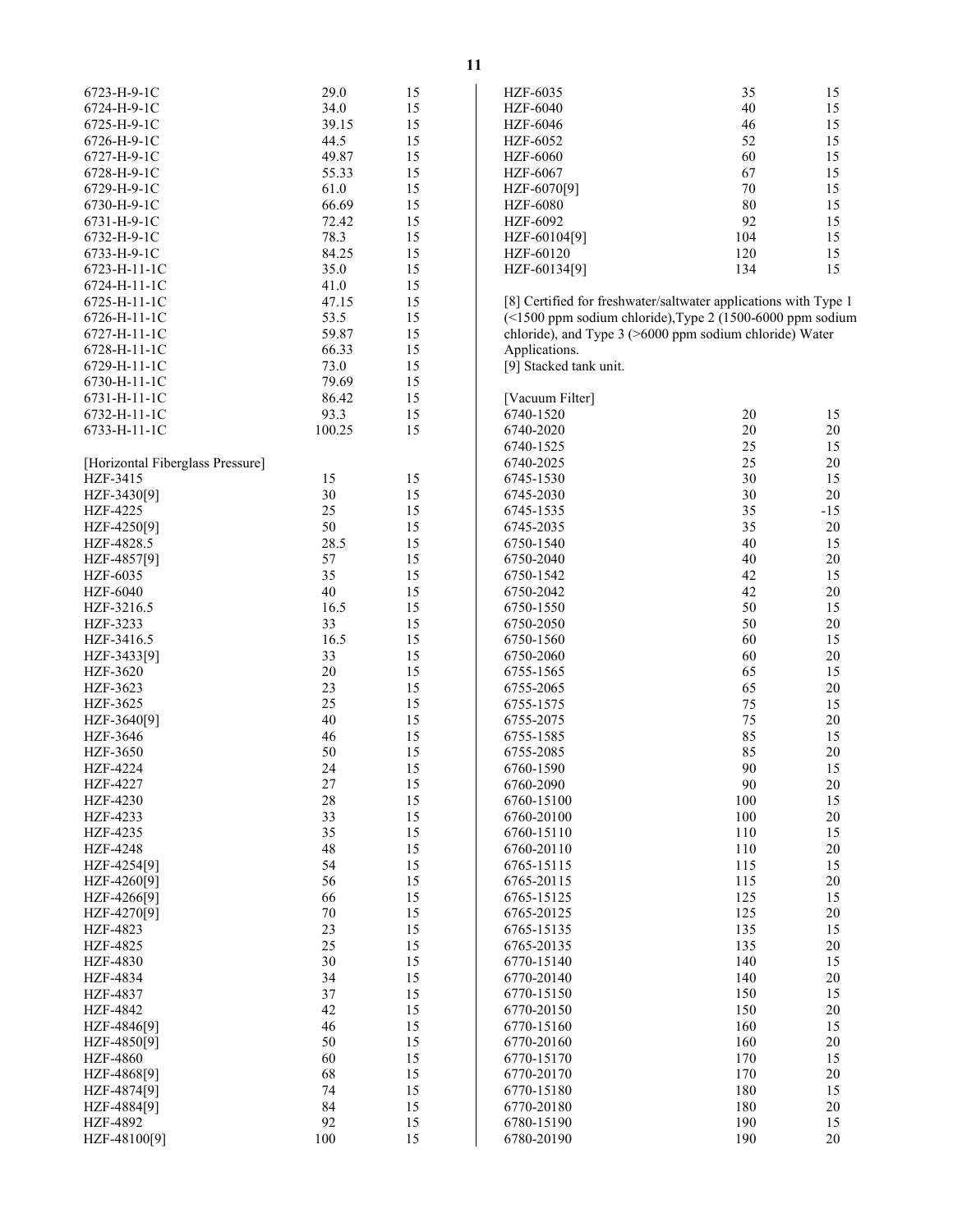| 6780-15200 | 200 | 15 |
|------------|-----|----|
| 6780-20200 | 200 | 20 |
| 6780-15210 | 210 | 15 |
|            |     |    |
| 6780-20210 | 210 | 20 |
| 6780-15220 | 220 | 15 |
| 6780-20220 | 220 | 20 |
|            |     |    |
| 6780-15230 | 230 | 15 |
| 6780-20230 | 230 | 20 |
| 6785-15240 | 240 | 15 |
|            |     |    |
| 6785-20240 | 240 | 20 |
| 6785-15250 | 250 | 15 |
| 6785-20250 | 250 | 20 |
|            |     |    |
| 6785-15260 | 260 | 20 |
| 6785-20260 | 260 | 20 |
| 9790-1515  | 15  | 15 |
|            |     |    |
| 9790-2015  | 15  | 20 |
| 9792-1520  | 20  | 15 |
| 9792-2020  | 20  | 20 |
|            |     |    |
| 9792-1525  | 25  | 15 |
| 9792-2025  | 25  | 20 |
| 9792-1530  | 30  | 15 |
|            |     |    |
| 9792-2030  | 30  | 20 |
| 9792-1535  | 35  | 15 |
| 9792-2035  | 35  | 20 |
|            |     |    |
| 9794-1540  | 40  | 15 |
| 9794-2040  | 40  | 20 |
| 9794-1542  |     |    |
|            | 42  | 15 |
| 9794-2042  | 42  | 20 |
| 9794-1545  | 45  | 15 |
|            |     |    |
| 9794-2045  | 45  | 20 |
| 9794-1550  | 50  | 15 |
| 9794-2050  | 50  | 20 |
|            |     |    |
| 9794-1555  | 55  | 15 |
| 9794-2055  | 55  | 20 |
| 9795-1560  | 60  | 15 |
|            |     |    |
| 9795-2060  | 60  | 20 |
| 9795-1565  | 65  | 15 |
| 9795-2065  | 65  | 20 |
|            |     |    |
| 9795-1570  | 70  | 15 |
| 9795-2070  | 70  | 20 |
| 9795-1575  | 75  | 15 |
|            |     |    |
| 9795-2075  | 75  | 20 |
| 9796-1580  | 80  | 15 |
| 9796-2080  | 80  | 20 |
|            |     |    |
| 9796-1585  | 85  | 15 |
| 9796-2085  | 85  | 20 |
| 9796-1590  | 90  | 15 |
| 9796-2090  | 90  | 20 |
|            |     |    |
| 9796-1595  | 95  | 15 |
| 9796-2095  | 95  | 20 |
|            |     |    |
| 9798-15100 | 100 | 15 |
| 9798-20100 | 100 | 20 |
| 9798-15105 | 105 | 15 |
| 9798-20105 | 105 |    |
|            |     | 20 |
| 9798-15110 | 110 | 15 |
| 9798-20110 | 110 | 20 |
| 9798-15115 | 115 | 15 |
|            |     |    |
| 9798-20115 | 115 | 20 |
| 9798-15120 | 120 | 15 |
| 9798-20120 | 120 | 20 |
|            |     |    |
| 9798-15125 | 125 | 15 |
| 9798-20125 | 125 | 20 |
| 9798-15130 | 130 | 15 |
|            |     |    |
| 9798-20130 | 130 | 20 |
| 9798-15140 | 140 | 15 |
|            |     |    |

| [Vacuum Filter]                                           |                      |                |
|-----------------------------------------------------------|----------------------|----------------|
| 6507<br>6508<br>6509                                      | 19.6<br>23.8<br>28.2 | 20<br>20<br>20 |
| 6510                                                      | 33.2                 | 20             |
| 6511<br>6512                                              | 38.4<br>44.1         | 20<br>20       |
| 6513                                                      | 50.2                 | 20             |
| 6514                                                      | 56.7                 | 20             |
| 6515                                                      | 63.6                 | 20             |
| 6516                                                      | 70.8                 | 20             |
| 6517                                                      | 78.5                 | 20             |
| [Vacuum Sand Filter]<br>$BP-30$                           | 30                   | 15             |
| Paragon Aquatics / Stark Filtration (Division of Pentair) |                      |                |
| <b>RS-60</b>                                              | 13.5                 | 20             |
| <b>RS-72-X</b>                                            | 17.2                 | 20             |
| SB48<br><b>SC48</b>                                       | 13.5                 | 20             |
| SA72                                                      | 13.5<br>20.0         | 20<br>20       |
| SB72                                                      | 20.0                 | 20             |
| SC72                                                      | 20.0                 | 20             |
| SA96                                                      | 27.0                 | 20             |
| <b>SB96</b>                                               | 27.0                 | 20             |
| SC96<br>SA120                                             | 27.0<br>35.0         | 20<br>20       |
| SB120                                                     | 35.0                 | 20             |
| SC120                                                     | 35.0                 | 20             |
| <b>SA144</b>                                              | 41.0                 | 20             |
| <b>SB144</b>                                              | 41.0                 | 20             |
| <b>SC144</b><br>SS-48-X                                   | 41.0<br>13.5         | 20<br>20       |
| SS-72-X                                                   | 20.0                 | 20             |
| SS-96-X                                                   | 27.0                 | 20             |
| 5S30- <u>X</u>                                            | 30.0                 | 20             |
| 5S35- <u>X</u>                                            | 35.0                 | 20             |
| 5S40-X<br>5S45-X                                          | 40.0<br>45.0         | 20<br>20       |
| 5S50-X                                                    | 50.0                 | 20             |
| Pentair Pool Products Inc. (Pac Fab Inc).                 |                      |                |
| [Eclipse]                                                 |                      |                |
| 58920100                                                  | 3.5                  | 20             |
| 58920200<br>58920300                                      | 4.6<br>6.5           | 20<br>20       |
| [Triton II Series]                                        |                      |                |
| AT-40                                                     | 1.9                  | 20             |
| AT-60                                                     | 3.1                  | 20             |
| AT-100                                                    | 4.9                  | 20             |
| AT-100C                                                   | 4.9<br>7.0           | 20             |
| AT-140<br>SFSM-24                                         | 3.1                  | 20<br>20       |
| SFSM-30                                                   | 4.9                  | 15             |
| SSFM-36                                                   | 7.0                  | 15             |
| TR-40                                                     | 1.9                  | 20             |
| TR-50                                                     | 2.4                  | 20             |
| TR-60<br>TR-100                                           | 3.1<br>4.9           | 20<br>15       |
| <b>TR-100B</b>                                            | 4.9                  | 20             |
| <b>TR-100HD</b>                                           | 4.9                  | 15             |
| TR-140                                                    | 7.0                  | 15             |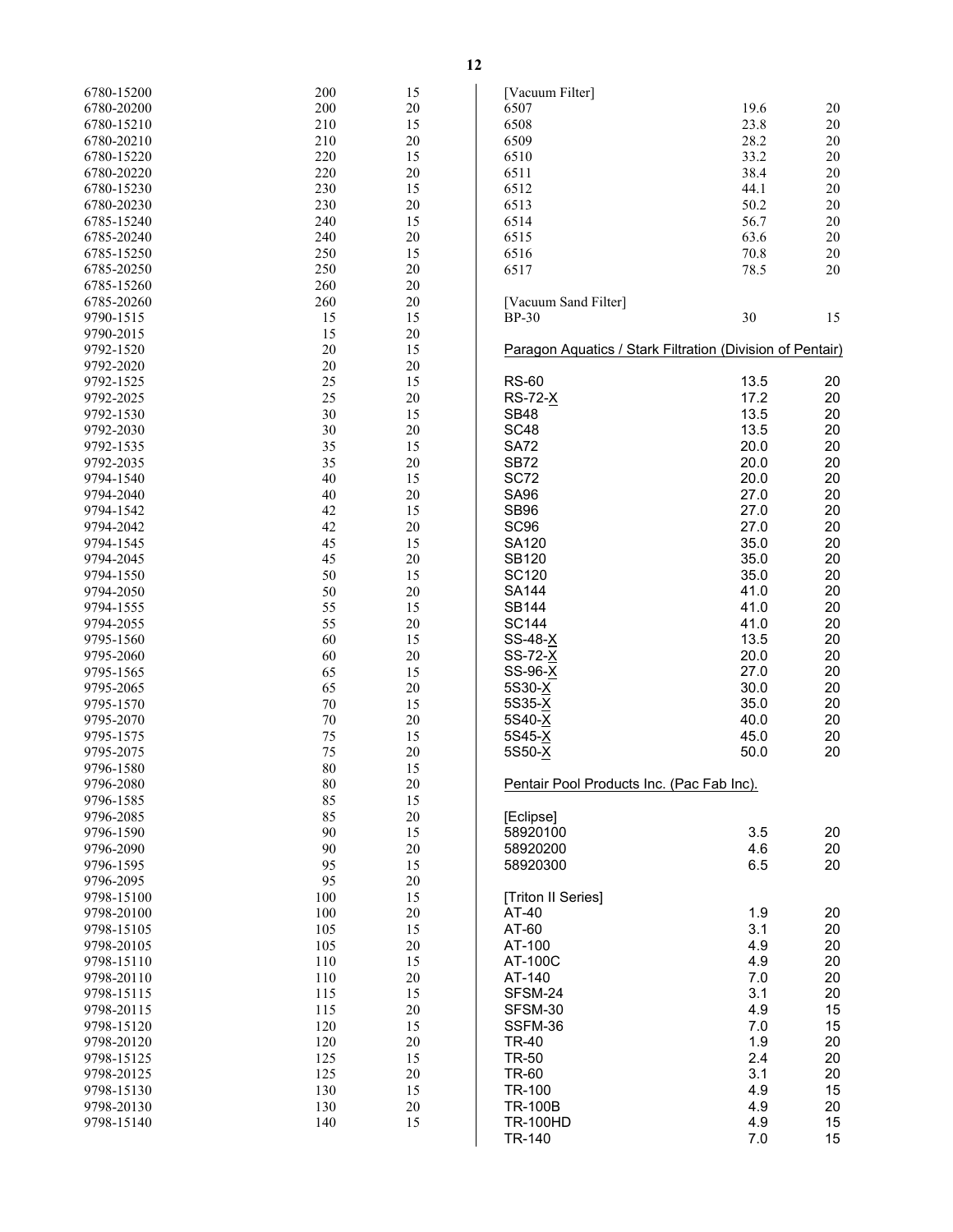|                                 |       |    | F160966                           | 45.7  | 20     |
|---------------------------------|-------|----|-----------------------------------|-------|--------|
| [Triton II Commercial Series]   |       |    | F160968                           | 45.7  | 20     |
| AT-100C, AT-100C-3              | 4.9   | 20 | F160086                           | 50.7  | 20     |
| AT-140C                         | 7.0   | 20 | F160088                           | 50.7  | 20     |
| SFSM-30C                        | 4.9   | 20 | F160208                           | 55.2  | 20     |
| SFSM-36C                        | 7.0   | 20 |                                   |       |        |
| TR-100C, TR-100C-3              | 4.9   | 20 | [Horizontal High Rate Fiberglass] |       |        |
| TR-140C, TR-140C-3              | 7.0   | 20 | F142604W                          | 21    | 20     |
|                                 |       |    | F142726W                          | 26    | 20     |
| [THS series]                    |       |    | F142846W                          | 30    | 20     |
| <b>THS3461</b>                  | 13.5  | 20 | F142966W                          | 34    | 20     |
| <b>THS3484</b>                  | 19.0  | 20 | F142086W                          | 38    | 20     |
| <b>THS4272</b>                  | 19.7  | 20 | F142166W                          | 42    | 20     |
| <b>THS4284</b>                  | 23.2  | 20 | F142206W                          | 45    | 20     |
| <b>THS4296</b>                  | 26.7  | 20 | F142326W                          | 48    | 20     |
|                                 |       |    | F148606W                          | 24    | 20     |
| Sta-Rite Industries Inc.        |       |    | F148726W                          | 29    | 20     |
| (Parent company Pentair)        |       |    | F148846W                          | 34    | 20     |
|                                 |       |    | F148966W                          | 38    | 20     |
| 21603-1042                      | 9.26  | 20 | F148086W                          | 44    | 20     |
| 21603-1047                      | 12.16 | 20 | F148166W                          | 48    | 20     |
| 21603-1055                      | 16.58 | 20 | F148206W                          | 52    | 20     |
| 21603-1063                      | 21.64 | 20 | F148328W                          | 56    | 20     |
| 21603-1071                      | 27.34 | 20 | F160606W                          | 32    | 20     |
| 21603-1079                      | 33.80 | 20 | F160726W                          | 37    | 20     |
| 21603-1093                      | 46.72 | 15 | F160846W                          | 46    | 20     |
|                                 |       |    | F160968W                          | 51    | 20     |
| HRPB <sub>20</sub>              | 2.2   | 20 | F160088W                          | 57    | 20     |
| HRPB 24                         | 3.1   | 20 | F160168W                          | 63    | 20     |
| HRPB 30                         | 4.9   | 20 | F160208W                          | 68    | 20     |
|                                 |       |    | F160328W                          | 73    | 20     |
| [System 3]                      |       |    | F178008W                          | 53    | 20     |
| S7S50                           | 2.4   | 20 | F178388W                          | 75    | 20     |
| S8S70                           | 3.4   | 20 |                                   |       |        |
|                                 |       |    | P25142X                           | 9.6   | 15     |
| [Cristal-Flo Series]            |       |    | P25148X                           | 12.6  | 15     |
| T-150 BP-1                      | 1.2   | 20 | P25154X                           | 15.9  | 20     |
| T-170 BP-1                      | 1.6   | 20 | P25160X                           | 19.6  | 20     |
| T-200 BP-1                      | 2.2   | 20 | P25166X                           | 23.8  | 20     |
| T-240 BP-1                      | 3.1   | 20 | P25172X                           | 28.3  | 20     |
| T-240 BP-2                      | 3.1   | 20 | P25178X                           | 33.2  | 20     |
| T-300 BP-2                      | 4.9   | 20 | P25184X                           | 38.5  | 20     |
| S-200BP-1M                      | 2.1   | 20 | P25190X                           | 44.2  | 20     |
| S-240BP-1M                      | 3.1   | 20 | P25196X                           | 50.3  | 20     |
| S-240BP-2S                      | 3.1   | 20 | P25102X                           | 56.7  | 20     |
|                                 |       |    | P25108X                           | 63.6  | $20\,$ |
| United Industries Inc.          |       |    | P25114X                           | 70.9  | 20     |
|                                 |       |    | P25120X                           | 78.5  | 20     |
| [Horizontal FRP Series Filters] |       |    | P25242X                           | 19.2  | 15     |
| F142484                         | 16.8  | 20 | P25248X                           | 25.2  | 15     |
| F142604                         | 20.3  | 20 | P25254X                           | 31.8  | 15     |
| F142606                         | 20.3  | 20 | P25260X                           | 39.2  | $20\,$ |
| F142724                         | 23.8  | 20 | P25266X                           | 47.6  | $20\,$ |
| F142726                         | 23.8  | 20 | P25272X                           | 56.6  | $20\,$ |
| F142846                         | 27.3  | 20 | P25278X                           | 66.4  | 20     |
| F142966                         | 30.8  | 20 | P25284X                           | 77.0  | 20     |
| F148726                         | 27.6  | 20 | P25290X                           | 88.4  | 20     |
| F148846                         | 31.6  | 20 | P25296X                           | 100.6 | 20     |
| F148966                         | 35.6  | 20 | P25202X                           | 113.4 | 20     |
| F148086                         | 39.6  | 20 | P25208X                           | 127.2 | $20\,$ |
| F148088                         | 39.6  | 20 | P25214X                           | 141.8 | $20\,$ |
| F148206                         | 43.6  | 20 | P25220X                           | 157.0 | 20     |
| F148208                         | 43.6  | 20 | P25342X                           | 28.8  | 15     |
| F160726                         | 35.7  | 20 | P25348X                           | 37.8  | 15     |
| F160846                         | 40.7  | 20 | P25354X                           | 47.7  | 15     |
| F160848                         | 40.7  | 20 | P25360X                           | 58.8  | 20     |
|                                 |       |    |                                   |       |        |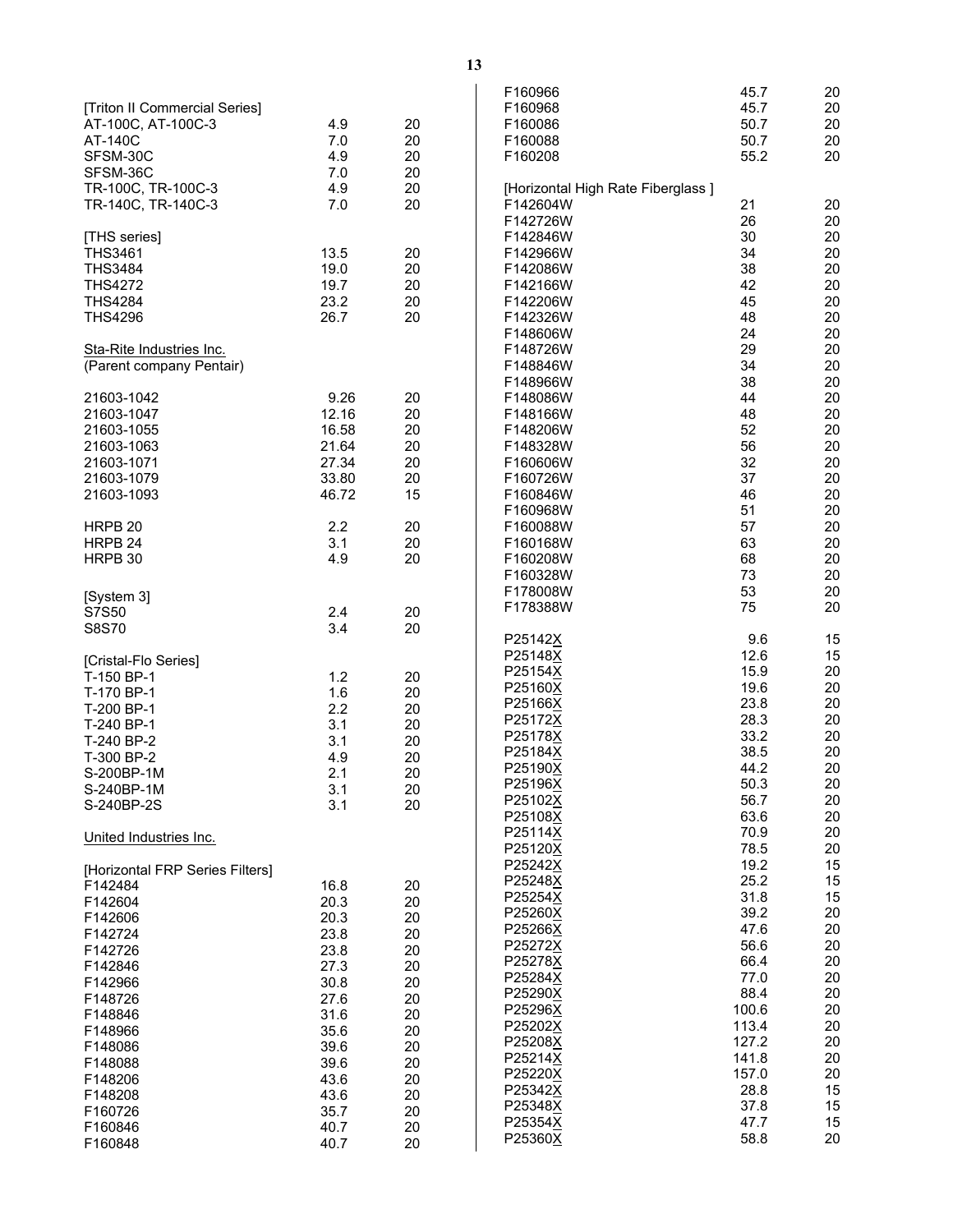| P25366X                  | 71.4           | 20       | <b>WVS-40</b>                                         | 40                                                   | 15       |
|--------------------------|----------------|----------|-------------------------------------------------------|------------------------------------------------------|----------|
| P25372X                  | 84.9<br>99.6   | 20       | <b>WVS-50</b>                                         | 50<br>60                                             | 15<br>15 |
| P25378X<br>P25384X       | 115.5          | 20<br>20 | <b>WVS-60</b><br><b>WVS-100</b>                       | 100                                                  | 15       |
| P25390X                  | 132.6          | 20       | <b>WVS-120</b>                                        | 120                                                  | 15       |
| P25396X                  | 150.9          | 20       | <b>WVS-140</b>                                        | 140                                                  | 15       |
| P25302X                  | 170.1          | 20       |                                                       |                                                      |          |
| P25308X                  | 190.8          | 20       | HVSB-30                                               | 30                                                   | 15       |
| P25314X                  | 212.7          | 20       | HVSB-40                                               | 40                                                   | 20       |
| P25320X                  | 235.5          | 20       | HVSB-50                                               | 50                                                   | 20       |
| P25442X                  | 38.4           | 15       | HVSB-60                                               | 60                                                   | 20       |
| P25448X                  | 50.4           | 15       | HVSB-70                                               | 70                                                   | 20       |
| P25454X                  | 63.6           | 15       | HVSB-80                                               | 80                                                   | 20       |
| P25460X                  | 78.4           | 20       | HVSB-90                                               | 90                                                   | 20       |
| P25466X                  | 95.2           | 20       | <b>HVSB-100</b>                                       | 100                                                  | 20       |
| P25472X                  | 113.2          | 20       | <b>HVSB-110</b>                                       | 110                                                  | 20       |
| P25478X                  | 132.8          | 20       | <b>HVSB-120</b>                                       | 120                                                  | 20       |
| P25484X                  | 154.0          | 20       |                                                       |                                                      |          |
| P25490X                  | 176.8<br>201.2 | 20       | 1U-1C-X                                               | Varies with model number<br>See NSF listing. Maximum |          |
| P25496X<br>P25402X       | 226.8          | 20<br>20 | 1U-2C-X<br>$1U-3C-X$                                  | listing. Maximum flowrate                            |          |
| P25408X                  | 254.4          | 20       |                                                       | 20gpm/sq/ft                                          |          |
| P25414X                  | 283.6          | 20       |                                                       |                                                      |          |
| P25420X                  | 314.0          | 20       | Zodiac Pool Systems, LLC (Formerly Jandy Pool         |                                                      |          |
|                          |                |          | Products)                                             |                                                      |          |
|                          |                |          | <b>JS100-SM</b>                                       | 4.7                                                  | 20       |
| Waterco                  |                |          | <b>JS60-SM</b>                                        | 2.9                                                  | 20       |
| [HRV Series]             |                |          | SFSM60                                                | 3.17                                                 | 20       |
| 22207208                 | 2.17           | 20       | SFSM100                                               | 5                                                    | 20       |
| 22207248                 | 3.14           | 20       | SFSM100F                                              | 5                                                    | 20       |
| 22207308                 | 4.91           | 20       | SFSM120                                               | 5.9                                                  | 20       |
| 22207368                 | 7.07           | 20       | SFSM120F                                              | 5.9                                                  | 20       |
|                          |                |          | SFSM140                                               | 7.06                                                 | 20       |
| <b>Micron Commercial</b> |                |          | SFSM140F                                              | 7.06                                                 | 20       |
| 220042341                | 9.62           | 20       |                                                       |                                                      |          |
| 220048241                | 12.56          | 20       | <b>CARTRIDGE FILTERS</b>                              |                                                      |          |
| 22501054801              | 9.3            | 20       | <b>Model</b>                                          | Sq.Ft.                                               | Maxim    |
| 22501204101              | 12.2           | 20       |                                                       |                                                      | flowra   |
| 22501404101              | 16.6           | 20       |                                                       |                                                      | gpm/s    |
| 22501604101              | 21.6           | 20       | Baker-Hydro                                           |                                                      |          |
| 22501604151              | 21.6           | 20       |                                                       |                                                      |          |
| 22501804151              | 27.4           | 20       | <b>UM 50</b>                                          | 50                                                   | 0.375    |
| 22502004151              | 33.8           | 20       | <b>UM 75</b>                                          | 75                                                   | 0.375    |
| 229105010014             |                |          | <b>UM 100</b>                                         | 100                                                  | 0.375    |
| 229120010014             | 9.3<br>12.2    | 20<br>20 | <b>UM 150</b>                                         | 150                                                  | 0.375    |
| 229140010014             | 16.6           | 20       |                                                       |                                                      |          |
| 224916001001             | 21.6           | 20       | Competition Pool Accessories, Inc. (formerly Jacuzzi) |                                                      |          |
| 224916001501             | 21.6           | 20       | <b>CFR-50</b>                                         | 50                                                   | 0.375    |
| 224918041501             | 27.4           | 20       | CFR-75                                                | 75                                                   | 0.375    |
| 224920001514             | 33.8           | 20       | <b>CFR-100</b>                                        | 100                                                  | 0.375    |
| 2249220015014            | 40.9           | 20       | <b>CFR-150</b>                                        | 150                                                  | 0.375    |
| 2249235015014            | 46.7           | 20       | SHER-80                                               | 80                                                   | 0.375    |
| 2249250020014            | 52.8           | 20       | <b>SHER-120</b>                                       | 120                                                  | 0.375    |
| 2249300020014            | 75.9           | 20       | SHER-160                                              | 160                                                  | 0.375    |
| 2249350025014            | 103.8          | 20       | <b>SHER-200</b>                                       | 100                                                  | 0.375    |
|                          |                |          | TC-300                                                | 300                                                  | 0.375    |
| <b>Whitten Products</b>  |                |          | <b>TC-450</b>                                         | 450                                                  | 0.375    |
| [Vacuum Filters]         |                |          | TC-600                                                | 600                                                  | 0.375    |
| WVS-12.5                 | 12.5           | 15       | Harmsco Inc.                                          |                                                      |          |
| <b>WVS-20</b>            | 20             | 15       |                                                       |                                                      |          |
| <b>WVS-30</b>            | 30             | 15       | BF 42-A or BF 42 BKM-A                                | 42                                                   | 0.375    |
|                          |                |          |                                                       |                                                      |          |

<span id="page-15-0"></span>**Model Sq.Ft. Maximum** 

**flowrate gpm/sq.ft.**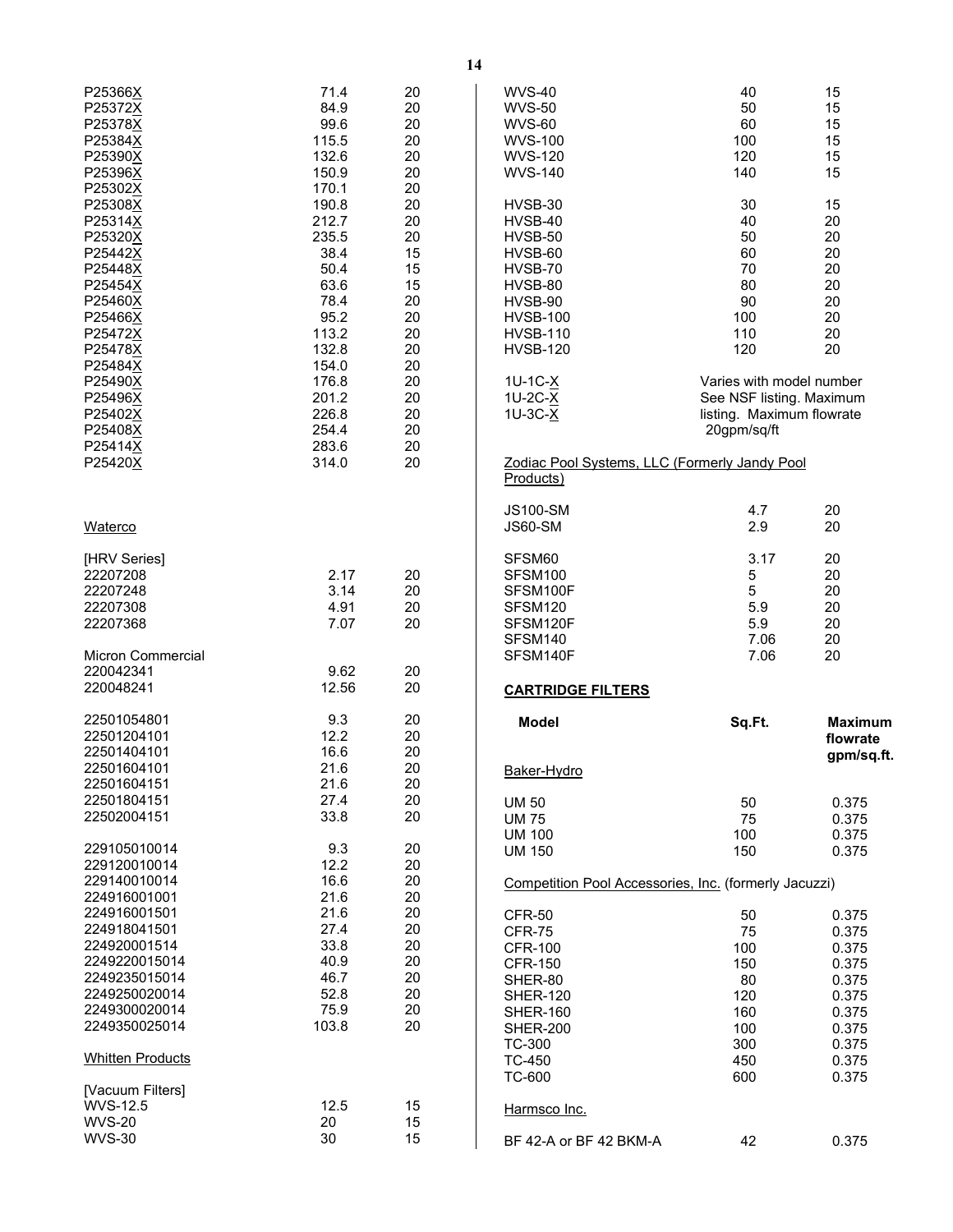| BF 84-A or BF 84 BKM-A                             | 84          | 0.375          | HCF7030C (150 GPM Max. Flow)                   | 700        | 0.3         |
|----------------------------------------------------|-------------|----------------|------------------------------------------------|------------|-------------|
| BF 96-A or BF 96 BKM-A<br>BF 126-A or BF 126 BKM-A | 96<br>126   | 0.375<br>0.375 | Pentair Pool Products Inc. (Pac Fab Inc.)      |            |             |
| BF 144-A or BF 144 BKM-A                           | 144         | 0.375          |                                                |            |             |
| <b>BF 55 SCA</b>                                   | 55          | 0.375          | [CFW series]                                   |            |             |
| <b>BF 105 SCA</b>                                  | 105         | 0.375          | <b>CFM 120</b>                                 | 120        | 0.3         |
| <b>BF 155 SC</b>                                   | 155         | 0.375          | <b>CFM 180</b>                                 | 180        | 0.3         |
| <b>BF 168</b>                                      | 168         | 0.375          | <b>CFM 315</b>                                 | 315        | 0.3         |
| <b>BF 336</b>                                      | 336         | 0.375          | <b>CFW 120</b>                                 | 120        | 0.3         |
| <b>BF 450</b>                                      | 450         | 0.375          | <b>CFW 180</b>                                 | 180        | 0.3         |
| <b>BF 600</b>                                      | 600         | 0.375<br>0.375 | <b>CFW 315</b>                                 | 315        | 0.3         |
| <b>BF 900FL</b><br><b>BF 1200FL</b>                | 900<br>1200 | 0.375          | Clean and Clear                                |            |             |
| <b>HUR 170, HUR 170TC</b>                          | 170         | 0.375          | <b>CC50</b>                                    | 50         | 0.3         |
|                                                    |             |                | <b>CC75</b>                                    | 75         | 0.3         |
| <b>Hayward Pool Products Inc.</b>                  |             |                | CC100                                          | 100        | 0.3         |
| [Star Clear Series]                                |             |                | CC150                                          | 150        | 0.3         |
| C <sub>500</sub>                                   | 50          | 0.375          | CC200                                          | 200        | 0.3         |
| C750                                               | 75          | 0.375          | <b>Clean and Clear Plus</b>                    |            |             |
|                                                    |             |                | <b>CCP320</b>                                  | 320        | 0.3         |
| [Star ClearPlus Series]                            |             |                | <b>CCP420</b>                                  | 420        | 0.3         |
| C1750X                                             | 175         | 0.343          | <b>CCP520</b>                                  | 520        | 0.3         |
| C17502X                                            | 190         | 0.343          |                                                |            |             |
| C751                                               | 75          | 0.375          | Sta-rite Industries                            |            |             |
| C1200X                                             | 120         | 0.375          | (Parent company Pentair)                       |            |             |
| C900X                                              | 90          | 0.367          |                                                |            |             |
|                                                    |             |                | [System 2]                                     |            | 0.3         |
| [Super Star Clear Series]<br>C <sub>2000</sub>     | 200         | 0.375          | <b>PLM100</b><br><b>PLM125</b>                 | 100<br>125 | 0.3         |
|                                                    |             |                | <b>PLM150</b>                                  | 150        | 0.3         |
| C3000X                                             | 300         | 0.375          | <b>PLM175</b>                                  | 175        | 0.3         |
| C3000BH                                            | 325         | 0.375          | <b>PLM200</b>                                  | 200        | 0.3         |
| C3000H                                             | 325         | 0.375          | <b>PLM300</b>                                  | 300        | 0.3         |
| C4000X                                             | 400         | 0.375          | PTM50                                          | 50         | 0.3         |
| C4000BH                                            | 450         | 0.375          | PTM70                                          | 70         | 0.3         |
| C4000CP                                            | 400         | 0.375          | <b>PTM100</b>                                  | 100        | 0.3         |
| C4000H                                             | 450         | 0.375          | <b>PTM135</b>                                  | 135        | 0.3         |
| C4000S                                             | 400         | 0.375          |                                                |            |             |
| C5000                                              | 500         | 0.3            | [System 3]                                     |            |             |
| C5000BH                                            | 550         | 0.3            |                                                |            |             |
| C5000H                                             | 550         | 0.3            | S7M120                                         | 300        | 0.33        |
|                                                    |             |                | S7M400                                         | 400        | 0.28<br>0.2 |
| [SwimClear]<br>C2020                               | 200         | 0.375          | S8M150<br>S8M500                               | 450<br>500 | 0.26        |
| C2025                                              | 225         | 0.375          |                                                |            |             |
| C2030                                              | 225         | 0.375          | [Posi-Clear]                                   |            |             |
| C3020                                              | 300         | 0.375          | PXC75                                          | 75         | 0.3         |
| C3025                                              | 325         | 0.375          | PXC95                                          | 95         | 0.3         |
| C3025AQ (Aquatech Label)                           | 325         | 0.375          | <b>PXC125</b>                                  | 125        | 0.3         |
| C3020AQ (Aquatech Label)                           | 300         | 0.375          | <b>PXC150</b>                                  | 150        | 0.3         |
| C3030                                              | 325         | 0.375          |                                                |            |             |
| C4020                                              | 400         | 0.375          | Waterway (B & S Plastics)                      |            |             |
| C4025                                              | 425         | 0.375          |                                                |            |             |
| C4030                                              | 425         | 0.375          | 570-0250                                       | 250        | 0.30        |
| C4020CP                                            | 400         | 0.375          | 570-0325                                       | 325        | 0.35        |
| C4520BH (Blue Haven Label)                         | 450         | 0.375          | 570-0425                                       | 425        | 0.35        |
| C4530BHMB                                          | 450         | 0.375          | 570-0525                                       | 525        | 0.30        |
| C5020<br>C5025                                     | 500<br>525  | 0.3<br>0.375   | Waterco                                        |            |             |
| C5030                                              | 525         | 0.3            | C <sub>25</sub>                                | 25         | 0.3         |
| C5520BH (Blue Haven Label)                         | 550         | 0.3            | CC50                                           | 50         | 0.3         |
| C5530BH                                            | 550         | 0.3            | CC75                                           | 75         | 0.3         |
| C5530BHMB                                          | 550         | 0.3            | CC100                                          | 100        | 0.3         |
| C7030                                              | 700         | 0.3            | CC150                                          | 150        | 0.3         |
|                                                    |             |                |                                                |            |             |
| [High Performance HCF]                             |             |                | Zodiac Pool Systems, LLC (Jandy Pool Products) |            |             |

| Pentair Pool Products Inc. (Pac Fab Inc.)                                                                                                                                   |                                                                  |                                                                                        |
|-----------------------------------------------------------------------------------------------------------------------------------------------------------------------------|------------------------------------------------------------------|----------------------------------------------------------------------------------------|
| [CFW series]<br><b>CFM 120</b><br><b>CFM 180</b><br><b>CFM 315</b><br><b>CFW 120</b><br><b>CFW 180</b><br><b>CFW 315</b>                                                    | 120<br>180<br>315<br>120<br>180<br>315                           | 0.375<br>0.375<br>0.375<br>0.375<br>0.375<br>0.375                                     |
| Clean and Clear<br>CC50<br>CC75<br>CC100<br>CC150<br>CC200<br><b>Clean and Clear Plus</b><br>CCP320<br><b>CCP420</b><br><b>CCP520</b>                                       | 50<br>75<br>100<br>150<br>200<br>320<br>420<br>520               | 0.375<br>0.375<br>0.375<br>0.375<br>0.375<br>0.375<br>0.375<br>0.375                   |
| Sta-rite Industries<br>(Parent company Pentair)                                                                                                                             |                                                                  |                                                                                        |
| [System 2]<br><b>PLM100</b><br><b>PLM125</b><br><b>PLM150</b><br><b>PLM175</b><br><b>PLM200</b><br><b>PLM300</b><br><b>PTM50</b><br>PTM70<br><b>PTM100</b><br><b>PTM135</b> | 100<br>125<br>150<br>175<br>200<br>300<br>50<br>70<br>100<br>135 | 0.370<br>0.375<br>0.370<br>0.375<br>0.375<br>0.375<br>0.375<br>0.375<br>0.375<br>0.375 |
| [System 3]                                                                                                                                                                  |                                                                  |                                                                                        |
| S7M120<br>S7M400<br>S8M150<br>S8M500                                                                                                                                        | 300<br>400<br>450<br>500                                         | 0.333<br>0.288<br>0.275<br>0.260                                                       |
| [Posi-Clear]<br>PXC75<br>PXC95<br><b>PXC125</b><br><b>PXC150</b>                                                                                                            | 75<br>95<br>125<br>150                                           | 0.375<br>0.375<br>0.375<br>0.375                                                       |
| <b>Waterway (B &amp; S Plastics)</b>                                                                                                                                        |                                                                  |                                                                                        |
| 570-0250<br>570-0325<br>570-0425<br>570-0525                                                                                                                                | 250<br>325<br>425<br>525                                         | 0.300<br>0.350<br>0.350<br>0.300                                                       |
| Waterco<br>C <sub>25</sub><br>CC50<br>CC75<br>CC100<br>CC150                                                                                                                | 25<br>50<br>75<br>100<br>150                                     | 0.375<br>0.375<br>0.375<br>0.375<br>0.375                                              |
| Zodiac Pool Systems, LLC (Jandy Pool Products)                                                                                                                              |                                                                  |                                                                                        |

**15**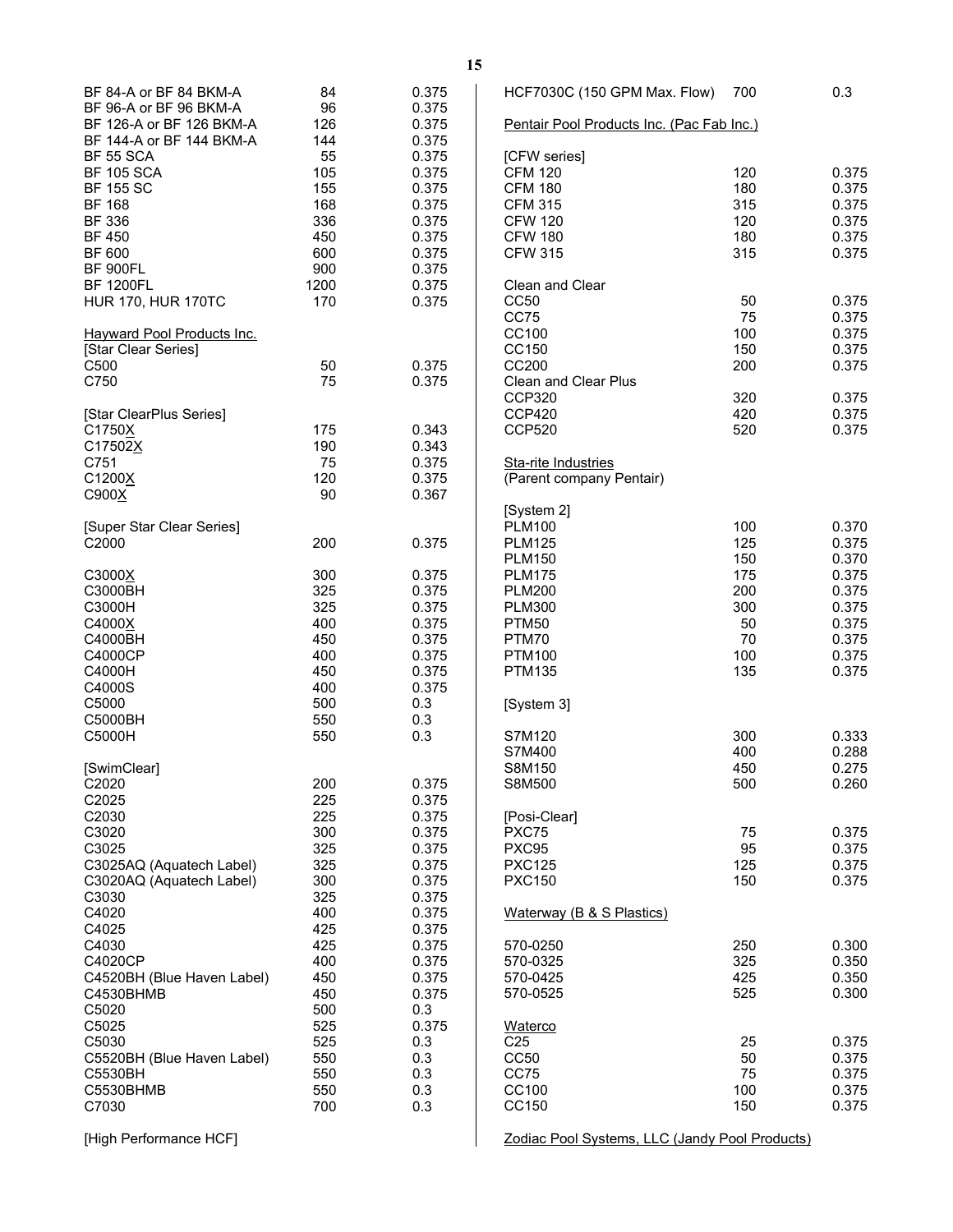<span id="page-17-0"></span>

|                                                       |                         |          | <b>HCP30703C</b>                     | $\overline{7}$            | 266    |
|-------------------------------------------------------|-------------------------|----------|--------------------------------------|---------------------------|--------|
| CS100[1]                                              | 100                     | 0.375    | HCP55                                | $5\frac{1}{2}$            | 225    |
| CS150[1]                                              | 150                     | 0.375    | HCP75                                | $7\frac{1}{2}$            | 375    |
| CS200[1]                                              | 200                     | 0.375    | <b>HCP100</b>                        | 10                        | 450    |
| CS250[1]                                              | 200                     | 0.375    | <b>HCP125</b>                        | $12\frac{1}{2}$           | 525    |
| CL340                                                 | 340                     | 0.373    |                                      |                           |        |
|                                                       |                         |          |                                      |                           |        |
| CL460                                                 | 460                     | 0.326    | [EcoStar Series] - Variable Speed    |                           |        |
| <b>CL580</b>                                          | 580                     | 0.259    | HCP3020VSP                           | 2.7                       | 139    |
| CV340                                                 | 340                     | 0.373    | <b>HCP3206VSP</b>                    | 2.7                       | 128    |
| CV460                                                 | 460                     | 0.326    | HCP3206VSPVR                         | 2.7                       | 128    |
| <b>CV580</b>                                          | 580                     | 0.259    | SP3400VSP- Base Model                | 2.7                       | 128    |
| [1] Public Pool and Spa version only                  |                         |          | HCP3400VSP - Password Protection 2.7 |                           | 128    |
|                                                       |                         |          | SP3400VSPVR - SVRS                   | 2.7                       | 128    |
|                                                       |                         |          | HCP3400VSPVR - Password/SVRS         | 2.7                       | 128    |
| <b>PUMPS</b>                                          | <b>HP</b>               | gpm @ 60 |                                      |                           |        |
|                                                       |                         |          |                                      |                           |        |
| <u> Aqua-Flo, Inc.</u>                                |                         |          | [MaxFlo XE]                          |                           |        |
|                                                       |                         |          | SP2315X20XE (115V)                   | 1.65                      | 40     |
|                                                       |                         |          | SP2315X20XE (230V)                   | 2.25                      | 40     |
| [Dominator Series]                                    |                         |          |                                      |                           |        |
| 15007000, 15407000                                    | $\frac{3}{4}$           | 51       | [Super Pump XE]                      |                           |        |
| 15010000, 15410000                                    | 1                       | 70       |                                      |                           |        |
| 15015000, 15415000                                    | $1\frac{1}{2}$          | 96       | SP2615X20XE (115V)                   | 1.65                      | 69     |
| 15020000, 15420000                                    | $\overline{2}$          | 118      | SP2615X20XE (230V)                   | 2.25                      | 68     |
|                                                       |                         |          | SP2610X15XE                          | 1.65                      | 47     |
| <b>California Pools</b>                               |                         |          |                                      |                           |        |
| (manufactured by Hayward Pool Products for California |                         |          | [Super Series]                       |                           |        |
|                                                       |                         |          | SP2602VSP                            | $1\frac{1}{2}$            | 32     |
| Pools)                                                |                         |          | SP2603VSP                            | $1\frac{1}{2}$            | 34     |
|                                                       |                         |          | HL2670020VSP                         | $1\frac{1}{2}$            | 34     |
| SP3110CP                                              | 1                       | 73       |                                      |                           |        |
| SP3115CP                                              | $1\frac{1}{2}$          | 94       | SP2670020VSP                         | $1\frac{1}{2}$            | 34     |
| <b>SP3120CP</b>                                       | $\overline{2}$          | 112      | SP2670010X15                         | $1\frac{1}{2}$            | 36     |
|                                                       |                         |          | SP2610X15                            | $1\frac{1}{2}$            | 50     |
| Competition Pool Accessories, Inc. (formerly Jacuzzi) |                         |          | SP2615X20                            | $\overline{2}$            | 70     |
|                                                       |                         |          | SP2621X25                            | $2\frac{1}{2}$            | 84     |
| [Magnum Plus]                                         |                         |          |                                      |                           |        |
| 7MP-S or 1UMP-S                                       | $\frac{3}{4}$           | 55       | [Super II Series]                    |                           |        |
|                                                       | $\mathbf{1}$            |          | SP3007EEAZ                           | $\frac{3}{4}$             | 56     |
| 1MP-S or 15UMP-S                                      |                         | 69       | SP3010EEAZ                           | $\mathbf{1}$              | 73     |
| 15MP-S or 2UMP-S                                      | $1\frac{1}{2}$          | 89       | SP3015EEAZ                           | $1\frac{1}{2}$            | 94     |
| 2MP-S or 25UMP-S                                      | $\overline{\mathbf{c}}$ | 101      | SP3020EEAZ                           | 2                         | 112    |
| 3MP-S                                                 | 3                       | 141      |                                      | $\ensuremath{\mathsf{3}}$ |        |
|                                                       |                         |          | SP3025EEAZ                           |                           | 137    |
| [Magnum Force]                                        |                         |          | SP303063AZ                           | $\ensuremath{\mathsf{3}}$ | 137    |
| 7MF-S or 1UMF-S                                       | $\frac{3}{4}$           | 55       | SP3005X7AZ                           | $\frac{3}{4}$             | $30\,$ |
| 1MF-S or 15UMF-S                                      | $\mathbf{1}$            | 69       | SP3007X10AZ                          | $\mathbf{1}$              | 56     |
| 15MF-S or 2UMF-S                                      | $1\frac{1}{2}$          | 89       | SP3010X15AZ                          | $1\frac{1}{2}$            | 73     |
|                                                       |                         |          | SP3015X20AZ                          | $\overline{c}$            | 94     |
| 2MF-S or 25UMF-S                                      | 2                       | 101      | SP3020X25AZ                          | $2\frac{1}{2}$            | 112    |
| 3MF-S                                                 | 3                       | 141      | SP3025X30AZ                          | 3                         | 137    |
|                                                       |                         |          |                                      |                           |        |
| Hayward                                               |                         |          |                                      |                           |        |
| [HCP Series]                                          |                         |          | [TriStar (VS) Series]                |                           |        |
| HCP20073                                              | 0.75                    | 53       | SP3207                               | $\frac{3}{4}$             | 53     |
| HCP20103                                              | 1                       | 82       | SP3207EE                             | $\frac{3}{4}$             | 53     |
| HCP20153                                              | 1.5                     | 112      | SP3207X10                            | 1                         | 53     |
|                                                       | $\overline{c}$          | 130      | SP3207X10BH                          | 1                         | 53     |
| HCP20203                                              |                         |          | SP3210                               | $\mathbf{1}$              | 82     |
| HCP20303                                              | 3                       | 155      | SP3210EE                             | $\mathbf{1}$              | 82     |
| HCP20503                                              | 5                       | 182      | SP32102EE                            | $\mathbf{1}$              | 82     |
| HCP30201                                              | $\overline{c}$          | 135      |                                      |                           |        |
| HCP30203                                              | $\overline{c}$          | 135      | SP3210X15                            | $1\frac{1}{2}$            | 82     |
| HCP30203C                                             | $\overline{\mathbf{c}}$ | 135      | SP3210X15BH                          | $1\frac{1}{2}$            | 82     |
| HCP30301                                              | 3                       | 168      | SP3210X152                           | $1\frac{1}{2}$            | 82     |
| HCP30303                                              | 3                       | 168      | SP3210X152BH                         | $1\frac{1}{2}$            | 82     |
|                                                       |                         |          | SP3215                               | $1\frac{1}{2}$            | 112    |
| HCP30303C                                             | 3                       | 168      | SP3215EE                             | $1\frac{1}{2}$            | 112    |
| HCP30501                                              | 5                       | 199      | SP32152EE                            | $1\frac{1}{2}$            | 112    |
| HCP30503                                              | 5                       | 199      |                                      |                           |        |
| HCP30503C                                             | 5                       | 199      | <b>SP3200VSP</b>                     | $1\frac{7}{8}$            | 80     |
| HCP30703                                              | $\overline{7}$          | 266      | SP3200VSPND                          | $1\frac{7}{8}$            | 80     |
|                                                       |                         |          | SP3202VSP                            | $1\frac{7}{8}$            | 80     |

**16**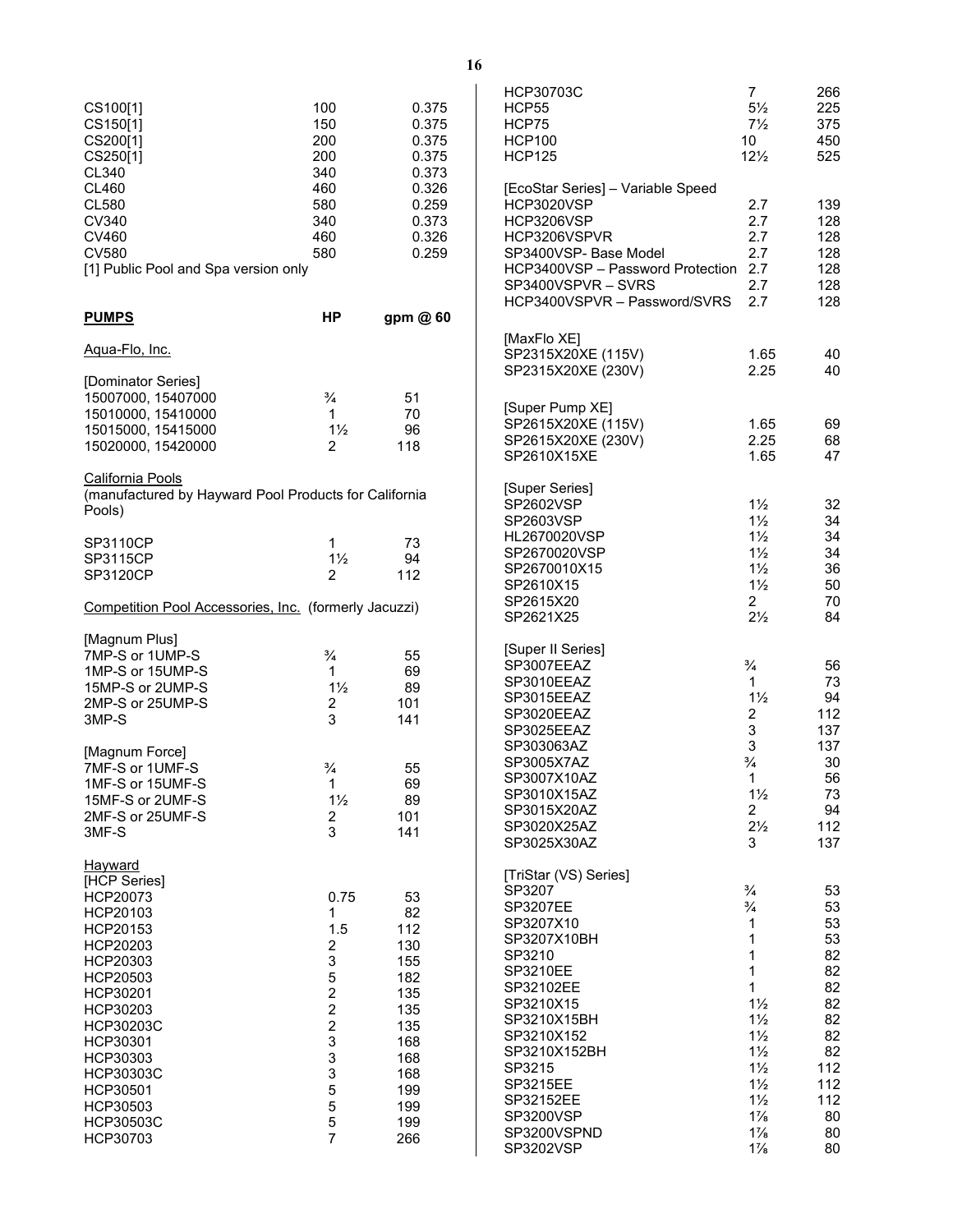| SP3202VSPBH<br>SP3202VSPND<br>SP32900VSP<br><b>HL32900VSP</b><br>V2SP32900VSP<br>SP3215X20<br>SP3215X20BH<br>SP3215X202<br>SP3215X202BH<br>SP3215X20XE (230V)<br>SP3215X20XE (115V)<br>SP3210X15XE (230V)<br>SP3210X15XE (115V)<br>SP3207X10XE<br>SP3220<br><b>SP3220EE</b><br>SP32202EE<br>SP3220X25<br>SP3220X25BH<br>SP3220X252<br>SP3220X252BH<br>HCP2500VSP<br>HCP2500VSPVR<br>SP3206VSP<br>SP3206VSPBH<br>SP3206VSPVR<br><b>HL32950VSP</b><br>SP32950VSP<br>SP3225X30<br>SP3225X30BH<br>SP3230<br>SP3230EE<br>SP323063EE<br>SP3250<br>SP3250EE<br>EE = Energy Efficient Motor<br>$X#$ = Max Rate HP Suffix<br>BH = Private Label Brand<br>EF = Energy Flow Equivalent Models for Leslie's<br>VSP = Variable Speed<br>VSPND = Variable Speed Pool Control | $1\frac{7}{8}$<br>$1\frac{7}{8}$<br>$1\frac{7}{8}$<br>$1\frac{7}{8}$<br>1.85<br>2<br>$\overline{2}$<br>$\overline{2}$<br>$\overline{c}$<br>2.25<br>1.65<br>1.85<br>1.65<br>1.25<br>2<br>$\overline{2}$<br>$\overline{2}$<br>$2\frac{1}{2}$<br>$2\frac{1}{2}$<br>$2\frac{1}{2}$<br>$2\frac{1}{2}$<br>2.7<br>2.7<br>2.7<br>2.7<br>2.7<br>2.7<br>2.7<br>3<br>3<br>3<br>3<br>3<br>5<br>5 | 80<br>80<br>80<br>80<br>80<br>112<br>112<br>112<br>112<br>110<br>77<br>81<br>81<br>46<br>130<br>130<br>130<br>116<br>116<br>116<br>116<br>128<br>128<br>128<br>128<br>128<br>128<br>128<br>155<br>155<br>155<br>155<br>155<br>182<br>182 |
|----------------------------------------------------------------------------------------------------------------------------------------------------------------------------------------------------------------------------------------------------------------------------------------------------------------------------------------------------------------------------------------------------------------------------------------------------------------------------------------------------------------------------------------------------------------------------------------------------------------------------------------------------------------------------------------------------------------------------------------------------------------|--------------------------------------------------------------------------------------------------------------------------------------------------------------------------------------------------------------------------------------------------------------------------------------------------------------------------------------------------------------------------------------|------------------------------------------------------------------------------------------------------------------------------------------------------------------------------------------------------------------------------------------|
| <b>ITT Marlow</b>                                                                                                                                                                                                                                                                                                                                                                                                                                                                                                                                                                                                                                                                                                                                              |                                                                                                                                                                                                                                                                                                                                                                                      |                                                                                                                                                                                                                                          |
| 2AF1ECB2<br>2AF1ECB3<br>3B28EC-C2<br>3B32EC-C2<br>4SPC10EC-10<br>4SPC15EC-15<br>4SPC20EC-20                                                                                                                                                                                                                                                                                                                                                                                                                                                                                                                                                                                                                                                                    | 2<br>3<br>$7\frac{1}{2}$<br>5<br>10<br>15<br>20                                                                                                                                                                                                                                                                                                                                      | 87<br>132<br>213<br>319<br>500<br>675<br>900                                                                                                                                                                                             |
| *530 Series<br>*610 Series<br>*710 Series<br>*Pool plans should specify the pump model and the<br>flowrate at 60 feet of head.<br>*All pumps require a hair/lint strainer.<br>*A list of approved model numbers can be found in NSF<br>listings.                                                                                                                                                                                                                                                                                                                                                                                                                                                                                                               |                                                                                                                                                                                                                                                                                                                                                                                      |                                                                                                                                                                                                                                          |
| (M) = Max. Rated Pump (F) = Full Rated Pump                                                                                                                                                                                                                                                                                                                                                                                                                                                                                                                                                                                                                                                                                                                    |                                                                                                                                                                                                                                                                                                                                                                                      |                                                                                                                                                                                                                                          |
| <b>Hybrid Pumps Inc.</b>                                                                                                                                                                                                                                                                                                                                                                                                                                                                                                                                                                                                                                                                                                                                       |                                                                                                                                                                                                                                                                                                                                                                                      |                                                                                                                                                                                                                                          |

| Water Cobra X2C | 3.0 | 134 |
|-----------------|-----|-----|
|                 |     |     |

| Leslie's Swimming Pool Supplies        |
|----------------------------------------|
| (Manufactured by Hayward for Leslie's) |

| <b>Tristar Series Equivalent Pumps</b>  |                |     |
|-----------------------------------------|----------------|-----|
| EF750                                   | $\frac{3}{4}$  | 53  |
| EF1000                                  | 1              | 82  |
| EF1500                                  | $1\frac{1}{2}$ | 112 |
| EF1502                                  | $1\frac{1}{2}$ | 112 |
| EF2000                                  | 2              | 130 |
| EF2002                                  | $\mathcal{P}$  | 130 |
| <b>EF200VS</b>                          | $1\frac{7}{8}$ | 80  |
| <b>Super II Series Equivalent Pumps</b> |                |     |
| <b>RS-750</b>                           | $\frac{3}{4}$  | 56  |
| RS-1000                                 | 1              | 73  |
| RS-1500                                 | $1\frac{1}{2}$ | 94  |
| RS-2000                                 | 2              | 112 |
| RS-2500                                 | $2\frac{1}{2}$ | 127 |
| RS-3000                                 | 3              | 137 |

Paco Pumps /Sulzer Pumps

\*Type L Series Closed Coupled Horizontally Mounted Pumps

\*Type L Series Closed Coupled Vertically Mounted Pumps \*Type L Series Frame Mounted Pumps

\*Type VL Series In-Line Pumps

\*Type KP or KPV Series Split case Horizontal or Vertical. Mounted Pumps

\*Impellers are specifically machined for each application therefore flowrates cannot be determined for each pump. \*Pool plans should specify the pump model and the flowrate at 60 feet of head.

\*All pumps require a hair/lint strainer.

\*A list of approved model numbers can be found in NSF listings.

| Pentair Pool Products Inc. (Pac Fab Inc.) |  |
|-------------------------------------------|--|
|                                           |  |

| [C Series]<br>CH-50<br>CM-50                                                                                                                          | 5<br>5                                                          | 230<br>250                         |
|-------------------------------------------------------------------------------------------------------------------------------------------------------|-----------------------------------------------------------------|------------------------------------|
| CHK-50                                                                                                                                                | 5                                                               | 250                                |
| CHK-75, CHKL-75                                                                                                                                       | $7\frac{1}{2}$                                                  | 410                                |
| CHK-100                                                                                                                                               | 10                                                              | 530                                |
| CHK-150                                                                                                                                               | 15                                                              | 605                                |
| CHK-200, CHKL-200                                                                                                                                     | 20                                                              | 705                                |
| CMK-50                                                                                                                                                | 5                                                               | 238                                |
| <b>CMK-75</b>                                                                                                                                         | $7\frac{1}{2}$                                                  | 370                                |
| <b>CMK-100</b>                                                                                                                                        | 10                                                              | 480                                |
| <b>CMK-150</b>                                                                                                                                        | 15                                                              | 675                                |
| [Challenger Series]<br>CHII-N1-1/ <sub>2</sub> F/FE<br><b>CHII-N1-3/4 F/FE</b><br>CHII-N1-1 F/FE<br>CHII-N1-1½ F/FE<br>CHII-N1-2 F/FE<br>CHII-N1-3 FE | $\frac{1}{2}$<br>$\frac{3}{4}$<br>1<br>$1\frac{1}{2}$<br>2<br>3 | 33<br>54<br>68<br>82<br>110<br>132 |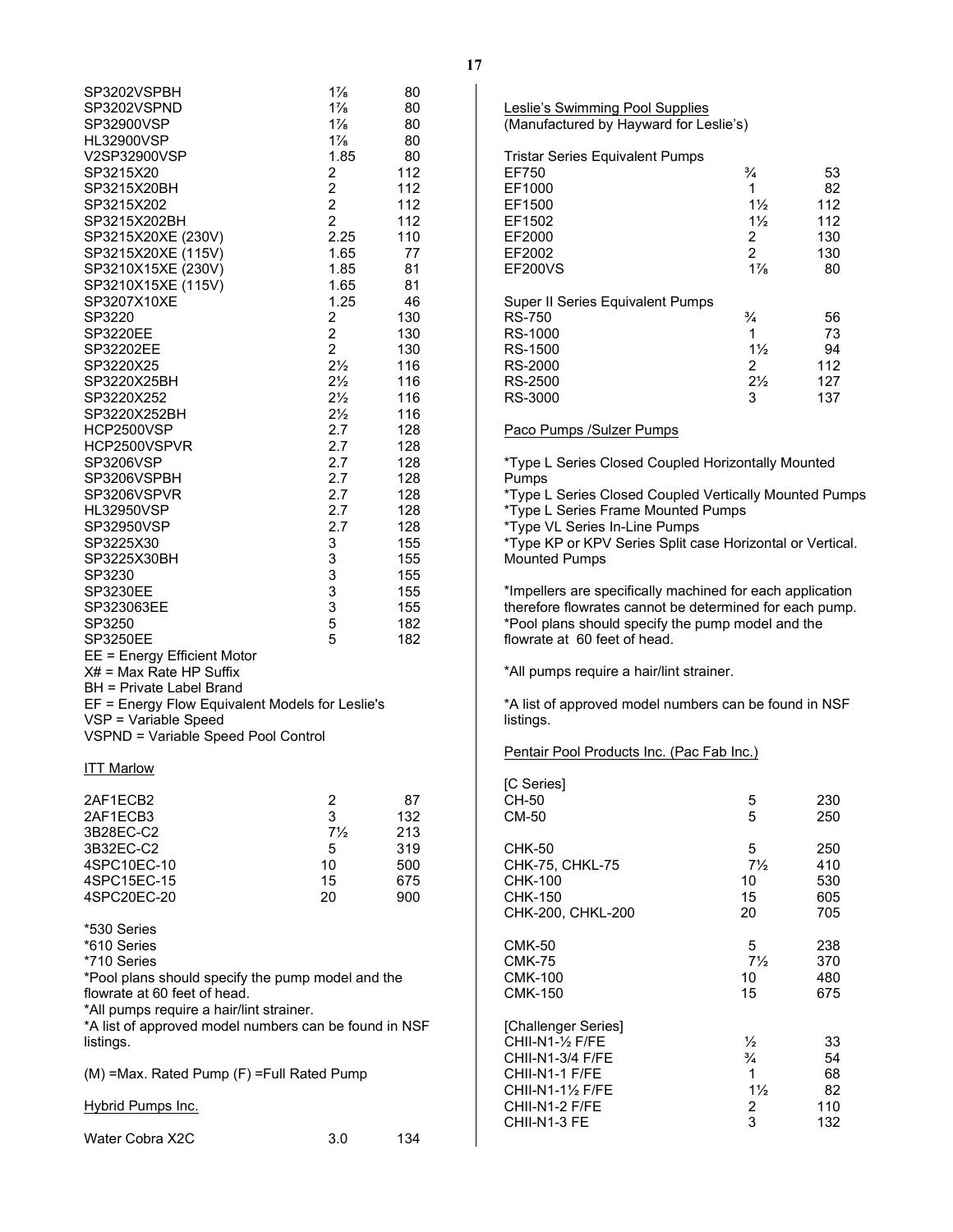| [EQ Series]<br>EQ500 1PH<br>EQ500 3PH<br>EQ750 1PH<br>EQ750<br>3PH<br>EQ1000 3PH<br>EQ1500 3PH                                                                                                                                                                                                                                                                                                                                                            | 5<br>5<br>7.5<br>7.5<br>10<br>15                                                                                            | 275<br>275<br>400<br>400<br>480<br>710                                                        |
|-----------------------------------------------------------------------------------------------------------------------------------------------------------------------------------------------------------------------------------------------------------------------------------------------------------------------------------------------------------------------------------------------------------------------------------------------------------|-----------------------------------------------------------------------------------------------------------------------------|-----------------------------------------------------------------------------------------------|
| [IntelliFlo Series]<br>IntelliFlo i1<br>IntelliFlo i2 VS 011009<br>IntelliFlo i2 VS 011060<br>IntelliFlo VSF 011056<br>IntelliFlo VF<br>IntelliFlo VS<br>IntelliFlo VS 011028<br>IntelliFlo VST<br>IntelliFlo VS + SVRS<br>IntelliFlo XF VSF 022056<br>IntelliPro VSF 013004<br>IntelliPro VS + SVRS<br>IntelliPro XF Variable Speed<br>IntelliPro XF VSF 023056<br>[Restrictions apply contact our office and pump must not<br>exceed plumbing velocity} | 1<br>$\overline{c}$<br>$\overline{c}$<br>3<br>3<br>3<br>3<br>3<br>3<br>3<br>$\begin{array}{c} 3 \\ 3 \\ 3 \end{array}$<br>3 | 76<br>116<br>116<br>126<br>130<br>140<br>140<br>140<br>140<br>156<br>122<br>143<br>156<br>156 |
| [Max-E-Pro XF Series]<br>XPXXX-8<br>XPXXX-30<br>XPXXX-12<br>XPXXX-20<br>XXX=motor types; full rate, up rate TEFC, EE, E+ and 3-<br>Phase                                                                                                                                                                                                                                                                                                                  | 2<br>2.5<br>3<br>5                                                                                                          | 117<br>117<br>155<br>220                                                                      |
| Max-E-Pro XF VS #023035<br>Max-E-Pro #348185                                                                                                                                                                                                                                                                                                                                                                                                              | 5<br>1.1                                                                                                                    | 200<br>41                                                                                     |
| [SuperFlo Series]<br>SuperFlo VS 342001<br>SuperFlo VST 342002<br>SuperFlo 348023<br>SuperFlo 340038<br>SuperFlo 340042<br>SuperFlo 348144<br>SuperFlo 348024<br>SuperFlo 340039<br>SuperFlo 348143<br>SuperFlo 348145<br>SuperFlo 348025<br>SuperFlo 340040<br>SuperFlo 340044<br>SuperFlo 348026<br>SuperFlo 340041<br>SuperFlo 348146                                                                                                                  | 1.5<br>2.2<br>1<br>1<br>1<br>1<br>1.5<br>1.5<br>1.5<br>1.5<br>2<br>$\overline{c}$<br>2<br>2.5<br>2.5<br>2.5                 | 73<br>66<br>38<br>38<br>38<br>54<br>54<br>54<br>54<br>65<br>65<br>65<br>65<br>84<br>84<br>84  |
| [SuperMax Series]<br>Supermax VS 343001<br>Supermax PHK2E6E-102L<br>Supermax PHK2RA6E-102L<br>Supermax PHK2RAY6E-102L<br>Supermax PHK2E6F-103L<br>Supermax PHK2RAE6F-103L<br>Supermax PHK2RAY6F-103L<br>Supermax 348147<br>Supermax 348148<br>Supermax PHK2E6G-104L                                                                                                                                                                                       | 1.5<br>1<br>1<br>1<br>1.5<br>1.5<br>1.5<br>1.5<br>1.5<br>$\overline{c}$                                                     | 73<br>38<br>38<br>38<br>54<br>54<br>54<br>54<br>65<br>65                                      |

| Supermax PHK2RA6G-104L<br>Supermax PHK2RAY6G-104L<br>Supermax 348149<br>Supermax PHK2EAA6G-105L<br>Supermax PHK2RAA6G-105L                                                                                                                                                                                                                                                                  | 2<br>$\overline{\mathbf{c}}$<br>$\overline{\mathbf{c}}$<br>2.5<br>2.5                                                                     | 65<br>65<br>84<br>84<br>84                                                                                                           |
|---------------------------------------------------------------------------------------------------------------------------------------------------------------------------------------------------------------------------------------------------------------------------------------------------------------------------------------------------------------------------------------------|-------------------------------------------------------------------------------------------------------------------------------------------|--------------------------------------------------------------------------------------------------------------------------------------|
| [WhisperFlo Series]<br>(full rate / energy efficient)<br>WF-2X, WFE-2X, WFK-2X<br>WF-3X, WFE-3X, WFK-3X<br>WF-4 <u>X,</u> WFE-4 <u>X,</u> WFK-4 <u>X</u><br>WF-6X, WFE-6X, WFK-6X<br>WF-8X, WFE-8X, WFK-8X<br>WF-12X, WFE-12X or WFK-12X<br>WF-24X, WFE-24X<br>WF-26X, WFE-26X<br>WF-28X, WFE-28X<br>WF-30X, WFE-30X<br>WFET-4<br>WFET-6<br>WFET-8<br>WFET-12<br>WF-High Performance 015583 | $\frac{1}{2}$<br>$\frac{3}{4}$<br>1<br>$1\frac{1}{2}$<br>2<br>3<br>$\frac{3}{4}$<br>1<br>$1\frac{1}{2}$<br>2<br>1<br>1.5<br>2<br>3<br>1.1 | 38<br>58<br>74<br>95<br>106<br>138<br>60<br>76<br>99<br>113<br>71<br>95<br>110<br>139<br>35                                          |
| [WhisperFlo VS Series]<br>011532<br>011533<br>EC-011533                                                                                                                                                                                                                                                                                                                                     | 2.6<br>2.6<br>2.6                                                                                                                         | 83<br>112<br>112                                                                                                                     |
| [WhisperFlo XF Series]<br>XFXXX-8<br>XFXXX-30<br>XFXXX-12<br>XFXXX-20<br>XXX=motor types; full rate, up rate TEFC, EE, E+ and 3-<br>Phase                                                                                                                                                                                                                                                   | $\begin{array}{c} 2 \\ 2.5 \end{array}$<br>3<br>5                                                                                         | 117<br>117<br>155<br>220                                                                                                             |
| XFET-8<br>XFET-12                                                                                                                                                                                                                                                                                                                                                                           | 2<br>3                                                                                                                                    | 110<br>150                                                                                                                           |
| [WhisperFlo XF VS Series]<br>022035                                                                                                                                                                                                                                                                                                                                                         | 5                                                                                                                                         | 200                                                                                                                                  |
| <b>Pentair Pool Products</b><br>(Sta-Rite Industries Inc.)                                                                                                                                                                                                                                                                                                                                  |                                                                                                                                           |                                                                                                                                      |
| <b>CCH-137S</b><br><b>CCH3-137S</b><br><b>CCHH-137</b><br>CCHHS-137<br><b>CCHH3-137</b><br><b>CCHH3S-137</b><br>CCMH-136<br>CCMH-136S<br>CCMHS-136<br>CCMH3-136<br><b>CCMH3-136S</b><br>CCMH3S-136<br>CF6EF-81L<br>CF6EG-82-L<br>CF6H-123<br>CF6H3-123<br>CHH-137<br>CHH3-137<br>CHJ-136<br>CHJ-138                                                                                         | 3<br>3<br>3<br>3<br>3<br>3<br>3<br>3<br>3<br>3<br>3<br>3<br>$1\frac{1}{2}$<br>$\overline{\mathbf{c}}$<br>3<br>3<br>3<br>3<br>5<br>5       | 146<br>146<br>146<br>146<br>146<br>146<br>148<br>140<br>148<br>148<br>140<br>148<br>59<br>70<br>82<br>82<br>146<br>146<br>214<br>214 |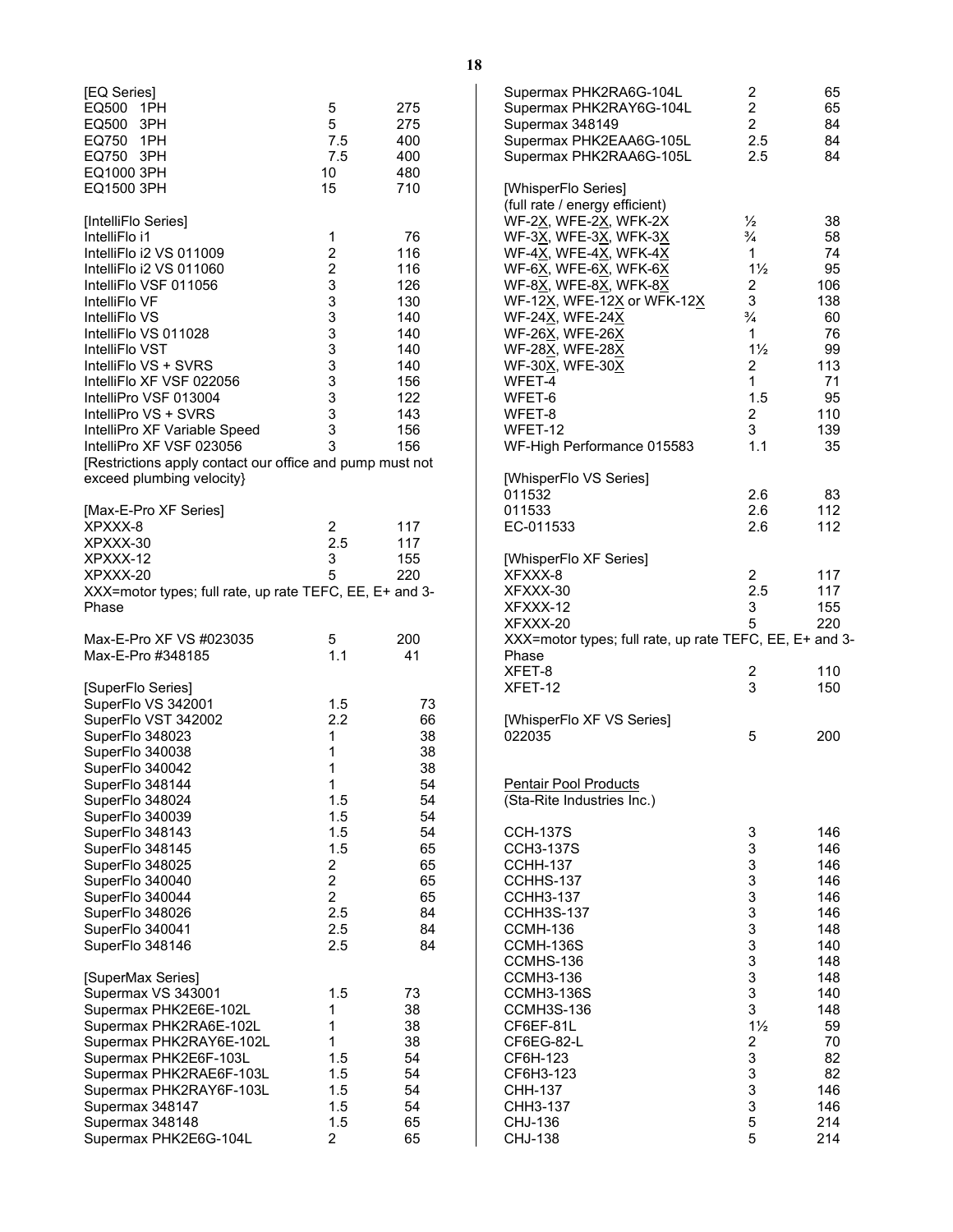| CHJ3-138<br>CMH-136<br>CMH3-136<br>DDH3-112<br>DDH3-169<br>DHH-112<br>DHH-169<br>DHJ-113<br>DHJ3-113<br>DMH-110<br><b>DMH-171</b><br>DMH3-110<br>DMH3-171<br>DMJ<br>DMJ3                           | 5<br>3<br>$\begin{array}{c} 3 \\ 3 \\ 3 \end{array}$<br>3<br>5<br>5<br>3<br>3<br>3<br>3<br>5<br>5                        | 214<br>140<br>140<br>110<br>110<br>110<br>110<br>152<br>152<br>139<br>139<br>139<br>139<br>190<br>190 |
|----------------------------------------------------------------------------------------------------------------------------------------------------------------------------------------------------|--------------------------------------------------------------------------------------------------------------------------|-------------------------------------------------------------------------------------------------------|
| [Dura-Glas Series]<br>P2R5C-120L or 180L<br>P2R5D-124L or 181L<br>P2R5E-125L or 182L<br>P2R5E3-182                                                                                                 | $\frac{1}{2}$<br>$\frac{3}{4}$<br>1<br>1                                                                                 | 40<br>52<br>68<br>68                                                                                  |
| [Dura-Glas II Series]<br>P4R6E-151L or 187L<br>P4R6E3-187<br>P4R6F-152-L or 188L<br>P4R6F3-188                                                                                                     | 1<br>1<br>$1\frac{1}{2}$<br>$1\frac{1}{2}$                                                                               | 70<br>70<br>103<br>103                                                                                |
| [MaxE-Glass Series]<br>PE5C-120L or 180L<br>PE5D-124L or 181L<br>PE5E-125L or 182L<br>P4E6D-150L or 186L<br>P4E6E-151L or 187L<br>P4E6F-152-L or 188L<br>P4E6G-153-L or 189L<br>P4E6H-154L or 190L | $\frac{1}{2}$<br>$\frac{3}{4}$<br>1<br>$\frac{3}{4}$<br>1<br>$1\frac{1}{2}$<br>2<br>3                                    | 39<br>56<br>73<br>55<br>70<br>103<br>118<br>146                                                       |
| [Dyna-Glas Series (Standard)]<br>MPRA6E-147L<br>MPRA6F-148L<br>MPRA6G-155L<br>MPRA6G3-155                                                                                                          | 1<br>$1\frac{1}{2}$<br>$\overline{c}$<br>$\overline{c}$                                                                  | 37<br>74<br>88<br>88                                                                                  |
| [Dyna-Max Series (En. Eff.)]<br>MPEA6F-148L<br>MPEA6G-155L<br>MPEAA6G-168L                                                                                                                         | $1\frac{1}{2}$<br>2<br>$2\frac{1}{2}$                                                                                    | 74<br>88<br>109                                                                                       |
| Max-E-Pro Series<br>P6E6D-205L<br>P6E6E-206L<br>P6E6F-207L<br>P6E6G-208L<br>P6E6H-209L<br>P6RA6E-205L<br>P6RA6F-206L<br>P6RA6G-207L<br>P6RA6E-205L<br>P6EA6F-206L<br>P6EA6G-207L<br>P6EAA6G-208L   | $\frac{3}{4}$<br>1<br>$1\frac{1}{2}$<br>2<br>3<br>1<br>$1\frac{1}{2}$<br>2<br>1<br>$1\frac{1}{2}$<br>2<br>$2\frac{1}{2}$ | 54<br>72<br>97<br>113<br>139<br>72<br>97<br>113<br>54<br>72<br>97<br>113                              |
| [CCSP Series]<br>CCSPHK-142<br>CCSPHK3-142<br>CCSPH2K3-142                                                                                                                                         | $7\frac{1}{2}$<br>$7\frac{1}{2}$<br>$7\frac{1}{2}$                                                                       | 330<br>330<br>330                                                                                     |

| CCHPHL-143                                                                                                                           | 10             | 330 |
|--------------------------------------------------------------------------------------------------------------------------------------|----------------|-----|
| CCSPHL3-143                                                                                                                          | 10             | 440 |
| CCSPH2L3-143                                                                                                                         | 10             | 440 |
| CCSPHM3-144                                                                                                                          | 15             | 652 |
| CCSPH2M3-144                                                                                                                         | 15             | 652 |
| CCSPHN3-145                                                                                                                          | 20             | 757 |
| CCSPHN3-145                                                                                                                          | 20             | 757 |
| [CSPH Series]                                                                                                                        |                |     |
| CSPHK-142                                                                                                                            | $7\frac{1}{2}$ | 330 |
| CSPHK2K3-142                                                                                                                         | $7\frac{1}{2}$ | 330 |
| CSPHK3-142                                                                                                                           | $7\frac{1}{2}$ | 330 |
| CSPHL-143                                                                                                                            | 10             | 440 |
| CSPH2L3-143                                                                                                                          | 10             | 440 |
| CSPH3-143                                                                                                                            | 10             | 440 |
| CSPH2M3-144                                                                                                                          | 15             | 625 |
| CSPHM3-144                                                                                                                           | 15             | 625 |
| CSPH2N3-145                                                                                                                          | 20             | 750 |
| CSPHN3-145                                                                                                                           | 20             | 750 |
| IntelliFlo VF [restrictions apply contact our office]                                                                                |                |     |
| $IntouE0$ $10o$ $10o$ $10o$ $Ino0$ $Ino0$ $Ino0$ $Ino0$ $Ino0$ $Ino0$ $Ino0$ $Ino0$ $Ino0$ $Ino0$ $Ino0$ $Ino0$ $Ino0$ $Ino0$ $Ino<$ |                |     |

IntelliFlo VS + SVRS [restrictions apply contact our office]

## Raypak

| VSP- Variable Speed |      |     |
|---------------------|------|-----|
| PS165VSP            | 1.65 | 54  |
| PS270VSP            | 2.70 | 90. |

#### [**Restrictions apply to VPS Variable speed pumps installations, please contact our office]**

Speck Pumps

| 72-IV<br>$72-V$<br>72-VI<br>$95 - IX$<br>95-X (3-Phase pump)<br>S90-III<br>S90-IV<br>433-l<br>433-II<br>433-III<br>433-IV<br>433-V<br>433-VI<br>BADU Block 65/250 (225mm Impeller) 7.5<br>BADU Block 65/250 (240mm Impeller) 10<br>BADU Block 100/250(220mm Impeller) 15<br>BADU Block 100/250(240mm Impeller) 20<br>BADU Block 125/250(235mm Impeller) 20<br>BADU Block 125/250(245mm Impeller) 25<br>BADU Block 125/250(255mm Impeller) 30<br>Normblock 65/250 (225mm Impeller)<br>Normblock 65/250 (240mm Impeller) | 2<br>2.5<br>3.5<br>5<br>7.5<br>1.5<br>$\overline{2}$<br>$\frac{3}{4}$<br>1<br>$1\frac{1}{2}$<br>2<br>$2\frac{1}{2}$<br>$3\frac{1}{2}$<br>7.5<br>10<br>15 | 69<br>90<br>115<br>140<br>315<br>55<br>80<br>20<br>37<br>50<br>73<br>92<br>110<br>325<br>410<br>560<br>890<br>950<br>1230<br>1520<br>340<br>420<br>620 |
|------------------------------------------------------------------------------------------------------------------------------------------------------------------------------------------------------------------------------------------------------------------------------------------------------------------------------------------------------------------------------------------------------------------------------------------------------------------------------------------------------------------------|----------------------------------------------------------------------------------------------------------------------------------------------------------|--------------------------------------------------------------------------------------------------------------------------------------------------------|
| Normblock 100/250(220mm Impeller)                                                                                                                                                                                                                                                                                                                                                                                                                                                                                      |                                                                                                                                                          |                                                                                                                                                        |
| Normblock 100/250(240mm Impeller)<br>Normblock 125/250(235mm Impeller)<br>Normblock 125/250(245mm Impeller)                                                                                                                                                                                                                                                                                                                                                                                                            | 20<br>20<br>25                                                                                                                                           | 940<br>1180<br>1480                                                                                                                                    |
| Normblock 125/250(255mm Impeller)<br>Waterco                                                                                                                                                                                                                                                                                                                                                                                                                                                                           | 30                                                                                                                                                       | 1740                                                                                                                                                   |
| Hydrostorm Plus<br>2405075A<br>2405100A<br>2405150A                                                                                                                                                                                                                                                                                                                                                                                                                                                                    | $\frac{3}{4}$<br>1<br>$1\frac{1}{2}$                                                                                                                     | 20<br>50<br>85                                                                                                                                         |

**19**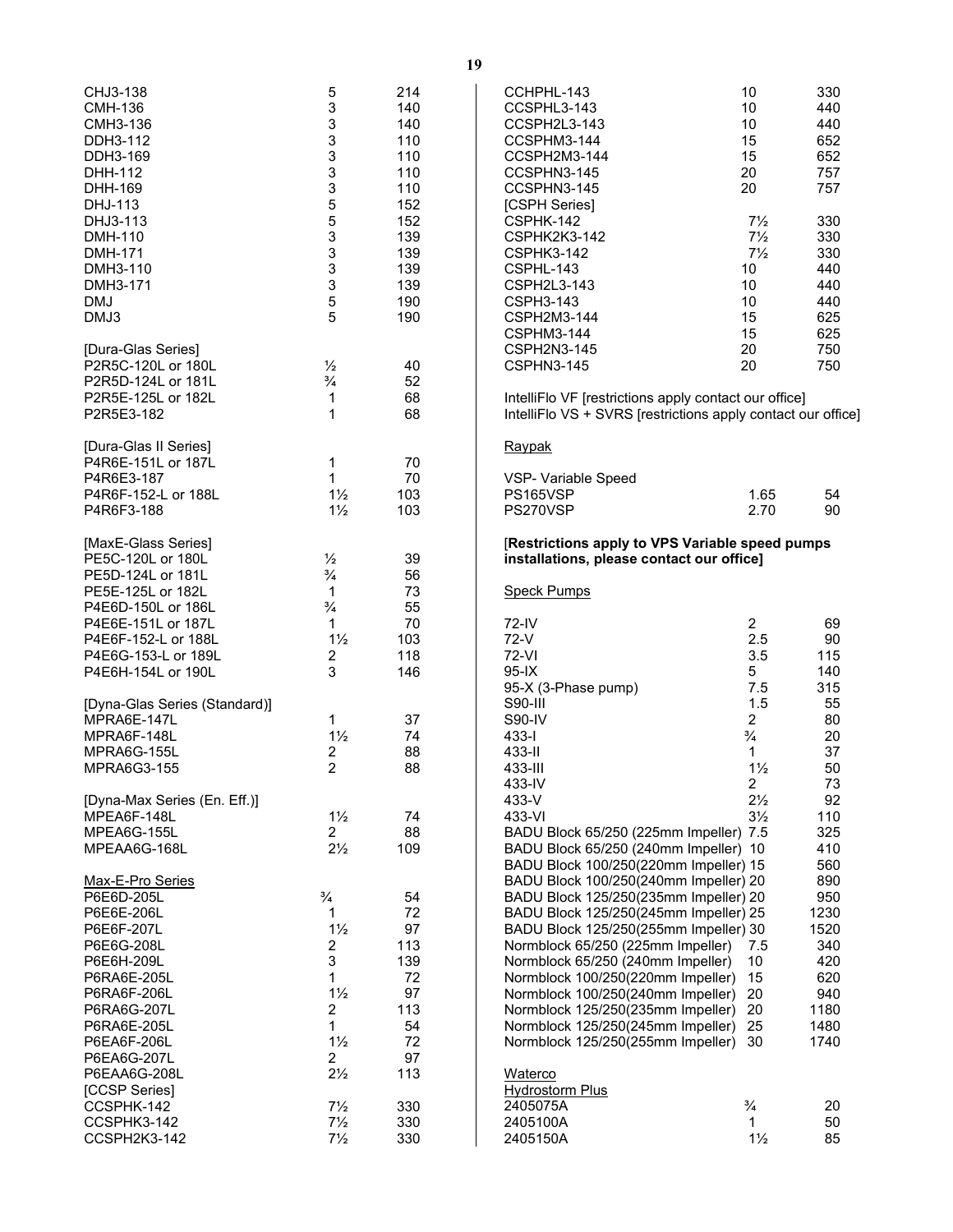| 2405200A<br>2405300A                                                                                                                                                                                                                                                                                                                                                                                                                                                                                                                                                                                                                                                                     | $\frac{2}{3}$                                                                                                                                                                                                                                                                          | 100<br>150                                                                                                                                                                                                                                                             |
|------------------------------------------------------------------------------------------------------------------------------------------------------------------------------------------------------------------------------------------------------------------------------------------------------------------------------------------------------------------------------------------------------------------------------------------------------------------------------------------------------------------------------------------------------------------------------------------------------------------------------------------------------------------------------------------|----------------------------------------------------------------------------------------------------------------------------------------------------------------------------------------------------------------------------------------------------------------------------------------|------------------------------------------------------------------------------------------------------------------------------------------------------------------------------------------------------------------------------------------------------------------------|
| HydroStar<br>2404075A<br>2404100 <sup>a</sup><br>2404150A<br>2404200A<br>2404300A                                                                                                                                                                                                                                                                                                                                                                                                                                                                                                                                                                                                        | $\frac{3}{4}$<br>1<br>$1\frac{1}{2}$<br>2<br>3                                                                                                                                                                                                                                         | 57<br>75<br>94<br>104<br>151                                                                                                                                                                                                                                           |
| Hydro 5000<br>19B05000<br>19B05001<br>19B05002<br>19B05003<br>19B05004                                                                                                                                                                                                                                                                                                                                                                                                                                                                                                                                                                                                                   | $7\frac{1}{2}$<br>10<br>15<br>20<br>$7\frac{1}{2}$                                                                                                                                                                                                                                     | 310<br>475<br>675<br>725<br>310                                                                                                                                                                                                                                        |
| Waterway (B & S Plastics)                                                                                                                                                                                                                                                                                                                                                                                                                                                                                                                                                                                                                                                                |                                                                                                                                                                                                                                                                                        |                                                                                                                                                                                                                                                                        |
| SVL56S-120<br>SVL56E-120<br>SVL56S-125<br>SVL56E-130                                                                                                                                                                                                                                                                                                                                                                                                                                                                                                                                                                                                                                     | $\overline{\mathbf{c}}$<br>$\overline{c}$<br>$2\frac{1}{2}$<br>3                                                                                                                                                                                                                       | 102<br>108<br>97<br>139                                                                                                                                                                                                                                                |
| Zodiac Pool Systems, LLC (Jandy Pool Products)                                                                                                                                                                                                                                                                                                                                                                                                                                                                                                                                                                                                                                           |                                                                                                                                                                                                                                                                                        |                                                                                                                                                                                                                                                                        |
| <b>FHPM 1.0</b><br><b>FHPM 1.5</b><br><b>FHPM 2.0</b><br><b>FHPM 2.5</b><br>JCP05-1CT-N<br>JCP05-1CT-S<br>JCP05-3AT-N<br>JCP05-3AT-S<br>JCP07-1BD-N<br>JCP07-1BD-S<br>JCP07-3AT-N<br>JCP07-3AT-S<br>JCP10-3AT-N<br>JCP10-3AT-S<br>JCP15-3AT-N<br>JCP15-3AT-S<br>PHPF .50<br><b>PHPF .75</b><br>PHPF 1.0X<br>PHPF 1.5X<br>PHPF 2.0X<br><b>PHPM 0.75</b><br><b>PHPM 1.0</b><br>PHPM 1.5X<br>PHPM 2.0X<br>PHPM 2.5X<br><b>SHPF .75</b><br><b>SHPF 1.0</b><br><b>SHPF 1.0-3PH</b><br><b>SHPF 1.5</b><br>SHPH 1.5-3PH<br><b>SHPF 2.0</b><br><b>SHPF 2.0-3PH</b><br><b>SHPF 3.0</b><br>SHPF 3.0-3PH<br><b>SHPF 5.0</b><br><b>SHPF 5.0</b><br>SHPH5.0-3PH<br><b>SHPM 1.0</b><br><b>SHPM 1.5</b> | 1.0<br>1.5<br>2.0<br>2.0<br>5<br>5<br>5<br>5<br>7.5<br>7.5<br>7.5<br>7.5<br>10<br>10<br>15<br>15<br>0.5<br>0.75<br>1.0<br>1.5<br>2.0<br>0.75<br>1.0<br>1.5<br>2.0<br>2.5<br>0.75<br>1.0<br>1.0<br>$1\frac{1}{2}$<br>1.5<br>2.0<br>3.0<br>3.0<br>3.0<br>5.0<br>5.0<br>5.0<br>1.0<br>1.5 | 20<br>55<br>78<br>109<br>268<br>268<br>268<br>268<br>390<br>390<br>390<br>390<br>485<br>485<br>708<br>708<br>10<br>53<br>85<br>112<br>125<br>10<br>53<br>85<br>112<br>125<br>47<br>82<br>82<br>108<br>108<br>125<br>125<br>176<br>176<br>226<br>226<br>228<br>47<br>82 |

### [**Restrictions apply to variable speed pump installations. Please contact our office]**

| VSSHP220AUT (JEP 1.5)<br>VSSHP270AUT (JEP 2.0)<br>$JEP 2.0 + SVRS$ | 2.2<br>2.7<br>2.7 | 105<br>119<br>119 |
|--------------------------------------------------------------------|-------------------|-------------------|
| VSFHP085AUT                                                        | 0.85              | 18                |
| VSFHP085JEP                                                        | 0.85              | 18                |
| VSFHP165AUT                                                        | 1.65              | 55                |
| VSFHP165JEP                                                        | 1.65              | 55                |
| VSFHP185DV2A                                                       | 1.85              | 75                |
| VSSHP220DV2A                                                       | 2.21              | 108               |
| VSSHP270DV2A                                                       | 2.27              | 116               |
| VSFHP270AUT (VS-FHP 2.0)                                           | 2.7               | 100               |
| VSFHP270JEP (VS-FHP 2.0)                                           | 2.7               | 100               |
| VSFHP270DV2A                                                       | 2.7               | 112               |
| VSPHP270DV2A                                                       | 2.7               | 115               |
| VSPHP270AUT                                                        | 2.7               | 115               |
| VSPHP270JEP                                                        | 2.7               | 115               |

## <span id="page-21-0"></span>**RECESSED AUTOMATIC SKIMMERS**

#### **Maximum Flow GPM**

## AquaStar Pool Products

| SKR101 2" - Gunite skimmer reinforced<br>water stop   | 55       |
|-------------------------------------------------------|----------|
| SKR201 2" - STD gunite skimmer                        | 55       |
| SKR301 2" - 9" Deep throat vinyl/fiberglass           | 55       |
| SKR401 2" - 12" Deep Throat vinyl/fiberglass          | 55       |
| SKR501 2" - Widemouth deep Throat<br>vinyl/fiberglass | 55       |
| All with float assembly                               |          |
| <b>Bradford Products LLC.</b>                         |          |
| (Stainless Steel)                                     |          |
| SKC08                                                 | 60       |
| SKF08                                                 | 60       |
| SKW08                                                 | 60       |
| Hayward Industries Inc.                               |          |
| <b>SP1070-FVE</b>                                     | 55       |
| SP1071 FVE 11/2 "                                     | 55       |
| SP1071S FVE 11/ <sub>2</sub>                          | 55       |
| SP1071S FVE 2"                                        | 55       |
| SP10712 SFVE 2"                                       | 55       |
| <b>SP1082-FVE</b>                                     | 55       |
| <b>SP1084-FVE</b>                                     | 55       |
| <b>SP1085-FVE</b>                                     | 55       |
| WG1082SFVE (1)                                        | 55       |
| SP1071T2xx (1)                                        | 75<br>75 |
| SP1072xx (1)                                          |          |
| HCWG1072C (1)                                         | 75       |

(1) Cover WG1070C or WG1082E required to meet NSF-50 standards.

**Note:** Either a (FVE) (FVA) Low Water Float Valve or (SP1070FVEKIT) combination float valve/equalizer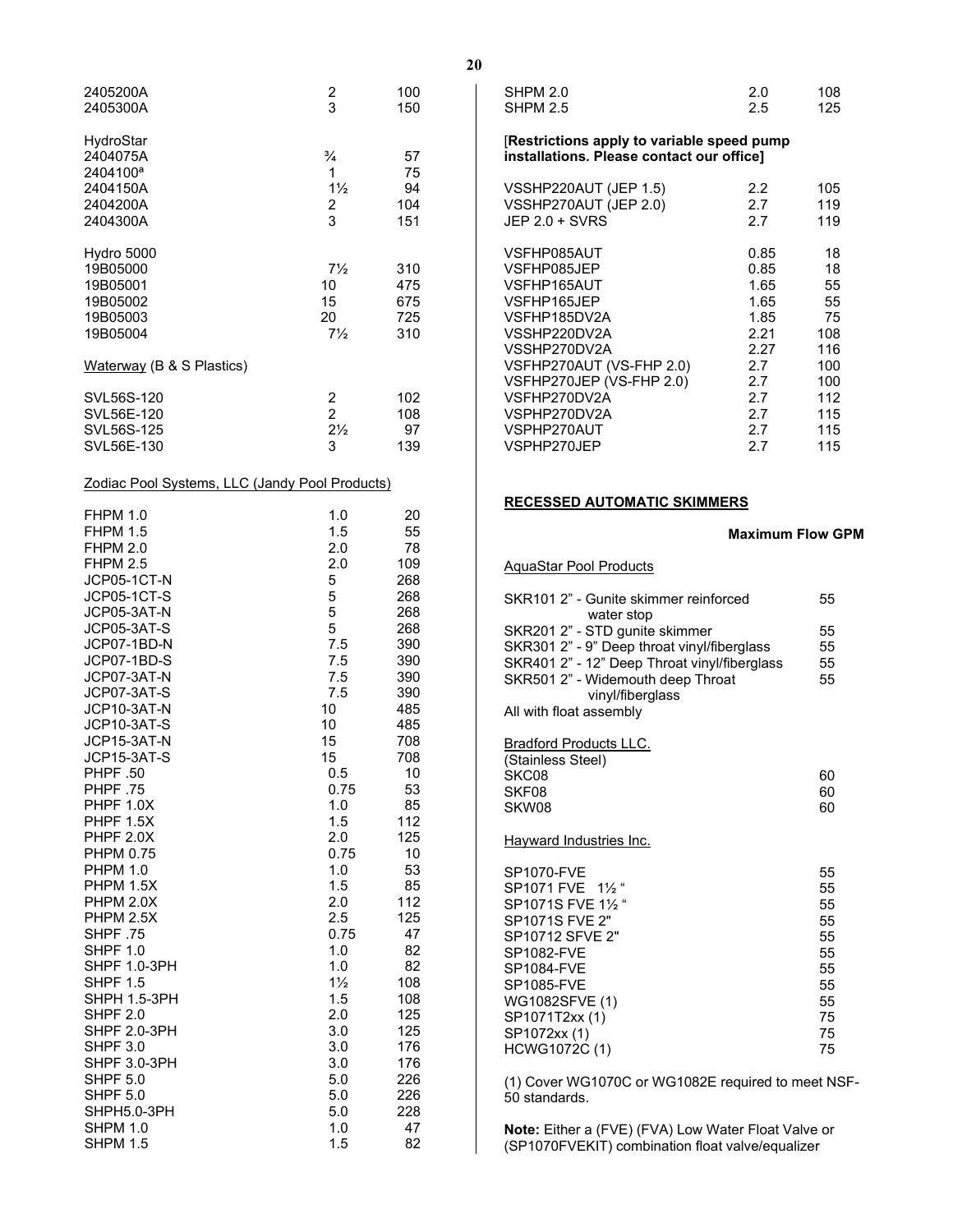<span id="page-22-3"></span><span id="page-22-2"></span><span id="page-22-1"></span><span id="page-22-0"></span>

| valve is required for all skimmers.                                                              |    | H2flow Controls Inc.                                                    |                                    |
|--------------------------------------------------------------------------------------------------|----|-------------------------------------------------------------------------|------------------------------------|
| Note: Auto-fill lines require backflow protection.<br>Overflow lines require a physical air gap. |    | FlowVis FV-C<br>FlowVis FV-3<br>FlowVis FV-4                            |                                    |
| Pentair Pool Products Inc. (Pac Fab Inc.)                                                        |    |                                                                         |                                    |
| Bermuda BKG                                                                                      |    | Rola-chem                                                               |                                    |
| 506370                                                                                           | 55 | 5703X<br>5704X                                                          |                                    |
| 506371                                                                                           | 55 |                                                                         |                                    |
| 506380                                                                                           | 55 | Wallace & Tiernan                                                       |                                    |
| 506381                                                                                           | 55 | 520.300                                                                 |                                    |
| [Series S-20]                                                                                    |    |                                                                         |                                    |
| 8442020x 11/2"                                                                                   | 60 | <b>Water Specialties Corp.</b>                                          |                                    |
| 8442050x2"                                                                                       | 60 |                                                                         |                                    |
| 8442060x2"                                                                                       | 60 | LP-32 sizes 6" thru 20"1                                                |                                    |
| <b>Sta-Rite Industries</b>                                                                       |    |                                                                         |                                    |
| (Parent company Pentair)                                                                         |    | <b>SEPARATION TANKS</b>                                                 | Max. Sq. Ft.                       |
| [U3 Series]                                                                                      |    | Hayward Pool Products Inc.                                              |                                    |
| 08650-1403                                                                                       | 55 |                                                                         |                                    |
| 08650-2403                                                                                       | 55 | C9002SEP                                                                | 80                                 |
| 08650-1404                                                                                       | 55 |                                                                         |                                    |
| 08650-2404                                                                                       | 55 | Pentair Pool Products Inc. (Pac Fab Inc.)                               |                                    |
| Waterway (B & S Plastics)                                                                        |    | SP40-1.5                                                                | 24                                 |
|                                                                                                  |    | SP60-1.5                                                                | 36                                 |
| 540-6200 11/2"                                                                                   | 75 | SP60-2                                                                  | 48                                 |
| 540-6250 11/2"                                                                                   | 75 | SP80-2                                                                  | 72                                 |
| 540-6300 2"                                                                                      | 75 |                                                                         |                                    |
| 540-6350 2                                                                                       | 75 | 300005                                                                  | 100                                |
|                                                                                                  |    | [Triton Series]                                                         |                                    |
| <b>FLOWMETERS</b>                                                                                |    |                                                                         |                                    |
| <b>Blue White Industries</b>                                                                     |    | $S-20$<br>$S-30$                                                        | 36<br>80                           |
| D-300 Series                                                                                     |    | <b>Sta-Rite Industries Inc.</b>                                         |                                    |
| F-300 Series                                                                                     |    | (parent company Pentair)                                                |                                    |
| F-300N Series                                                                                    |    |                                                                         |                                    |
| F-300R Series                                                                                    |    | 60SEP                                                                   | 60                                 |
| F-400 Series                                                                                     |    |                                                                         |                                    |
| F-500 Series                                                                                     |    |                                                                         |                                    |
| F-1000 RB Series                                                                                 |    | <b>CHEMICAL CONTROLLERS</b>                                             |                                    |
| F-1000 RT Series                                                                                 |    |                                                                         |                                    |
| F-1000 TB Series                                                                                 |    | Must have NSF Standard 50 or 60 approval                                |                                    |
| F-2000 Series                                                                                    |    |                                                                         |                                    |
| U-300 Series                                                                                     |    |                                                                         |                                    |
| +George Ficher +Signet                                                                           |    | <b>CHLORINATORS / CHEMICAL FEEDERS</b>                                  |                                    |
| [George Fisher]<br>800 series                                                                    |    |                                                                         | <b>Output Ibs./day</b><br>as $Cl2$ |
| [+George Fisher +Signet]<br>P51530-X                                                             |    | All flow-through type chlorinators must have a flow<br>indicator device |                                    |
| 3-2536                                                                                           |    | <b>AllChem Performance Products</b>                                     |                                    |
| 3-5090                                                                                           |    | [Vantage]                                                               |                                    |
| 3-5100                                                                                           |    | ACF-18                                                                  | 26.0                               |
| 3-5500                                                                                           |    | ACF-18B                                                                 | 26.0                               |
| 3-8550<br>3-9010                                                                                 |    | ACF-60                                                                  | 80.0                               |
|                                                                                                  |    | ACF-60B                                                                 | 80.0                               |
|                                                                                                  |    |                                                                         |                                    |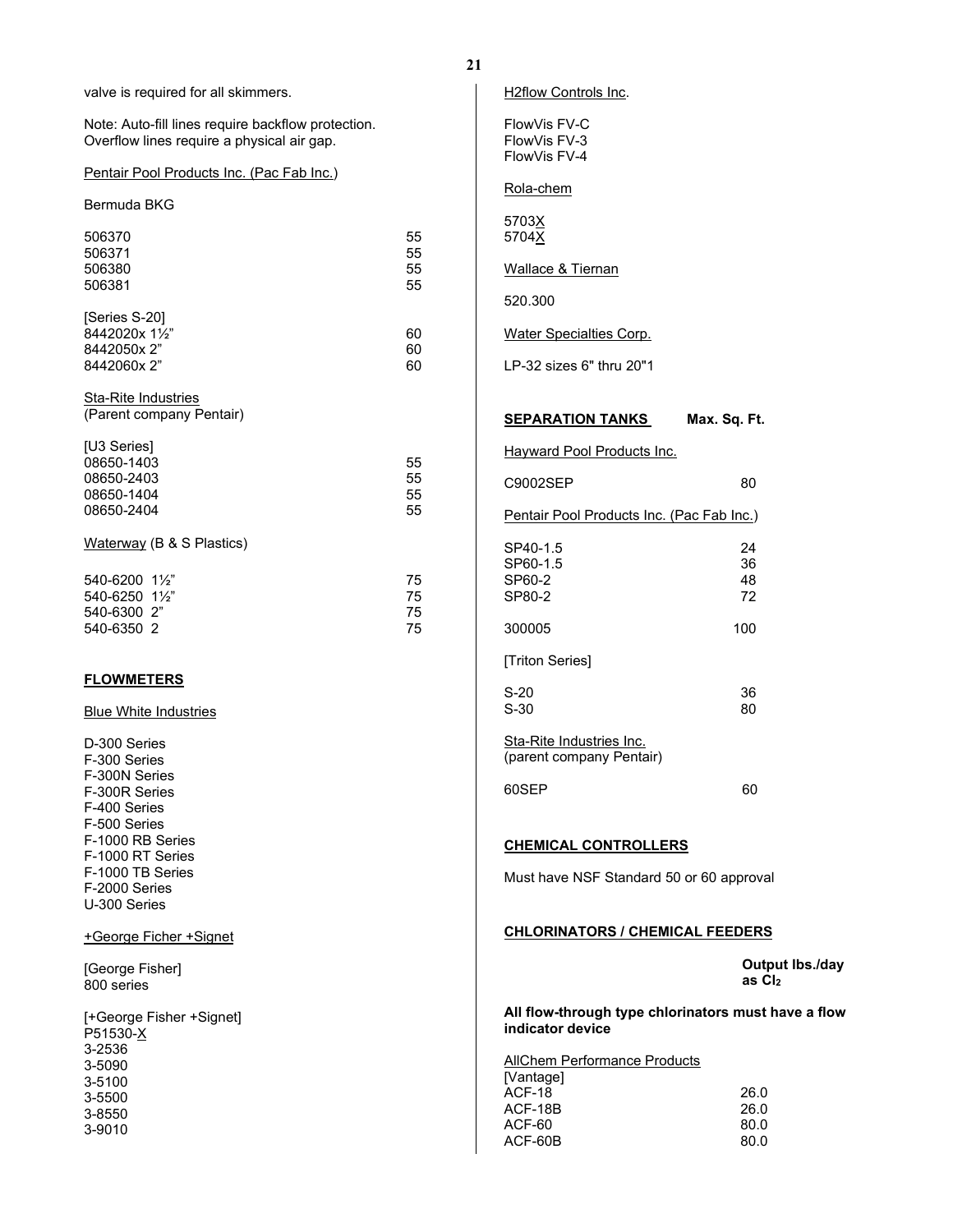| <b>ACF-250</b>                                              | 200.0        | A-130-4                    | 18               |
|-------------------------------------------------------------|--------------|----------------------------|------------------|
|                                                             |              | A-130-4N                   | 18               |
| Aquasol Controllers, Inc.<br>Series 45                      | 50           | A-130-6<br>A-130-6N        | 48<br>48         |
| Series 85                                                   | 85           | A-130-7                    | 92               |
| Series 100                                                  | 100          | A-130-7N                   | 92               |
| Series 170                                                  | 170          | A-145-6N                   | 92               |
|                                                             |              | A-145-7N                   | 92               |
| Arch Chemicals, Inc. (a Lonza Company)                      |              | A-214-6NT                  | 29               |
|                                                             |              | A-230-6NT                  | 64               |
| Poolife Autofeed                                            |              | A-245-6NT                  | 101              |
| A300                                                        | 20.0         | A-260-6NT                  | 127              |
|                                                             |              | A-1614T-4                  | 9                |
| <b>CCH Endurance</b>                                        |              | A-1614T-4N                 | $\boldsymbol{9}$ |
| CCH-1SD for Pool                                            | 7.0          | A-1614T-6                  | 22               |
| CCH-1SD for Spa                                             | 5.5          | A-1614T-6N                 | 22               |
|                                                             |              | A-1614T-7                  | 37               |
| Pulsar   SF-2B                                              | 30.0         | A-1614T-7N                 | 37               |
|                                                             |              | A-1630T-4                  | 18               |
| [Pulsar II]                                                 |              | A-1630T-4N                 | 18               |
| <b>PCP 2000</b>                                             | 10.14        | A-1630T-6                  | 48               |
| PCP 3000                                                    | 31.2         | A-1630T-6N                 | 48               |
| <b>PCP 3000 RS</b>                                          | 48.0         | A-1630T-7                  | 92               |
| <b>PCP 3000 RSG</b>                                         | 97.0         | A-1630T-7N                 | 92               |
|                                                             |              | A-1645T-6N                 | 81               |
| [Pulsar III]                                                |              | A-1645T-7N                 | 112              |
| <b>PS 5000</b>                                              | 120.0        |                            |                  |
|                                                             |              | A1A4-7T                    | 125              |
| [Pulsar IV]                                                 |              | A1A5-7T                    | 125              |
| PS 8000                                                     | 360.0        | A1AX-7T                    | 125              |
|                                                             |              | A2A24-SNEE                 | 165              |
| Pulsar                                                      |              | A2A25-SNEE                 | 165              |
| <b>PS-45</b>                                                | 58.0         | A2A2X-SNEE                 | 165              |
| <b>PS-140</b>                                               | 163.0        | A2A24-SNGG                 | 477              |
| PS-500                                                      | 486.0        | A2A25-SNGG<br>A2A2X-SNGG   | 477<br>477       |
| <b>Pulsar Infinity</b>                                      |              |                            |                  |
| PS-1SD for Pool                                             | 7.0          |                            |                  |
| PS-1SD for Spa                                              | 5.5          | A1N00X-4T                  | 2.3              |
|                                                             |              | A1N10X-4T                  | 4.9              |
| Quikload SF1A                                               | 32.0         | A1N20X-4T                  | 8.0              |
|                                                             |              | A1N30X-4T                  | 11.4             |
| <b>Axiall Corporation (Also see PPG)</b>                    |              | A1N00X-6T                  | 8.2              |
|                                                             |              | A1N10X-6T                  | 16.0             |
| <b>Acid-Rite Feeders</b>                                    |              | A1N20X-6T                  | 24.0             |
| Acid-Rite 450 Pool                                          | 12.0(1)(2)   | A1N30X-6T                  | 30.1             |
| Acid-Rite 450 Spa                                           | 22.0(1)(2)   | A1N00X-7T                  | 26.0             |
| Acid-Rite AR 2500 Pool                                      | 900.0(1)(2)  | A1N10X-7T                  | 52.5             |
| Acid-Rite AR 2500 Spa                                       | 1200.0(1)(2) | A1N20X-7T                  | 91.0             |
| (1) Ibs./ day available sulfate. Temperature dependent.     |              | A1N30X-7T                  | 95.1             |
| (2) Certified with Acid-Rite sodium bisulfate tablets only. |              |                            |                  |
|                                                             |              | C-614P                     | 24               |
| <u>Bio-lab Inc.</u>                                         |              | C-630P                     | 69               |
|                                                             |              | C-645P                     | 109              |
| MA-18-B-FM                                                  | 8.4          | C-660P                     | 132              |
| MA-35-B-FM                                                  | 12.5         | C-6125P                    | 285              |
| MA-48-B                                                     | 70.8         | C-6250P                    | 527              |
|                                                             |              |                            |                  |
| <b>Blue White Ind.</b>                                      |              | Ecolab Inc.                |                  |
| A-114-4                                                     | 9            | [Cal-Hypo]                 |                  |
| A-114-4N                                                    | 9            | N-290                      | 11.28            |
| A-114-6                                                     | 22           | N-290H                     | 11.28            |
| A-114-6N                                                    | 22           | (H-hexagon shaped opening) |                  |
| A-114-7                                                     | 37           | All-in-one Cal Hypo 1030   | 26.64            |
| A-114-7N                                                    | 37           |                            |                  |
|                                                             |              |                            |                  |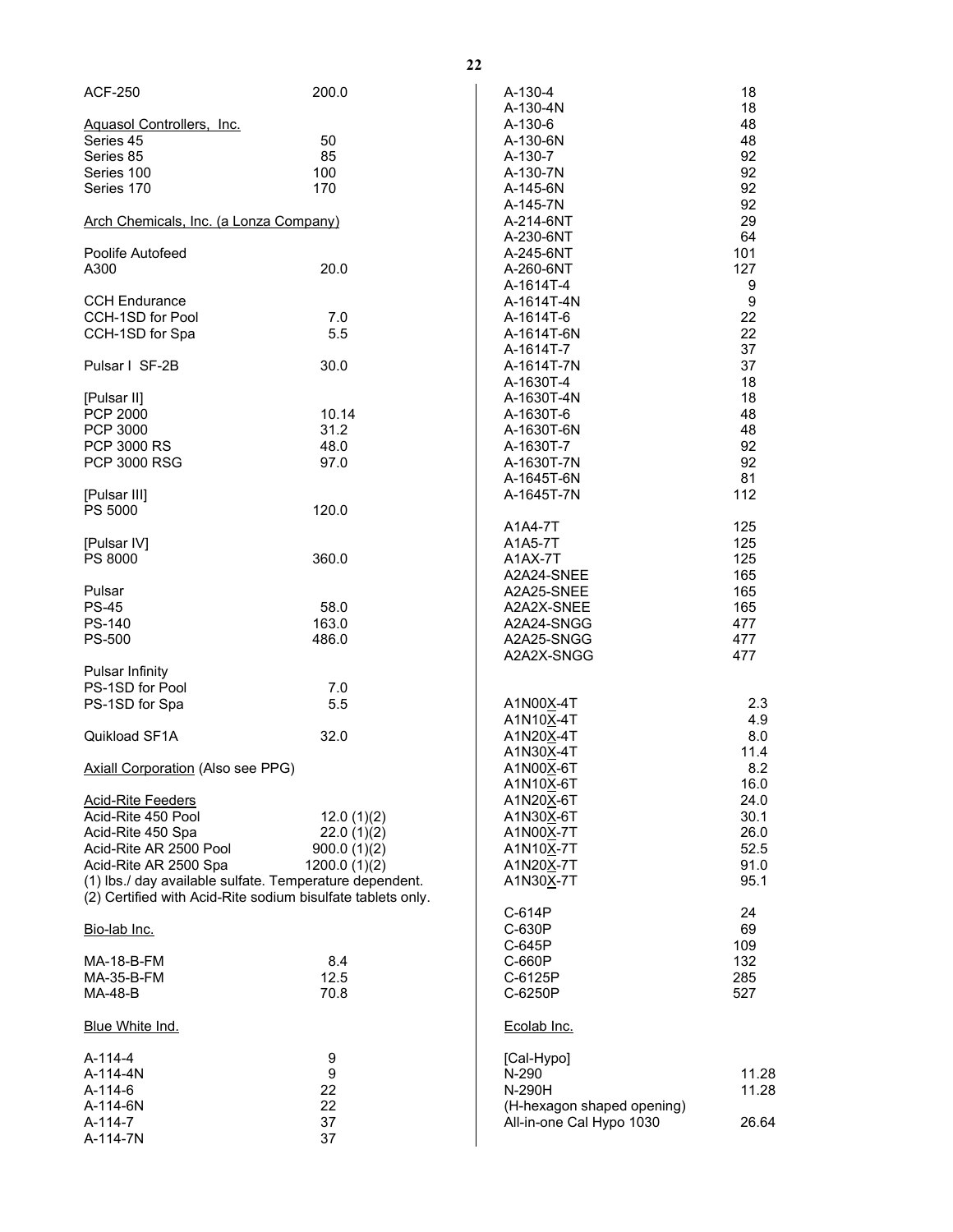| EMEC S.r.I.                                                                                      |                                                                                                                         | 300, 300C (needs flow indicator)                         | 0.99        |
|--------------------------------------------------------------------------------------------------|-------------------------------------------------------------------------------------------------------------------------|----------------------------------------------------------|-------------|
|                                                                                                  |                                                                                                                         | 300-19 (needs flow indicator)                            | 1.61        |
| *A Series                                                                                        |                                                                                                                         | 300-29 (needs flow indicator)                            | 3.39        |
| *K Series                                                                                        |                                                                                                                         | 300-29X (needs flow indicator)                           | 6.62        |
| *T Series                                                                                        |                                                                                                                         | 310 (needs flow indicator)                               | 0.99        |
| *V Series                                                                                        |                                                                                                                         | 320, 320C (needs flow indicator)                         | 1.92        |
| *W Series Except model WDPHRH                                                                    |                                                                                                                         | HC-3315                                                  | 26.4        |
|                                                                                                  |                                                                                                                         | HC-3330                                                  | 43.2        |
|                                                                                                  | *Does not include self venting models or models without<br>US electrical plug. See output specifications for individual | HC-3340                                                  | 89.6        |
| model numbers within each series. NSF 50 standard<br>tested by WQA where models can be verified. |                                                                                                                         | (PPG Industries Inc.) Axiall Corp, a Westlake Co.        |             |
|                                                                                                  |                                                                                                                         | [Cal Hypo]                                               |             |
| Hasa Inc.                                                                                        |                                                                                                                         | N200                                                     | 6.0         |
| Liquidator C-201                                                                                 | 2.5                                                                                                                     | [Accu-Tab Chlorinators]                                  |             |
| Liquidator R-101                                                                                 | 2.5                                                                                                                     | 100 Pool                                                 | 19.2(1)     |
|                                                                                                  |                                                                                                                         |                                                          | 33.6(1)     |
| Hayward                                                                                          |                                                                                                                         | 100 Spa<br>3008                                          |             |
|                                                                                                  |                                                                                                                         |                                                          | 18.0        |
|                                                                                                  |                                                                                                                         | 3008C                                                    | 24.28(1)    |
| ACO35                                                                                            | 6.3                                                                                                                     | 3012                                                     | 24.28(1)    |
| CL-220X                                                                                          | 1.6                                                                                                                     | 3075                                                     | 244.8(1)(2) |
| C-250X                                                                                           | 32.4                                                                                                                    | 3150                                                     | 528.0(1)(2) |
| $C-500X$                                                                                         | 37.8                                                                                                                    | 3500                                                     | 873.6(1)(2) |
| C-1100X                                                                                          | 81.0                                                                                                                    |                                                          |             |
| C-1800X                                                                                          | 86.4                                                                                                                    | [Accu-Tab Powerbase System]                              |             |
| C-2400X                                                                                          | 102.6                                                                                                                   | (Must be installed with a solution tank)                 |             |
|                                                                                                  |                                                                                                                         | 1030 Pool                                                | 67.2(1)     |
| King Technology Inc.                                                                             |                                                                                                                         | 1030 Spa                                                 | 84.24(1)    |
|                                                                                                  |                                                                                                                         | 3070                                                     | 64.8        |
|                                                                                                  |                                                                                                                         |                                                          |             |
| 910                                                                                              | 1.6                                                                                                                     | 3070AT                                                   | 244.8(1)(2) |
| 940                                                                                              | 1.6                                                                                                                     | 3140                                                     | 177.6       |
| 960                                                                                              | 1.4                                                                                                                     | 3140AT                                                   | 528.0(1)(2) |
| 980                                                                                              | 1.6                                                                                                                     | (1) Certified for use with Accu-Tab hypochlorite tablets |             |
|                                                                                                  |                                                                                                                         | only.                                                    |             |
| Leslie's Swimming Pool Supplies                                                                  |                                                                                                                         | (2) Certified for swimming pool use only                 |             |
| Sani-Tower 275                                                                                   | 139.2                                                                                                                   | ProMinent                                                |             |
| Sani-Tower 90                                                                                    |                                                                                                                         |                                                          |             |
|                                                                                                  | 10.6                                                                                                                    | Pump Version#                                            |             |
| Manufactured by PPG)                                                                             |                                                                                                                         | 1000                                                     | 0.18        |
| Chlorination Column #16-20020.6                                                                  |                                                                                                                         | 1601                                                     | 0.28        |
| (Manufactured by PPG)                                                                            |                                                                                                                         | 1002                                                     | 0.55        |
| Qwikload 32.0                                                                                    |                                                                                                                         | 0704                                                     | 1.0         |
| (Manufactured by Arch)                                                                           |                                                                                                                         | 0308                                                     | 2.11        |
| <u> Liquid Metronics Inc.</u>                                                                    |                                                                                                                         | 0215                                                     | 4.00        |
|                                                                                                  |                                                                                                                         |                                                          |             |
| *A Series                                                                                        |                                                                                                                         | VersaChlor                                               |             |
| *B Series                                                                                        |                                                                                                                         | [Cal Hypo]                                               |             |
| *C Series                                                                                        |                                                                                                                         | System 1                                                 | 35.2        |
| *G Series                                                                                        |                                                                                                                         |                                                          |             |
| *M Series                                                                                        |                                                                                                                         | Rola-Chem                                                |             |
| *P Series                                                                                        |                                                                                                                         |                                                          |             |
| *U Series                                                                                        |                                                                                                                         | RC 25X, RCS 252X                                         | 0.9         |
|                                                                                                  |                                                                                                                         | RC 301X                                                  | 0.9         |
|                                                                                                  | *See output specifications for individual model numbers                                                                 | RC 25/50X                                                | 11.5        |
| within each series.                                                                              |                                                                                                                         | RC 25/52X, RCS 25/52X                                    | 11.5        |
|                                                                                                  |                                                                                                                         | RC 25/53X, RCS 25/53X                                    | 11.5        |
|                                                                                                  |                                                                                                                         |                                                          |             |
| Milton Roy Co. (LMI, Inc.)                                                                       |                                                                                                                         | RC 303X                                                  | 12.0        |
|                                                                                                  |                                                                                                                         | RC 100X                                                  | 38.0        |
| *G Series                                                                                        |                                                                                                                         | RC 102X, RCS 102X                                        | 38.0        |
|                                                                                                  |                                                                                                                         | RC 103X, RCS 103X                                        | 38.0        |
|                                                                                                  | *See output specifications for individual model numbers                                                                 | RC 305X                                                  | 38.0        |
| within each series.                                                                              |                                                                                                                         | RC 500X                                                  | 77.0        |
|                                                                                                  |                                                                                                                         | RC 502X, RCS 502X                                        | 77.0        |
| <u> Pentair (Rainbow)</u>                                                                        |                                                                                                                         | RC 503X, RCS 503X                                        | 77.0        |
|                                                                                                  |                                                                                                                         | RC 307X                                                  | 77.0        |
|                                                                                                  |                                                                                                                         |                                                          |             |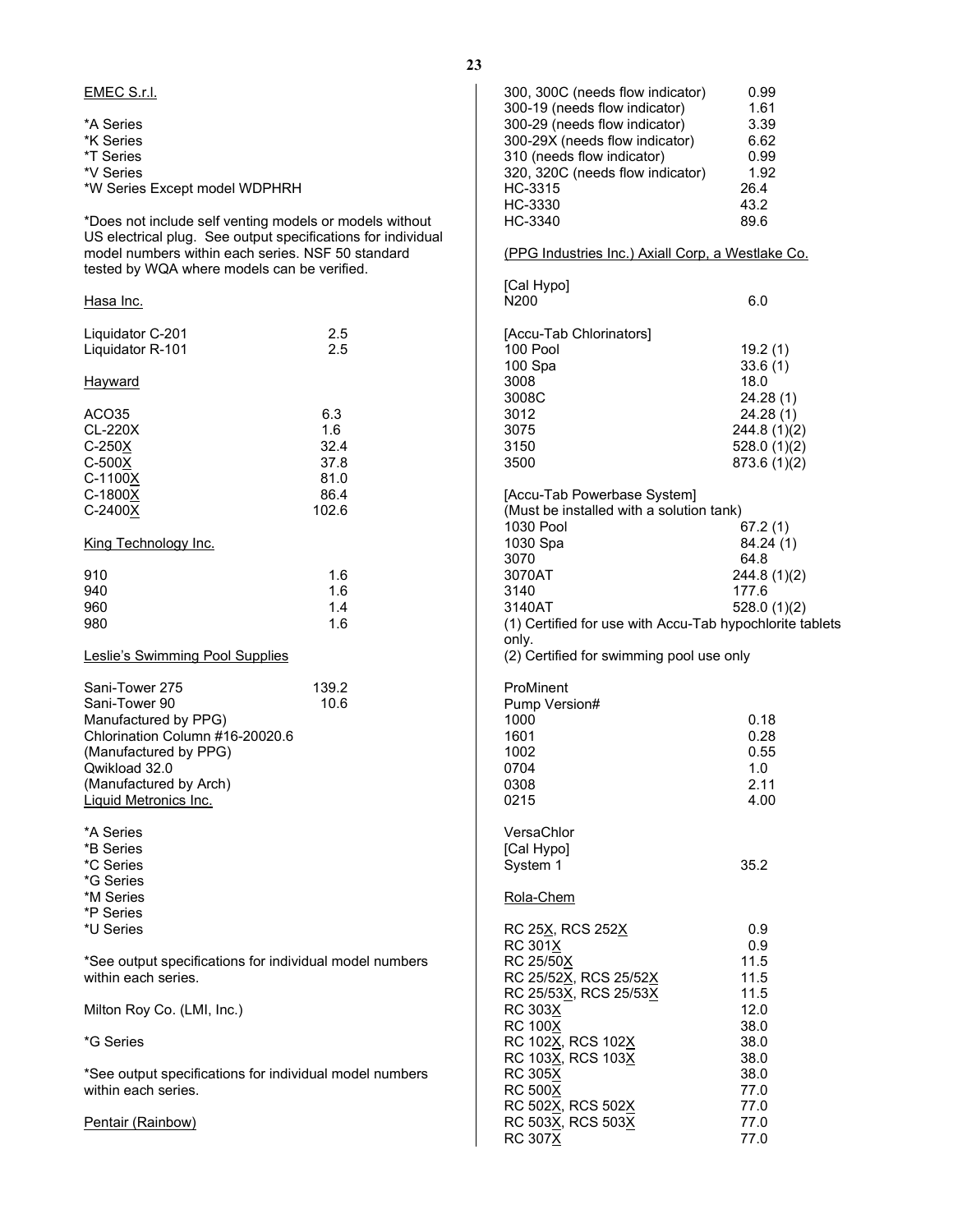$X$  = Suffix S or M and C or P

## **Sigura**

| CCH Autofeed (A300 pool)       | 18.0  |
|--------------------------------|-------|
| CCH Autofeed(A300 spa)         | 20.0  |
| CCH Endurance(CCH-1SD pool)    | 7.0   |
| CCH Endurance(CCH-1SD spa)     | 5.5   |
| CCH Elite(CCH-1HCE pool)       | 127.0 |
| CCH Elite(CCH-1HCE spa)        | 135.0 |
| Pulsar I (SF-4W)               | 20.0  |
| Pulsar (PS-45)                 | 58.0  |
| Pulsar (PS-140)                | 163.0 |
| Pulsar (PS-500)                | 486.0 |
| Pulsar Infinity(PS-1SD pool)   | 7.0   |
| Pulsar Infinity(PS-1SD spa)    | 5.5   |
| Pulsar Precision(PS-1HCE pool) | 189.0 |
| Pulsar Precision(PS-1HCE spa)  | 141.0 |
|                                |       |

Stenner (ETL approved)

| 45M1<br>45MHP2<br>45M2<br>45MHP10<br>45MHP22<br>45M3<br>45M4<br>45M5<br>85M1<br>85MHP5<br>85M2<br>85M3<br>85MHP40<br>85M4<br>85M5<br>100DM1<br>100DMHP5<br>100DM2<br>100DMHP20<br>100DM3<br>100DM4<br>100DM5<br>170DM1<br>170DMHP9<br>170DM2<br>170DMHP34<br>170DM3<br>170DM4<br>170DM5 | 3.0<br>3.0<br>10.0<br>10.0<br>22.0<br>22.0<br>35.0<br>50.0<br>5.0<br>5.0<br>17.0<br>40.0<br>40.0<br>60.0<br>85.0<br>6.0<br>6.0<br>20.0<br>20.0<br>44.0<br>70.0<br>100.0<br>10.0<br>10.0<br>34.0<br>34.0<br>80.0<br>120.0<br>170.0 |
|-----------------------------------------------------------------------------------------------------------------------------------------------------------------------------------------------------------------------------------------------------------------------------------------|-----------------------------------------------------------------------------------------------------------------------------------------------------------------------------------------------------------------------------------|
| Pulsafeeder, Inc.<br>Mec-O-Matic<br><b>Dolphin Series</b><br><b>UD10</b><br><b>UD20</b><br><b>UD50</b><br><b>UD75</b>                                                                                                                                                                   | 13.0<br>20.0<br>60.0<br>97.0                                                                                                                                                                                                      |
| <b>Stingray Series</b><br>SR 105/205<br>SR 110/210<br>SR 125/225<br>SR 150/250<br>SR175/275                                                                                                                                                                                             | 8.0<br>12.0<br>30.0<br>60.0<br>90.0                                                                                                                                                                                               |

| <b>VSP Series</b><br>VSP12<br>VSP20                                                | 12.0<br>20.0                 |
|------------------------------------------------------------------------------------|------------------------------|
| SureWater Technologies                                                             |                              |
| 22152-01 (The Solution)<br>22152-02 (X-2)                                          | 1728.0<br>197.0              |
| <u>Waterway (B&amp;S Plastics)</u>                                                 |                              |
| CCF012 (off line)<br>CCF012-W (off line)<br>CLC012 (in line)<br>CLC012-W (in line) | 1.87<br>1.87<br>1.27<br>1.27 |

## <span id="page-25-0"></span>**CHLORINE GENERATORS**

**Check local ordinances that may prohibit chlorine generators from being installed. There are known issues in the following areas: Santa Clarita, Saugus, Valencia, Newhall, Castaic, Malibu, West Lake Village, Calabasas, Agoura Hills, Hidden Hills, Canyon Country, Stevenson Ranch, Fair Oaks Ranch, Bouquet Canyon, Mint Canyon, Forrest Park, and unincorporated areas of the Antelope Valley. All generators to be sized at 3 lbs/day chlorine with side stream installations only.**

## **CHLORINE GENERATORS**

**Output lbs./day as Cl2** 

**Side –stream installations only**

Autopilot Systems Inc.

| ST-220 with CC-15 Cell                                                         | 2.50 |
|--------------------------------------------------------------------------------|------|
| DIG-220 with CC-15 Cell                                                        | 2.50 |
| PPP-2                                                                          | 5.0  |
| PPP-3                                                                          | 7.5  |
| PPP-4                                                                          | 10.0 |
| PPP-5                                                                          | 12.5 |
| PPP-6                                                                          | 15.0 |
| <b>Biolab</b>                                                                  |      |
| Mineral Springs MS-10                                                          | 1.45 |
| <b>Mineral Springs MS-11</b>                                                   | 1.45 |
| Approved units begin with serial no. 0102xxxx<br>Side stream installation only |      |

| <b>Chlorine Genie</b> |      |
|-----------------------|------|
| C-50DW                | 0.29 |

Chlor King

| CHLOR-.75M   | 0.75 |
|--------------|------|
| CHLOR-1.25M  | 1.25 |
| CHLOR-1.5    | 1.50 |
| CHOR-2.0M    | 2.0  |
| CHLOR-2.0MSM | 2.2  |
| CHLOR-2.5M   | 2.5  |
| CHLOR-3.0MSM | 3.0  |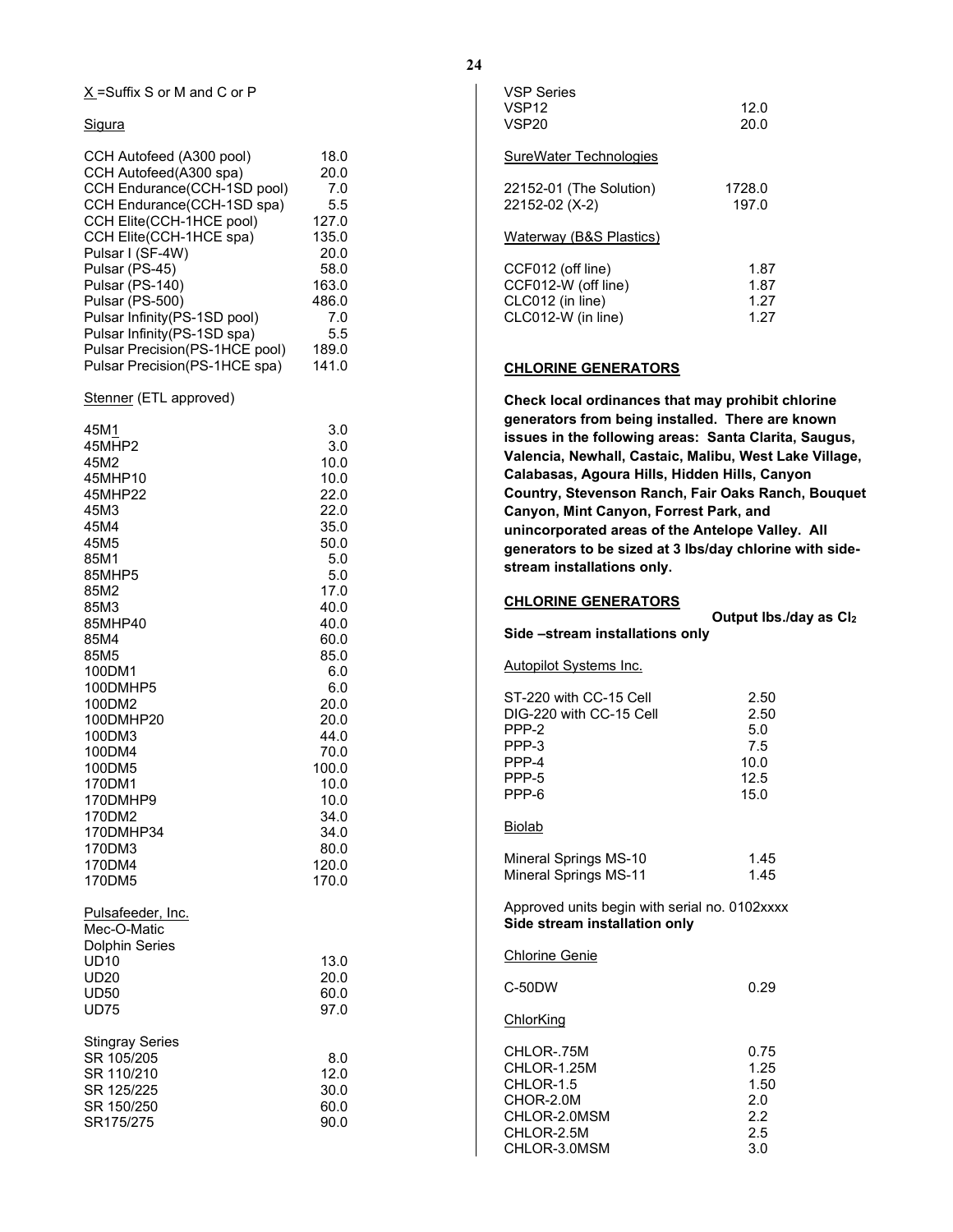| CHLOR-3.5<br>CHLOR-5.0<br>CHLOR-5.0MSM<br>CHLOR-7.5<br>CHLOR-7.5SM                                           | 3.5<br>5.0<br>6.0<br>7.5<br>7.5                              | C-CPP1500<br>C-CPP2000<br>C-CPP2500<br>C-CPP3000                                                                                                                                       | 70.5<br>94.0<br>117.5<br>141.0                            |
|--------------------------------------------------------------------------------------------------------------|--------------------------------------------------------------|----------------------------------------------------------------------------------------------------------------------------------------------------------------------------------------|-----------------------------------------------------------|
| CHLOR-10<br>CHLOR-10SM                                                                                       | 10.0<br>10.0                                                 | Custom Molded Products, Inc.                                                                                                                                                           |                                                           |
| CHLOR-12.5SM<br>CHLOR-15<br>CHLOR-15.0SM<br>CHLOR-20<br>CHLOR-20.0SM<br>CHLOR-25<br>CHLOR-25SM               | 14.0<br>15.0<br>17.0<br>20.0<br>22.0<br>25.0<br>28.0         | Powerclean Salt Ultra 320 1<br>Powerclean Salt Ultra 320 2<br>Powerclean Salt Ultra 540 1<br>Powerclean Salt Ultra 540 2<br>Powerclean Salt Ultra 760 1<br>Powerclean Salt Ultra 760 2 | 0.78<br>1.35<br>1.35<br>1.35<br>1.88<br>1.88              |
| CHLOR-40                                                                                                     | 40.0                                                         | Ecolab Inc.                                                                                                                                                                            |                                                           |
| NEXGEN-10<br>NEXGEN-10SM<br>NEXGEN-20<br>NEXGEN-20SM<br>NEXGEN-40<br>NEXGEN-40SM<br>NEXGEN-80<br>NEXGEN-80SM | 12.0<br>12.0<br>24.0<br>24.0<br>48.0<br>48.0<br>96.0<br>96.0 | <b>Pure Comfort</b><br><b>Pure 2.1</b><br>Pure 2.5<br><b>Pure 3.5</b><br><b>Pure 5.0</b><br><b>Pure 7.5</b><br>Pure 10<br>Pure 15<br>Pure 25                                           | 1.87<br>2.34<br>3.5<br>5.0<br>7.5<br>10.0<br>15.0<br>25.0 |
| XGEN <sub>5</sub>                                                                                            | 4.75                                                         | (Side stream installation only)                                                                                                                                                        |                                                           |
| XGEN7.5<br>XGEN10<br>XGEN20                                                                                  | 7.12<br>9.5<br>20.0                                          | Eco-Matic                                                                                                                                                                              |                                                           |
| XGEN40<br>XGEN80                                                                                             | 40.0<br>80.0                                                 | ESC 16 (COMM160)<br>ESC 36 (COMM360)<br>ESC 48 (COMM480)                                                                                                                               | 0.77<br>1.72<br>2.12                                      |
| <b>Chlormatic</b><br>NSF listed units have a beginning serial number of<br>03072902                          |                                                              | COMM1200<br>COMM2400<br>COMM4000                                                                                                                                                       | 6.3<br>12.7<br>21.1                                       |
| CM301<br>CM601                                                                                               | 0.625<br>1.25                                                | Side-stream installations only                                                                                                                                                         |                                                           |
| <b>CM601C</b><br>COM <sub>25</sub>                                                                           | 1.25<br>5.0                                                  | Hayward - Goldline                                                                                                                                                                     |                                                           |
| Clortec Group<br><b>Severn Trent Water Purification, Incl</b>                                                |                                                              | Aqua Rite<br>Aqua Rite-X280<br>Aqua Rite-X281<br>Aqua Rite XL                                                                                                                          | 1.45<br>1.45<br>1.45<br>1.45                              |
| CT-75<br>CT-100                                                                                              | 75.0<br>100.0                                                | Aqua Rite Logic<br>Naturesoft                                                                                                                                                          | 1.45<br>1.45                                              |
| CT-150<br>CT-200                                                                                             | 150.0<br>200.0                                               | SwimPure                                                                                                                                                                               | 1.45                                                      |
| CT-225<br>CT-300<br><b>MCT-12</b><br><b>MCT-24</b>                                                           | 225.0<br>300.0<br>12.0<br>24.0                               | Approved units begin with serial no. 0102xxxx<br>Side stream installation only<br>Pebble Technology                                                                                    |                                                           |
| <b>MCT-36</b><br><b>Compupool Products</b>                                                                   | 36.0                                                         | Naturesoft1.45<br>Approved units begin with serial no. 0102xxxx<br>Side-stream installation only                                                                                       |                                                           |
| ES150                                                                                                        | 8.0                                                          | Pentair                                                                                                                                                                                |                                                           |
| ES200                                                                                                        | 10.0                                                         | [IntelliChlor]                                                                                                                                                                         |                                                           |
| ES300<br>ES400                                                                                               | 15.0<br>20.0                                                 | CIC60<br>CIC60P (PN521151)                                                                                                                                                             | 1.97<br>2.00                                              |
| C-CPP250<br>C-CPP400                                                                                         | 13.5<br>21.0                                                 | CIC60S (PN521005)<br>Side-stream installation only                                                                                                                                     | 2.00                                                      |
| C-CPP500<br>C-CPP600                                                                                         | 23.5<br>32.5                                                 | Pool Thing                                                                                                                                                                             |                                                           |
| C-CPP800<br>C-CPP1000                                                                                        | 43.5<br>47.0                                                 | C260C1.06<br>C390C1.58                                                                                                                                                                 |                                                           |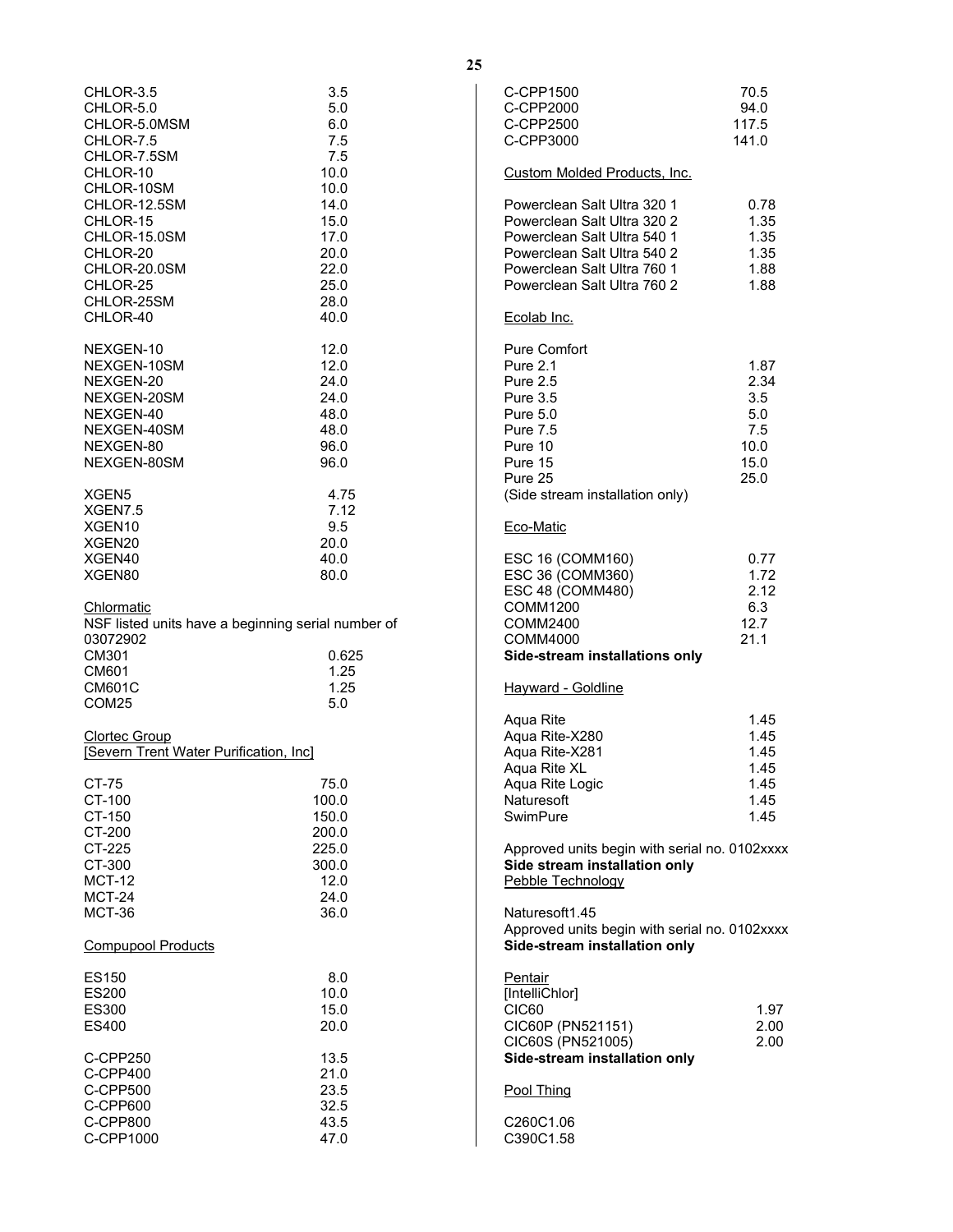C520C2.11 Side-stream installations only

## **TMI Salt Pure Corporation**

| <b>MXSCG</b><br>M2XSCG<br><b>XSCG</b><br><b>XMCG</b><br>2XSCG<br>$ZX-5$<br>2XMCG<br><b>XLCG</b><br>2XLCG<br>3XLCG | 0.74<br>1.27<br>1.69<br>2.83<br>2.12<br>5.00<br>5.65<br>6.30<br>12.70<br>21.10 |
|-------------------------------------------------------------------------------------------------------------------|--------------------------------------------------------------------------------|
| [LV Series]<br>LV9<br>LV10<br><b>LV11</b><br><b>LV15</b><br>LV17.5<br><b>LV20</b><br>LV25<br>LV30<br>LV35         | 22<br>23.5<br>33<br>47<br>66<br>70.5<br>94<br>117.5<br>141                     |
| [NV Series]<br>NV6.5<br>NV7<br>NV8<br>NV9<br><b>NV10</b><br>Side-stream installations only                        | 8.5<br>11<br>16.2<br>22<br>23.5                                                |
| $ZX-2$<br>$ZX-11$<br>$ZX-14$<br>$ZX-17$<br>ZX-22<br>$ZX-28$                                                       | 2.2<br>11<br>14<br>17<br>22<br>28                                              |
| <b>Saline Generating Systems (SGS)</b>                                                                            |                                                                                |
| SGS5000SGS1/SGS2<br>Side-stream installations only                                                                | 1.88                                                                           |
| Pool Systems, Inc.(Jandy Pool Products)                                                                           |                                                                                |
| AquaPure700<br>AquaPure 1400                                                                                      | 0.625<br>1.25                                                                  |
| Hayward - Saline C 6.0 & Saline C11.0                                                                             |                                                                                |
| HCSC60<br><b>HCSC110</b><br>Side-stream installations only                                                        | 5.0<br>10.0                                                                    |
| Zodiac Pool Systems LLC<br>TruClear                                                                               | 0.97                                                                           |
| Zodiac Jandy<br>JEF-IN (pool)<br>JEF-IN (spa)<br>JEF-OFF (pool)                                                   | 2.8<br>4.3<br>4.2                                                              |

JEF-OFF (spa) 6.7

## **GAS CHLORINATORS**

## Capital Controls

Advance 200 series (Must have anti-siphon type injector)

Wallace & Tiernan (Must have anti-siphon type injector) (No longer available for new installations)

V-75VSP V-100ASP

## <span id="page-27-1"></span>**BROMINATORS**

|                                                                                                                     | Output<br>Lbs/day as Br2<br>All bromine feeders must have a flow indicator device |
|---------------------------------------------------------------------------------------------------------------------|-----------------------------------------------------------------------------------|
| Biolab Inc.                                                                                                         |                                                                                   |
| 25163<br>25165<br>25167<br>25168<br>25169                                                                           | 3.98<br>9.27<br>24.8<br>49.1<br>90.4                                              |
| [Vantage (Aquabrome)]<br>CR8.14<br>CR8.19<br>CR8.28<br>CR8.35<br>CR8.45<br>CR10.47<br>CR13.54<br>CR16.65<br>CR21.62 | 1.94<br>3.98<br>6.54<br>9.27<br>13.0<br>24.8<br>49.1<br>90.4<br>147               |
| [Guardex]<br>6 X 420<br>6 X 425<br>6 X 430<br>6 X 435<br>6 X 445                                                    | 3.98<br>9.27<br>24.8<br>49.1<br>90.4                                              |
| Pentair (Rainbow)                                                                                                   |                                                                                   |
| 300<br>300-29X<br>302<br>320                                                                                        | 0.95<br>1.25<br>0.26<br>1.39                                                      |

## <span id="page-27-2"></span>**DRAIN COVERS**

<span id="page-27-0"></span>**5/31/2011 - Some drain covers have been recalled by the Consumer Product Safety Commission and they have been removed from our list. The recall is voluntary. If you decide you want to change one of the recalled drain covers to an approved one, you must submit new plans to this Department.**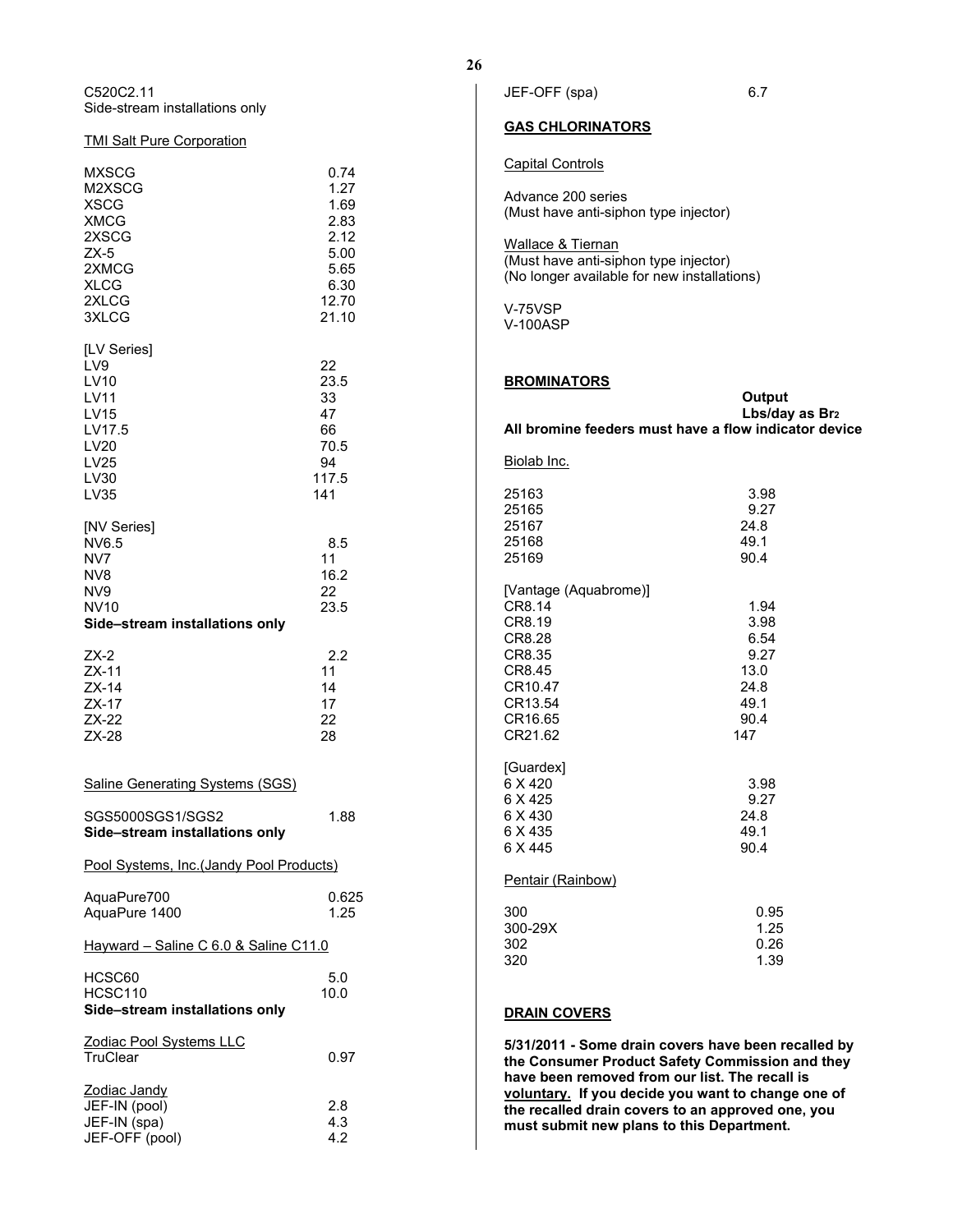|                               | Max.         | Max.         | R1216101 (12" x 12")             | 460  | 460      |
|-------------------------------|--------------|--------------|----------------------------------|------|----------|
|                               | gpm          | gpm          | R914101 (14" x 14")              | 560  | 300      |
|                               | <b>Floor</b> | Wall         | Sun 18101 (18" x 18")            | 628  | 628      |
| <u>Afras</u>                  |              |              | (with vented riser ring)         |      |          |
|                               |              |              | Sun18HPH101 (18"X18")            | 1000 | 644 (6)  |
| ABF-64 (7 3/8" round)         | 104          | 64           | WAV9101 (9" X 9" square)         | 224  | 224      |
| ABF-64A (11 1/8" round)       | 188          | 160          | (with vented riser ring)         |      |          |
|                               |              |              | WAV12101 (12" X 12" square)      | 361  | 361      |
| AquaStar Pool Products Inc.   |              |              | (with vented riser ring)         |      |          |
|                               |              |              | WAV18101 (18" X 18" square)      | 628  | 628      |
|                               |              |              | (with vented riser ring)         |      |          |
| 501003                        | 157          | N/A(3)       | WAV24101 (24" X 24" square)      | 1444 | 1444(1)  |
| FC101 (20" round)             | 158          | N/A(3)       | (with vented riser ring)         |      |          |
| 6HPHAXXX (1.5" pipe)          | N/A          | 104(3)(4)    |                                  |      |          |
| 6HPHAXXX (2" pipe)            | N/A          | 143(3)(4)    | <b>BeeSafe Systems</b>           |      |          |
| 8AV101 (8" round)             | 88           | 70           | Model 1 (46" diameter)           | 792  | N/A      |
| (With vented riser ring)      |              |              |                                  |      |          |
| 8FUW101 (8" round)            | 110          | 106(6)       | Color Match Pool Fittings Inc.   |      |          |
| 914101 (14" x 14")            | 560          | 300          | 8-AV101A (8" round)              | 148  | 100      |
| 10AVR101 (10" round)          | 166          | 96           | 10-AV101A (10" round)            | 184  | 144      |
| (with solid riser ring        |              |              | 8-PTD-101A (8" round)            | 144  | 100      |
| 10LT101 (10" round)           | 60           | N/A (4)(6)   | 10-PTD-101A (10" round)          | 180  | 144      |
| 10LTD101 (10" round)          | 125          | N/A(4)(6)    | RETRO8-01 (8" round)             | 156  | 88       |
| 1216101 (12" x 12")           | 460          | 460          | RETRO10-01 (10" round)           | 228  | 200      |
| 24101 (24" x 24")             | 1531         | 1531         | AAM-PTD-11 (Channel) (2)         | 200  |          |
| (32" channel drains)          |              |              | AAM-PTD-11 (Channel) (2) Dual    | 208  |          |
| 32CDAVFR101 (2)               | 236          | 136          | OpenFlow-360-01 (20" round) (1)  | 240  |          |
| 32CDAVV101 (2)                | 236          | 136          | SuperFlow-360-01 (20" round) (1) | 360  |          |
| 32CDAV101 (2)                 | 236          | 136          |                                  |      |          |
| 32CDFLFR101 (2)               | 316          | 208          | <b>Current Systems Inc.</b>      |      |          |
| 32CDFLV101 (2)                | 316          | 208          | <b>CSI 1823</b>                  | 175  | NA (1)   |
| 32CDFL101 (2)                 | 316          | 208          | <b>CSI 2044</b>                  | 2032 | 2032 (1) |
| 32CDLTFR101 (2)               | 316          | 208          |                                  |      |          |
| 32CDLT101 (2)                 | 316          | 208          | <b>Custom Molded Products</b>    |      |          |
| CC8XXX (1.5" bottom pipe)     | 63           | 63           | 25508-090L (9"x 9")              | 120  | 120      |
| CC8XXX (2" bottom pipe)       | 84           | 84           | 25508-120L (12' x 12")           | 232  | 232      |
| CC8XXX (2.5" bottom pipe)     | 106          | 106          | 25508-180L (18" x 18")           | 424  | 424      |
| CC8XXX (3" bottom pipe)       | 120          | 120          | 25201-000 (5" round)             | 170  | 170      |
| CC10XXX (1.5" bottom pipe)    | 80           | 80           | 25200-202 (5" round)             | N/A  | 172(4)   |
| CC10XXX (2" bottom pipe)      | 106          | 106          | 25207-700 (4" round)             | N/A  | 50 $(4)$ |
| CC10XXX (2.5" bottom pipe)    | 119          | 119          | 25207-800 (4" round)             | N/A  | 50(4)    |
| CC10XXX (3" bottom pipe)      | 156          | 156          | 25513-000 (7.75" round)          | 95   | 84       |
| CC10XXX (4" side pipe)        | 200          | 200          | 25513-100 (7.75" round)          | 95   | 84       |
| 10AVRXXX(1.5" bottom pipe)(7) | 72           | n/a(7)       | 25513-250 (7.75" round)          | 60   | 60       |
| 10AVRXXX (2" bottom pipe)     | 76           | 76           | 25513-260 (7.75" round) Nova     | 140  | 118      |
| 10AVRXXX (2.5" bottom pipe)   | 96           | 96           | 25513-300 (7.75" round)          | 60   | 60       |
| 10AVRXXX (3" bottom pipe)     | 96           | 96           | 25513-400 (7.75" round) Nova     | 140  | 118      |
| A8R101 (8" round)             | 145          | 84 (3)       | 25513-500 (7.75" round) Nova     | 140  | 118      |
| (with solid riser ring)       |              |              | 25513-600 (7.75" round) Nova     | 140  | 118      |
| A8R101(8" Round)              | 140          | 84 (3)       | 25513-700 (7.75" round)          | 60   | 60       |
| A10RCFR(X)101(10" Round)      | 172          | 164(3)       | 25513-800 (7.75" round)          | 60   | 60       |
| LP8AV101 (8" Round)           | 100          | 70           | 25514-000 (8" round)             | 95   | 84       |
| (with vented riser ring)      |              |              | 25515-000 (7.75" round)          | 95   | 84       |
| MoFlow 8MFXXX                 | 166          | 113          | 25515-700 (7.75" round)          | 60   | 60       |
| MoFlow R8MFXXX                | 146          | 130          | 25516-000 (7.75" round)          | 95   | 84       |
| MoFlow 9MFXXX                 | 258          | 274          | 25516-250 (7.75" round)          | 60   | 60       |
| MoFlow R9MFXXX                | 258          | 274          | 25516-260 (7.75 round) Nova      | 140  | 118      |
| MoFlow 10MFXXX                | 158          | 162          | 25516-300 (7.75" round)          | 60   | 60       |
| MoFlow 12MFXXX                | 274          | 278          | 25516-400 (7.75" round) Nova     | 140  | 118      |
| MoFlow R12MFXXX               | 274          | 278          | 25516-500 (7.75" round) Nova     | 140  | 118      |
| MoFlow 18MFXXX                | 293          | NA (7)       | 25516-700 (7.75" round)          | 60   | 60       |
| P9101 (9"X9")                 | 270          | 270 (6)      | 25517-500 (7.75" round) Nova     | 140  | 118      |
| P12101 (12"X12")              | 360          | 360(6)       | 25517-700 (7.75" round)          | 60   | 60       |
| P18101 (18"X18")              | 740          | 740 (6)      | 25519-000 (8" round)             | 95   | 84       |
| P24101 (24"X24")              | 1428         | 1428(6)      | 25531-000 (8" round)             | 95   | 84       |
| R8HP101 (8" round)            | 177          | 122(3)(4)(5) | 25537-000 (8" round)             | 95   | 84       |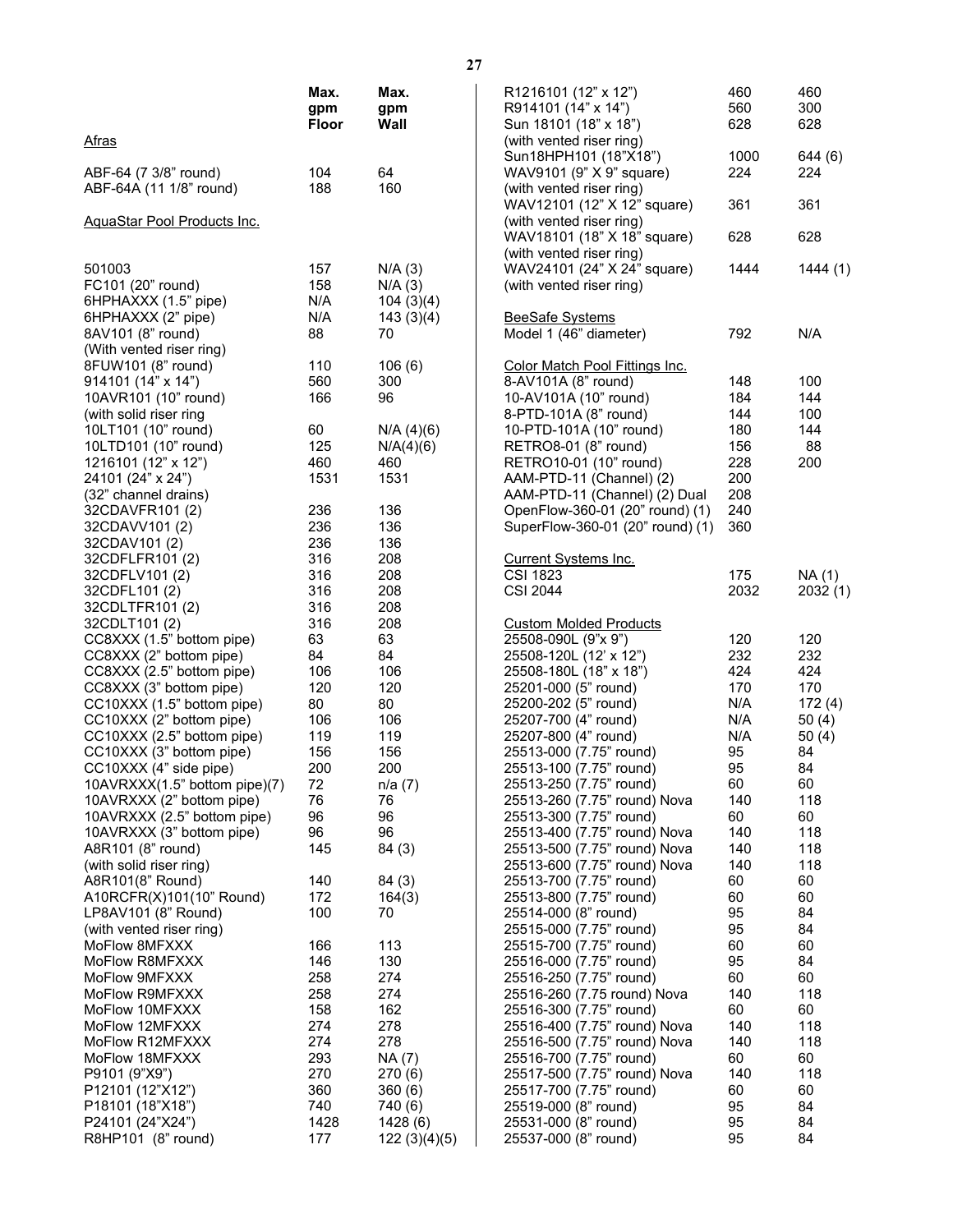| 25539-000 (7.75" round)<br>25539-500 (7.75" round) Nova<br>25539-600 (7.75" round) Nova<br>25539-700 (7.75" round)<br>25539-800 (7.75" round)<br>25548-000 (8" round)<br>25548-700 (7.75 round)<br>25506-320 (32" Channel Drain)                                                                                 | 95<br>140<br>140<br>60<br>60<br>95<br>60<br>308                                     | 84<br>118<br>118<br>60<br>60<br>84<br>60<br>N/A(2)                                |
|------------------------------------------------------------------------------------------------------------------------------------------------------------------------------------------------------------------------------------------------------------------------------------------------------------------|-------------------------------------------------------------------------------------|-----------------------------------------------------------------------------------|
| Daldorado, LLC<br>DalMax-FG-1836<br>DalMax-FG-1854<br>DalMax-SG-1836 (w/sump)<br>DalMax-SG-1854 (w/sump)                                                                                                                                                                                                         | 2869<br>4412<br>2869<br>4412                                                        | 2080<br>N/A(7)<br>2080<br>N/A(7)                                                  |
| Eureka Manufacturing Co.<br>AV20x20<br>AV26x26<br>AV32x32<br>AV44x44                                                                                                                                                                                                                                             | 223<br>495<br>675<br>975                                                            | N/A<br>N/A(1)<br>N/A(1)<br>N/A(1)                                                 |
| <b>Hayward Pool Products Inc.</b><br>WG1048E (7 7/8" round)<br>WG1048EW (7 7/8" round)<br>WG1031BHF (9" Square)<br>WG1032BHF (12" Square)<br>WG1033BHF (18" Square)                                                                                                                                              | 125<br>72<br>264<br>515<br>812                                                      | 72<br>72<br>224<br>308<br>732                                                     |
| <b>Hydrokleen Systems</b><br>HKMC 3030-8 without shroud<br>HKMC 3030-8 with shroud                                                                                                                                                                                                                               | 1608<br>1600                                                                        | 1940<br>1996                                                                      |
| <u>Lawson Aquatics</u><br>FI-SG-1836<br><b>MLD-FG-1836</b><br><b>MLD-FG-1854</b><br><b>MLD-FG-1872</b><br><b>MLD-FG-2424</b><br>MLD-FGD-0909 (9" square)<br>MLD-FGD-1212 (12" square)<br>MLD-FGD-1818 (18" x 18")<br>MLD-SG-06<br>MLD-SG-0909 (9" square)<br>MLD-SG-1212 (12" square)<br>MLD-SG-1818 (18" x 18") | 2080<br>2080<br>4269<br>4518<br>630<br>261<br>400<br>816<br>44<br>261<br>365<br>816 | 1496<br>1496<br>N/A<br>N/A<br>N/A<br>248<br>340<br>712<br>49<br>248<br>340<br>712 |
| <u>Neptune Benson, Inc.</u><br>AEGIS                                                                                                                                                                                                                                                                             | 1432                                                                                | 1120                                                                              |
| New Water Solutions Inc.<br>DS 360 (11" round)<br>DS 360M (11" round)<br>DS 360X (9" square)                                                                                                                                                                                                                     | 123<br>123<br>160                                                                   | 123<br>123<br>N/A                                                                 |
| Paddock Pool Equipment Co.<br>2020PCDC (20"x 20")<br>2020PCGO (20"x 20")<br>2040PCGO (20"x 40")<br>2424PCDC (24"x 24")<br>2424PCFC (24"x 24")<br>2448PCFC (24"x 48")<br>1414ESMD (14"x14")<br>1818ESMD (18"x 18")<br>2040ESMD (20"x 40")<br>2448ESMD (24" x 48")                                                 | 1200<br>1960<br>1960<br>1420<br>915<br>3500<br>1200<br>1420<br>1960<br>3500         | N/A<br>1960<br>1960<br>1420<br>915<br>3000<br>N/A<br>1420<br>1960<br>3000         |

| Paramount Pool and Spa Systems                            |       |              |
|-----------------------------------------------------------|-------|--------------|
| <b>SDX</b> series                                         |       |              |
| XXX-162-2212-XX concrete                                  | 200   | 192(3)       |
| XXX-172-2212-XX vinyl                                     | 200   | 192(3)       |
| XXX-182-2212-XX fiberglass                                | 200   | 192(3)       |
| <u>XXX</u> -192-2212- <u>XX</u> retro                     | 200   | 192 (3)      |
| XXX-159-2212-XX retro vinyl                               | 200   | 192(3)       |
| XXX-157-2212-XX retro equalizers                          | 200   | 192 (3)      |
| (All 10" round)                                           |       |              |
| SDX2 series                                               |       |              |
| <u>XXX</u> -162-2231-XX concrete                          | 188   | 154(3)       |
| XXX-172-2231-XX vinyl                                     | 188   | 154(3)       |
| XXX-182-2231-XX fiberglass                                | 188   | 154(3)       |
| <u>XXX</u> -192-2231- <u>XX</u> retro                     | 188   | 154(3)       |
| XXX-159-2231-XX retro vinyl                               | 188   | 154(3)       |
| <u>XXX</u> -157-2231-XX retro equalizers                  | 188   | 154(3)       |
| (All 10" round)                                           |       |              |
|                                                           |       |              |
| MDX-R3 US                                                 |       |              |
| XXX-162-2240-XX concrete adj                              | 132   | (7)          |
| XXX-162-2243-XX concrete non-adj132                       |       | (7)          |
| XXX-182-2240-XX vinyl                                     | 132   | (7)          |
| XXX-192-2240-XX fiberglass                                | 132   | (7)          |
| (All 10" round)                                           |       |              |
|                                                           |       |              |
| <u> Waterway Plastics</u>                                 |       |              |
| 640-349X V                                                | N/A   | 120(4)       |
| 640-311X V (retrofit)                                     | 180   | 100          |
| 640-470X V (retrofit)                                     | 289   | 198          |
| 640-475X V (retrofit)                                     | 540   | N/A          |
| 640-477X V (18" x18")                                     | 788   | 517          |
| 640-479X V (9" X9")                                       | 289   | 208          |
| 640-800XV                                                 | N/A   | 192(4)       |
| 640-803X V                                                | N/A   | 106(4)       |
| 640-882XX                                                 | N/A   | 77 (5)       |
| 640-1320 (channel)                                        | 288   | 232 (2)      |
| 640-18XX V (8" round)                                     | 153   | 96           |
| 640-19XX V (10" round)                                    | 200   | 136          |
| 640-2120 V (10" round)                                    | 224   | 192          |
| 640-2130 V (10" round)                                    | 224   | $192(3)^{*}$ |
| *Must be installed with 642-3180 support plate            |       |              |
| 640-2310 (8" round)                                       | 100   | 64           |
| 640-2320 (8" w/sump)                                      | 100   | 64           |
| 640-2420 (8" w/sump)                                      | 100   | 64           |
| 640-2520 (8" w/sump)                                      |       | 64           |
|                                                           | 100   |              |
| 640-2550 (8" w/sump)                                      | 100 - | 64           |
| 640-4720 V (12" x 12")                                    | 356   | N/A          |
| 640-4760 V (24" x 24")                                    | 2035  | N/A(1)       |
| SPC-3V                                                    | N/A   | 180          |
|                                                           |       |              |
| (1) Unblockable drain                                     |       |              |
| (2) Channel drains must be installed with pre-            |       |              |
| manufactured sumps, no "field-built" sumps.               |       |              |
| (3) Approved for installation without a sump              |       |              |
| (4) Approved for plaster pools, wall mount only           |       |              |
| (5) Approved for acrylic/fiberglass shells, floor or wall |       |              |
| mount                                                     |       |              |
| (6) Tested at successor standard ASPS 16-2011             |       |              |
| (7) Approved for floor installation only                  |       |              |
|                                                           |       |              |
|                                                           |       |              |
| <b>FLOOR INLET FITTINGS</b>                               |       |              |
|                                                           |       |              |

## <span id="page-29-0"></span>Sta-Rite/Swimquip

(Parent company Pentair) 8417-0000 white 1½" or 2"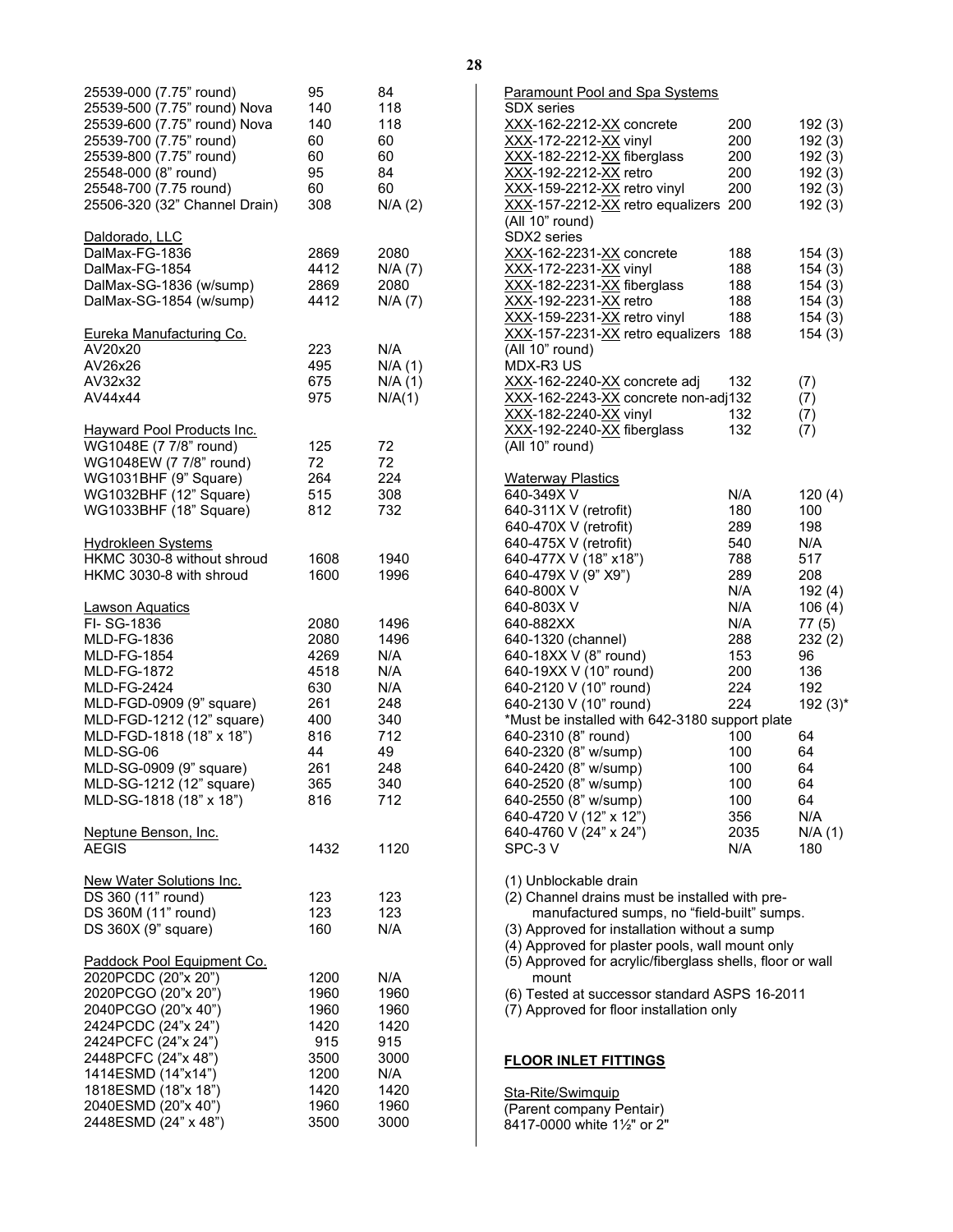8417-0100 black 1½" (Restricted use; Black Race Lanes only)

## <span id="page-30-0"></span>**POOL SHELLS**

## **NESPA**

(Any customization will require IAPMO approval.) Legacy CS (12'x18') Legacy (12'x22') Legacy (12'11"x19')

## **SPA SHELLS**

(Submit sample of tile. American Olean Swimming Pool Nosing C-701 or equivalent is approved for spa handholds)

Must be plumbed with two suction outlets per pump that are hydraulically balanced and symmetrically plumbed through one or more "T" fittings, and that are separated by a distance of at least three feet in any dimension between the suction outlets.

#### **NESPA**

(Standard commercial models only. All commercial spas must be outfitted with at least one recirculation drain on the floor to be approved for use in Los Angeles County. Any customization will require IAPMO approval.) 7.5' Acapulco (7'6"x7'6") Acapulco (7'x7') Acapulco II (7'x7') Acapulco III (7'6"x7'6") Acapulco IV (7'x7'1") Blackthorne (7'7"x8'9") Caribbean (8'x8') Corsica (6'x7'6") Corsica Modified (6'x9'6") Corsica 215 (7'x5'5") Corsica 215 C (Cold Plunge Model, 7'x5'5") Eight Ft. Round Imperia (6'6"x7'10") Imperia II (7'6"x9'6") Jensen Deluxe (8'x8') Kidney (7'6"x11'2") Legacy 10 (7'6"x10') Legacy 12 (7'6"x12') Legacy 14 (7'6"x14') Legacy 16 (7'6"x16') Legacy 18 (7'6"x18') Legacy 20 (7'6"x20') Legacy 45 (10'3"x16' 7 1/2") Legacy CS (6'4"x10'4") Legacy CS (7'6"x16') Legacy CS (7'4"x18') Legacy CS (8'x12') Legacy CS (8'x15') Legacy CS 46 (8'x10') Legacy DS (8'x20') Legacy DS (10'x20') Legacy DSA (8'x12') Legacy DSA (8'x14') Legacy DSA (8'x16') Legacy DSA (8'x18') Legacy DSA (8'x20') Legacy M (8'x20') Legacy Para (13'x15'6") Mirage 9 (7'6"x9')

Mirage 11 (7'6"x11') Mirage 13 (7'6"x13') Mirage 15 (7'6"x15') Mirage 17 (7'6"x17') Maxima (6'7 5/8"x6' 7 5/8") Redwood (6'8"x20') Rimini (6'9"x7'6") Rimini Commercial (8'6"x8'6") Round 7 Round 9 Round 11 Serenity (7'x12') Six Ft. Round Swim Spa 12 (7'6"x12') Swim Spa 16 (7'6"x16') Swim Spa 18 (7'6"x18') Swim Spa 20 (7'6"x20') Tahoe (7'6"x9'2") Ten Ft. Round

## <span id="page-30-1"></span>**SUPPLEMENTAL EQUIPMENT / MATERIALS**

## <span id="page-30-2"></span>**POOL SHELL FINISHES – APPROVED APPLICATORS**

White Zanzibar Mini Pebble Brian's Pool Plastering Gardner Pool Plastering Inc. M. Preciado Pool Plastering Inc. San Rock Pool Plastering Service 1<sup>st</sup> Commercial Pools Tony Marquez Pool Plastering Ventura Pool Care Plus Yessman Pool & Spa

Pebble Technology PebbleSheen Artic White Certified by PebbleTec Gardner Pool Plastering Inc. Inspiration Pool Plastering, Inc. San Rock Pool Plastering Service 1<sup>st</sup> Commercial Pools

C.L. Industries, (Aquavations) Hydrazzo Artic White C.L. Industries, (Aquavations) Hydrazzo Grecian White Certified by Aquavations Condor, Inc. Design Plastering M. Preciado Pool Plastering, Inc.

WetEdge Technologies Altima White WetEdge Technologies Luna Quartz Polar White WetEdge Technologies Primera Stone Polar White WetEdge Technologies Satin Matrix Polar White All Applicators Certified by WetEdge Technologies

## <span id="page-30-3"></span>**APPLIED DECK MATERIAL**

All Deck, Environmental Coating Systems Brickform, Pacific Western Coating formulation Certi-coat Certified Systems Deco Crete Dekra-Kote - Industrial, Mer-Kote Products Inc. (top coat at least 3/16" thick) Desert Crete Texture Design Flo-Crete